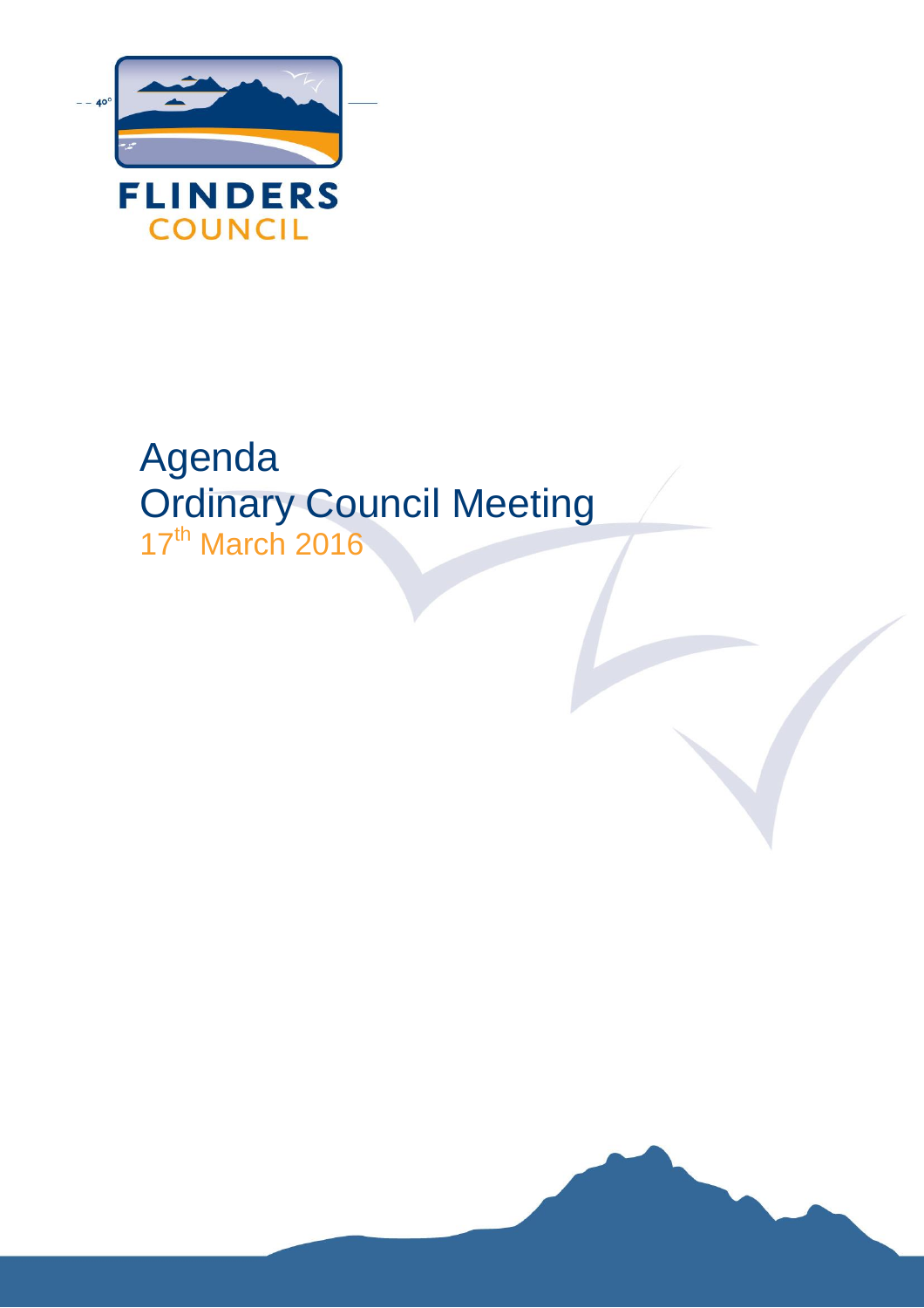# **CERTIFICATION**

"I certify that with respect to all advice, information or recommendation provided to Council with this agenda:

- 1. The advice, information or recommendation is given by a person who has the qualifications or experience necessary to give such advice, information or recommendation, and;
- 2. Where any advice is given directly to Council by a person who does not have the required qualifications or experience that person has obtained and taken into account in that person's general advice the advice from an appropriately qualified or experienced person.
- Note: S65(1) of the *Local Government Act 1993* requires the General Manager to ensure that any advice, information or recommendation given to the Council (or a Council Committee) is given by a person who has the qualifications or experience necessary to give such advice, information or recommendation. S65(2) forbids Council from deciding any matter which requires the advice of a qualified person without considering that advice."

Dated this  $11^{\text{th}}$  day of March 2016.

Raoul Harper GENERAL MANAGER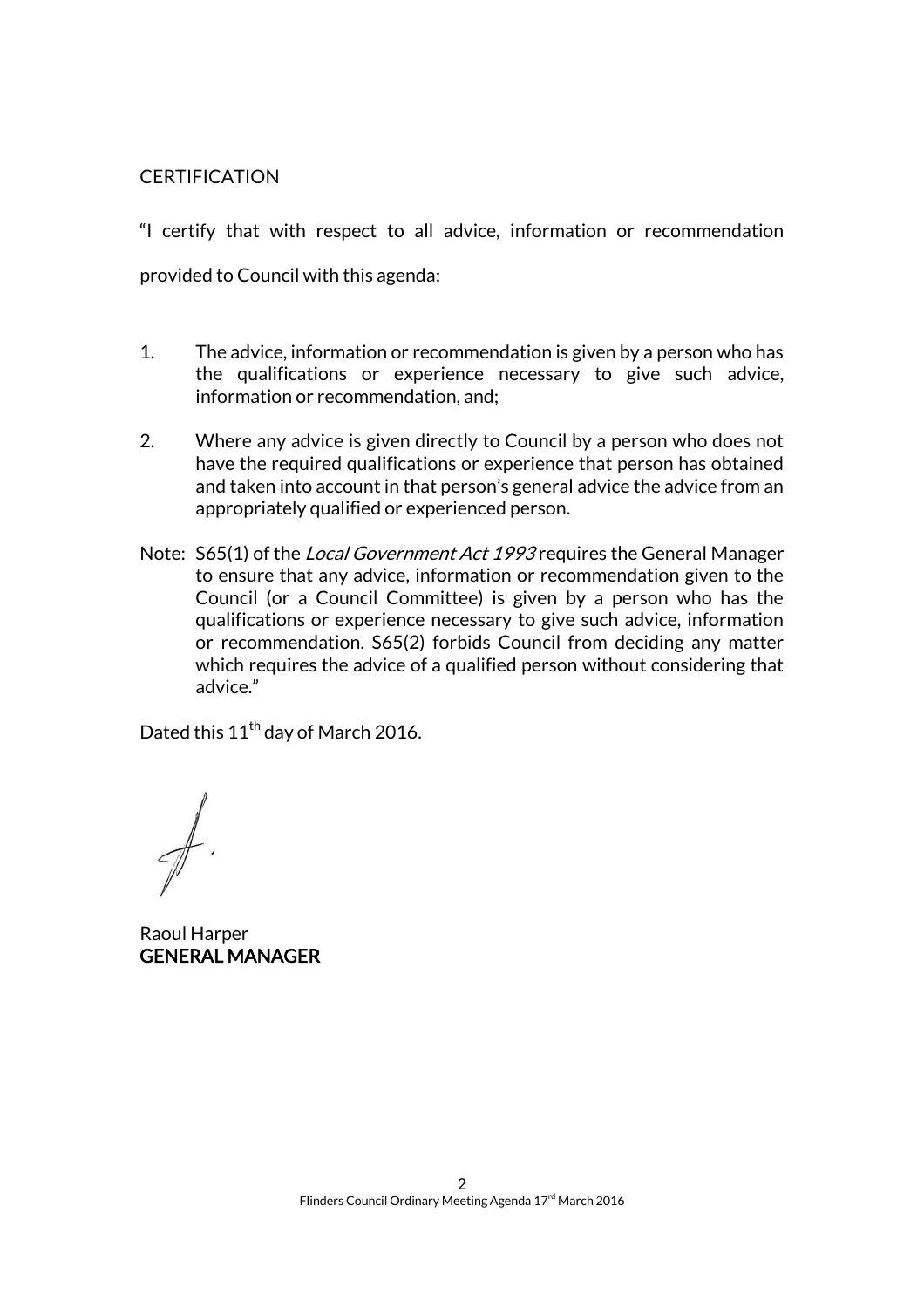# **FLINDERS COUNCIL ORDINARY MEETING**

# **AGENDA**

| DATE:              | Thursday 17 <sup>th</sup> March 2016                     |
|--------------------|----------------------------------------------------------|
| <b>VENUE:</b>      | <b>Furneaux Arts and Entertainment Centre, Whitemark</b> |
| <b>COMMENCING:</b> | 1.00 pm                                                  |

# PRESENT

Mayor Carol Cox Deputy Mayor Marc Cobham Cr Chris Rhodes Cr Peter Rhodes Cr Ken Stockton Cr David Williams Cr Gerald Willis

# APOLOGIES

Nil

# STAFF IN ATTENDANCE

Raoul Harper - General Manager Sophie Pitchford - Corporate Services Manager Jacci Viney - Development Services Coordinator Vicki Warden - Executive Officer

# CONFIRMATION OF MINUTES

That the Minutes from the Ordinary Council Meeting held on the 18<sup>th</sup> February 2016 and the Minutes from the Special Ordinary and Closed Council Meetings held on 3<sup>rd</sup> March 2016 be confirmed.

# PUBLIC QUESTION TIME

In accordance with Section 31  $(1)$  of the Local Government (Meeting Procedures) Regulations 2015 and the Flinders Council Policy the following procedures be adhered to at public question time:-

It is the policy of the Flinders Council to allow a 'Question Time' at Ordinary Council Meetings, during which members of the public may ask questions of the Council relating to Flinders Council matters.

The basis on which questions may be asked is:

1. All questions will be addressed through the Chair (being the Mayor in normal circumstances) who will answer them as she/he sees fit. Under no circumstances will members of the gallery be permitted to address or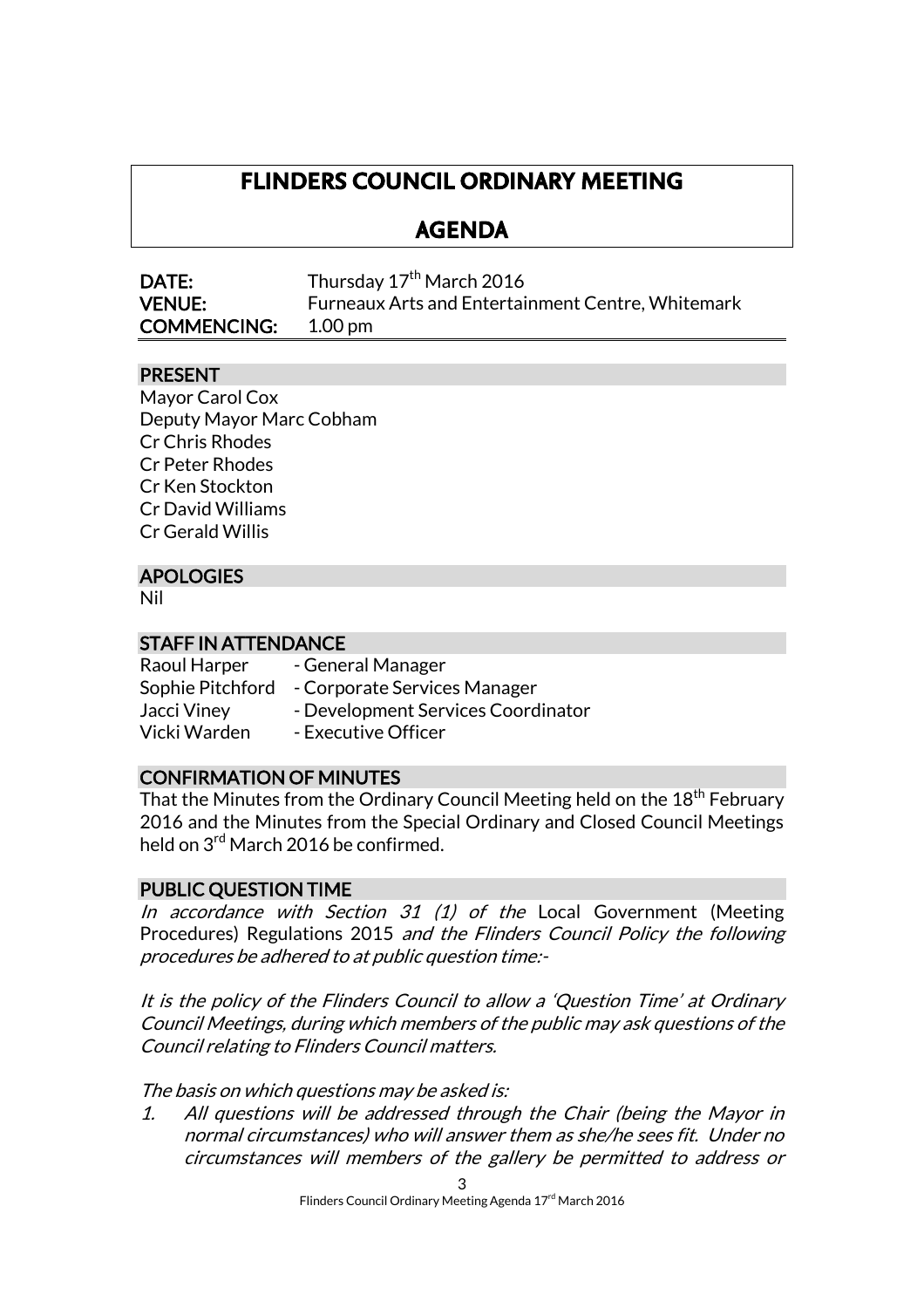question either elected members or officers of the Council. The Chair may delegate answers to the appropriate Councillor or staff member if appropriate.

- 2. Persons addressing the Chair must pay the respect due to that office. Failure to do so may mean their address is terminated without notice.
- 3. Where the answer cannot be provided immediately, it will be provided in writing within 14 days and tabled at the following Ordinary Council Meeting.
- 4. All questioners are encouraged to register their intent to question with the General Manager before the meeting. Preference will be given to those who have so registered.
- 5. Question time shall not extend longer than 30 minutes and may be divided into two 15 minute sessions.
- 6. The actual timing of the session(s) is to be immediately after the opening of the meeting and advertised with the notice of meeting.

### LATE AGENDA ITEMS

Nil

### DECLARATION OF PECUNIARY INTEREST

In accordance with Part 2 Regulation 8  $(7)$  of the Local Government (Meeting Procedures) Regulations 2015, the Chairman of a meeting is to request Councillors to indicate whether they have, or are likely to have, a pecuniary interest in any item on the agenda.

Accordingly, Councillors are requested to advise of a pecuniary interest they may have in respect to any matter appearing on the agenda, or any supplementary item to the agenda, which the Council has resolved to deal with, in accordance with Part 2 Regulation 8 (6) of the Local Government (Meeting Procedures) Regulations 2015.

#### LEAVE OF ABSENCE

Nil

#### **PETITIONS**

Nil

# POLICIES

No Council policies were under review during this period.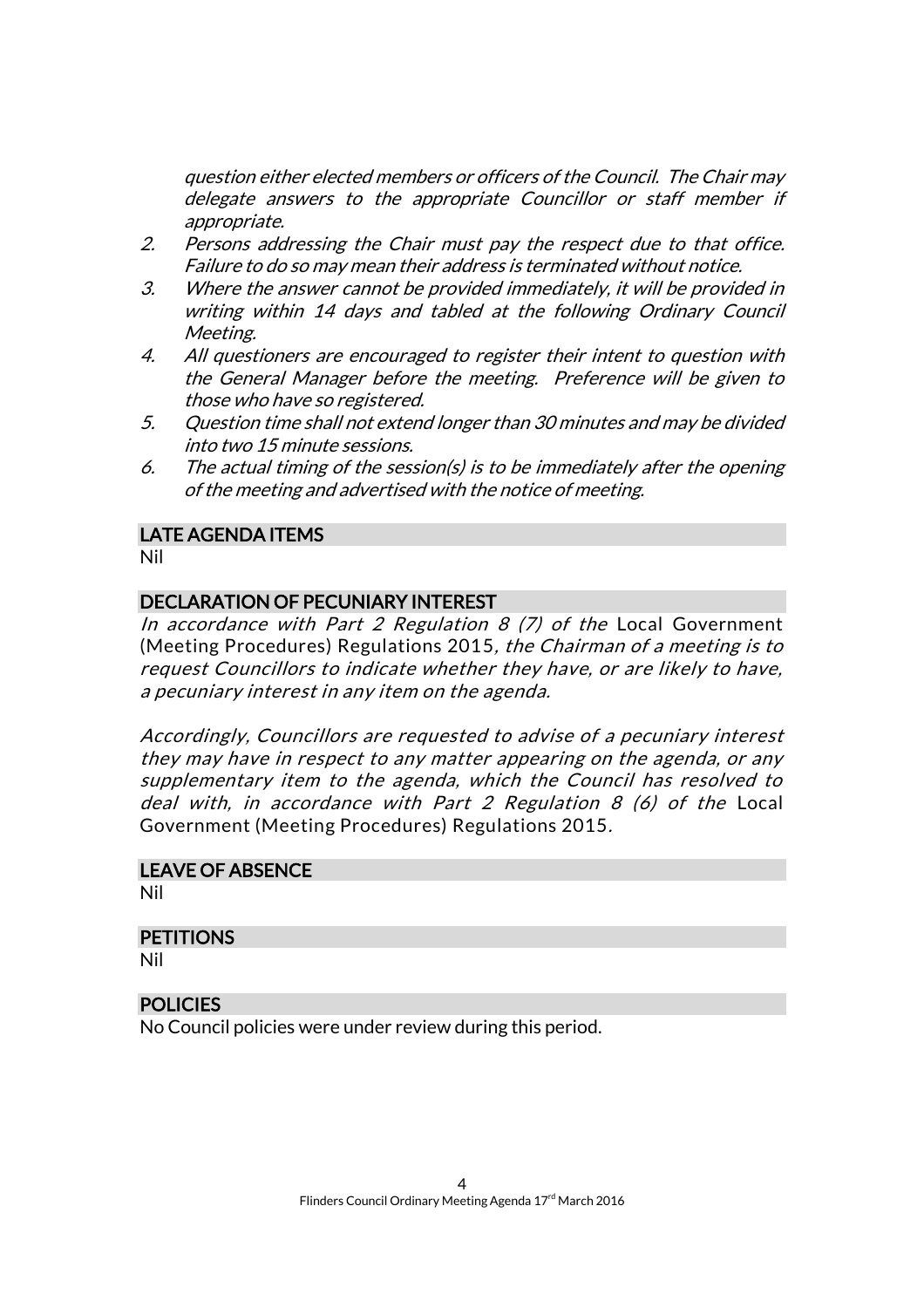# WORKSHOPS & INFORMATION FORUMS File No: COU/0205

# Council Workshop held on 3<sup>rd</sup> March 2016

Council held a workshop on the following subjects:

- Item 1: Trek Tours Australia
- $\bullet$  Item 2: Rating Policy
- Item 3: TasWater
- $\bullet$  Item 4: Broad discussion on community events/grants
- Item 5: Northern Tasmania Development Review of Regional Bodies in Northern Tasmania
- Item 6: New Polices

#### Councillors Present:

Mayor Carol Cox, Deputy Mayor Marc Cobham, Cr Chris Rhodes, Cr Peter Rhodes, Cr Ken Stockton, Cr Gerald Willis and Cr David Williams.

#### Apologies:

Nil

#### Staff and Consultants Present:

Raoul Harper (General Manger), Sophie Pitchford (Corporate Services Manager), Nicolas Scharm (Business Development Manager, Trek Tours Australia) (Item 1 only), Greg Brown (Deputy Director, Local Government Division, Department of Premier and Cabinet) (Item 2 only), Pat Cullinane - TasWater (Item 3 only) and Jacci Viney (Development Services Coordinator (Item 3 only).

As workshops and information sessions are for information and discussion purposes only, no decisions are made or foreshadowed at these proceedings.

#### VOTING REQUIREMENTS:

Simple Majority

#### RECOMMENDATION:

That the Council Workshop held on 3<sup>rd</sup> March 2016 be noted.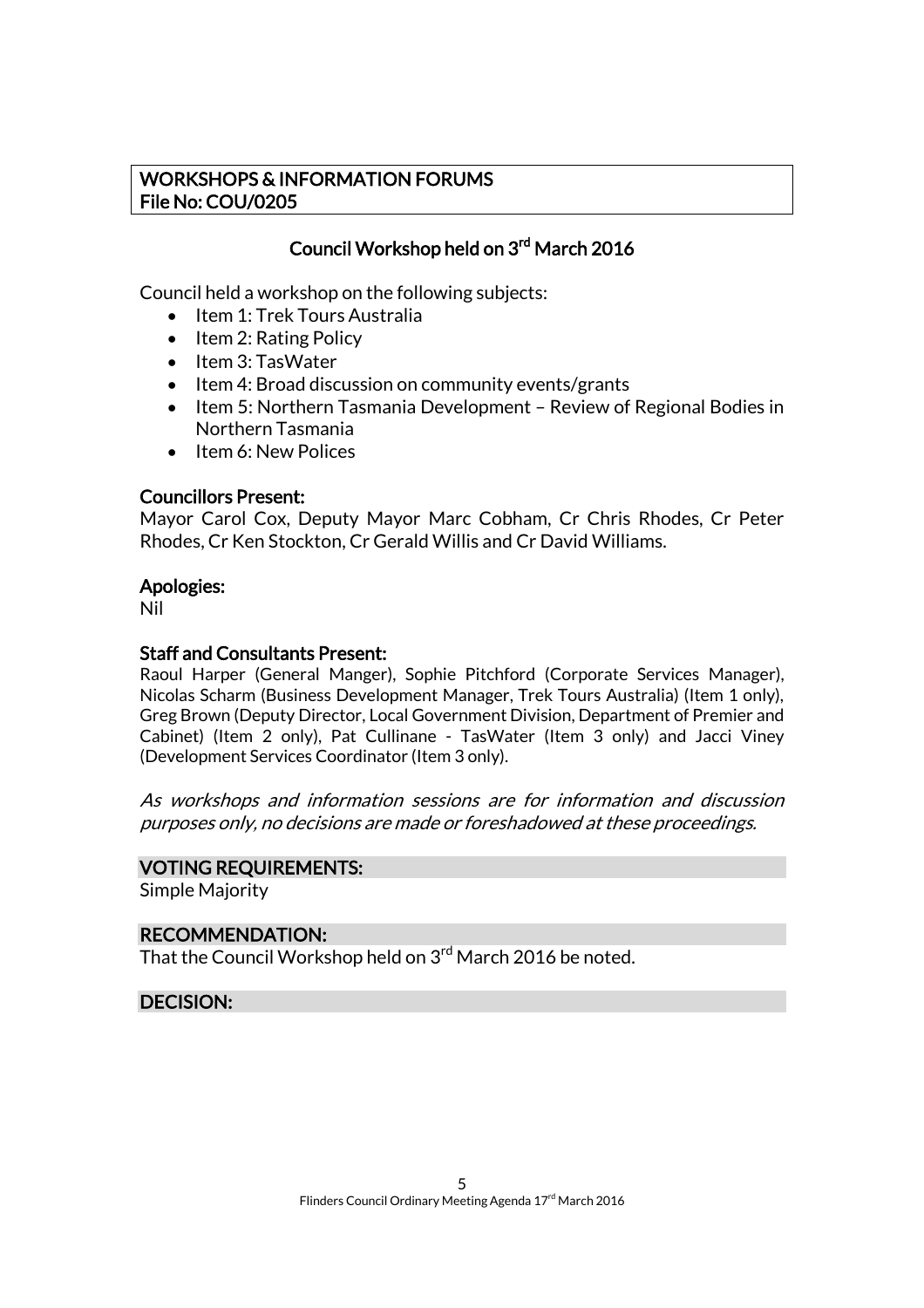#### PUBLIC MEETINGS

Nil

#### COUNCILLOR'S QUESTIONS ON NOTICE Nil

#### COUNCILLOR'S QUESTIONS WITHOUT NOTICE

Regulation 29 of the Local Government (Meeting Procedures) Regulations 2015 specifies that in putting a Question Without Notice a Councillor must not offer an argument or opinion, draw any inference or make any imputations except so far as may be necessary to explain the question. The Chairperson must not permit any debate of a Question without Notice or its answer.

#### PUBLICATIONS/REPORTS TABLED FOR COUNCIL INFORMATION Nil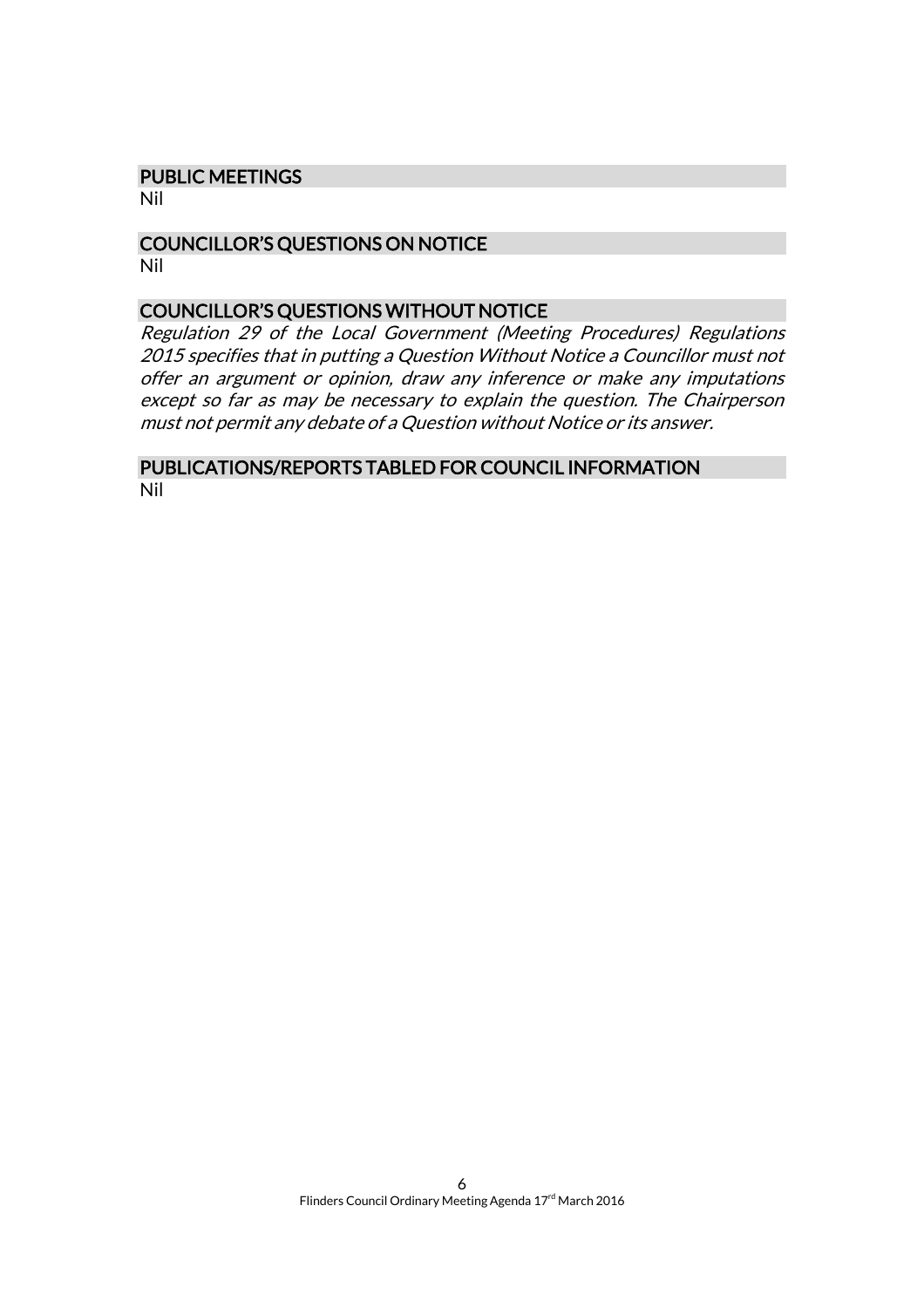# **REPORTS TO BE RECEIVED**

#### Flinders Council Audit Panel

File No: FIN/1300

**Annexure 1:** Confirmed Minutes Flinders Council Audit Panel meeting 10<sup>th</sup> December 2015

#### OFFICER'S REPORT (Raoul Harper, General Manager):

The confirmed minutes of the Flinders Council Audit Panel meeting held Thursday 10<sup>th</sup> December 2015 have been provided for consideration. The minutes outline what the committee has been working on to date and can now be accepted by Council.

#### OFFICER'S RECOMMENDATION

That the confirmed minutes of the Flinders Council Audit Panel meeting held Thursday 10<sup>th</sup> December 2015 be accepted.

DECISION:

# Flinders Council Audit Panel

File No: FIN/1300

**Annexure 2:** Unconfirmed Minutes Flinders Council Audit Panel meeting 23<sup>rd</sup> February 2016

#### OFFICER'S REPORT (Raoul Harper, General Manager):

The unconfirmed minutes of the Flinders Council Audit Panel meeting held Thursday 23rd February 2016 have been provided for consideration. The minutes outline what the committee has been working on to date and can now be noted by Council.

#### OFFICER'S RECOMMENDATION

That the unconfirmed minutes of the Flinders Council Audit Panel meeting held Thursday 23<sup>rd</sup> February 2016 be noted.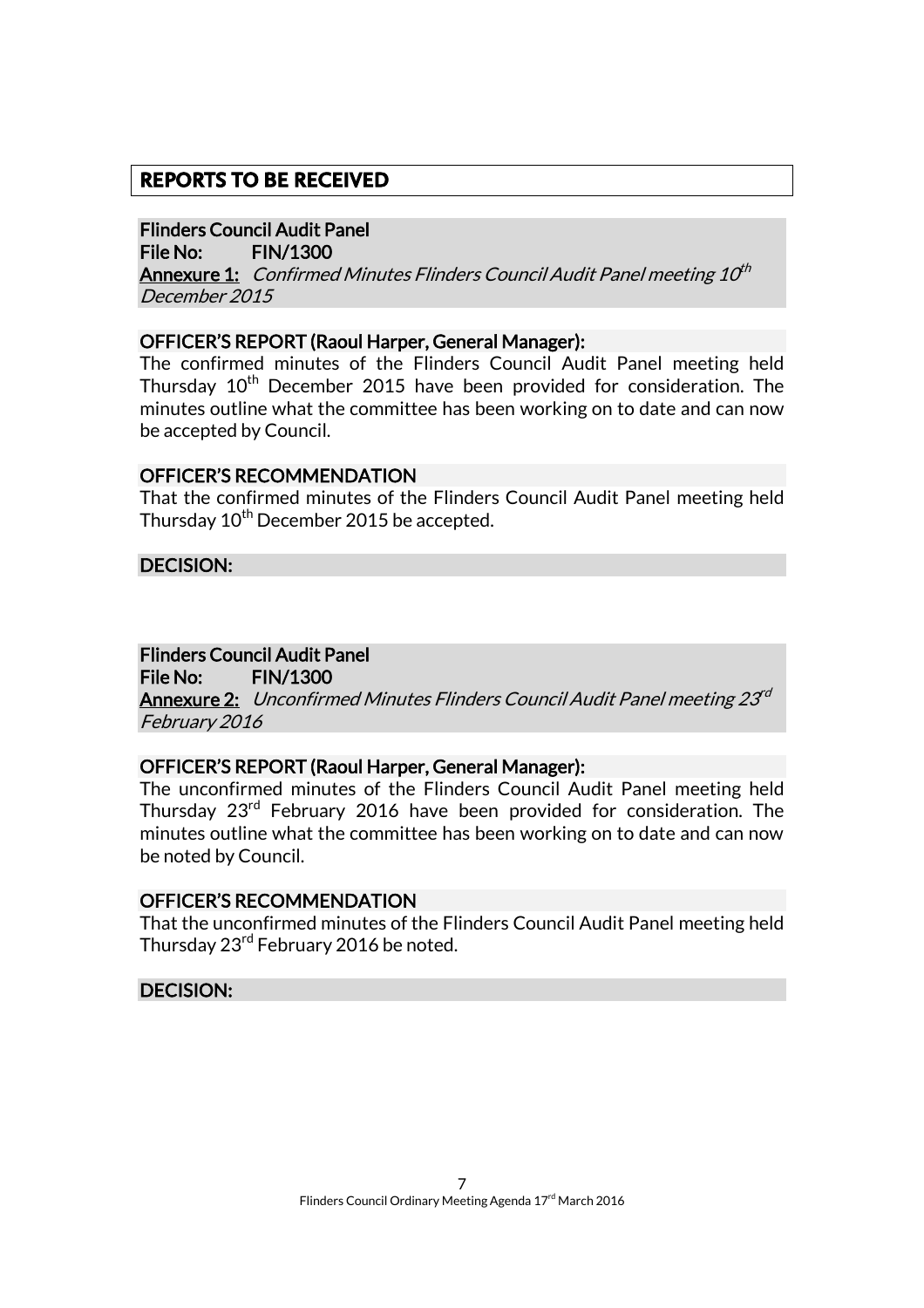#### Lady Barron Hall and Recreational Special Committee File No: AME/0503

Annexure 3: Unconfirmed Minutes Lady Barron Hall and Recreational Special Committee meeting 1<sup>st</sup> February 2016

# OFFICER'S REPORT (Raoul Harper, General Manager):

The unconfirmed minutes of the Lady Barron Hall and Recreational Special Committee meeting held on Monday  $1^\mathrm{st}$  February 2016 have been provided for consideration. The minutes outline what the committee has been working on to date and can now be noted by Council.

### OFFICER'S RECOMMENDATION

That the Lady Barron Hall and Recreational Special Committee meeting held on Monday 1<sup>st</sup> February 2016 be noted.

### DECISION:

#### Lady Barron Hall and Recreational Special Committee File No: AME/0503

Annexure 4: Unconfirmed Minutes Lady Barron Hall and Recreational Special Committee special meeting 15<sup>th</sup> February 2016

# OFFICER'S REPORT (Raoul Harper, General Manager):

The unconfirmed minutes of the Lady Barron Hall and Recreational Special Committee special meeting held on Monday  $15<sup>th</sup>$  February 2016 have been provided for consideration. The minutes outline what the committee has been working on to date and can now be noted by Council.

#### OFFICER'S RECOMMENDATION

That the Lady Barron Hall and Recreational Special Committee special meeting held on Monday 15<sup>th</sup> February 2016 be noted.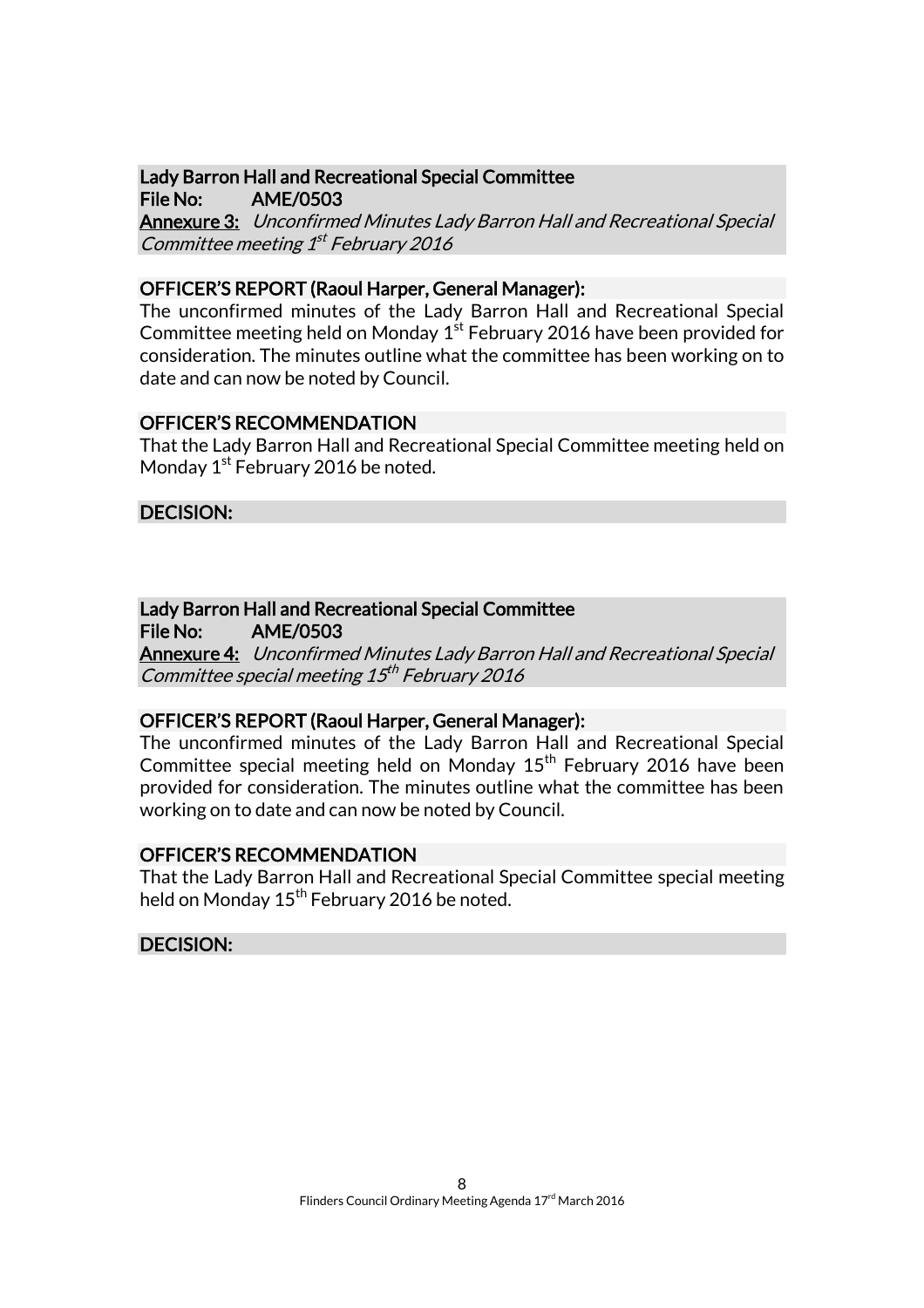# Furneaux Group Aviation Special Committee

File No: COM/0104 Annexure 5: Unconfirmed Minutes Furneaux Group Aviation Special Committee meeting 16<sup>th</sup> February 2016

#### OFFICER'S REPORT (Raoul Harper, General Manager):

The unconfirmed minutes of the Furneaux Group Aviation Special Committee meeting held Tuesday 16<sup>th</sup> February 2016 have been provided for consideration. The minutes outline what the committee has been working on to date and can now be noted by Council.

#### OFFICER'S RECOMMENDATION

That the Furneaux Group Aviation Special Committee meeting held Tuesday 16<sup>th</sup> February 2016 be noted.

### DECISION:

#### Furneaux (Emita) Hall and Recreation Ground Special Committee File No: AME/0502

Annexure 6: Unconfirmed Minutes Furneaux (Emita) Hall and Recreation Ground Special Committee meeting 16<sup>th</sup> February 2016

# OFFICER'S REPORT (Raoul Harper, General Manager):

The unconfirmed minutes of the Furneaux (Emita) Hall and Recreation Ground Special Committee meeting held Tuesday 16<sup>th</sup> February 2016 have been provided for consideration. The minutes outline what the committee has been working on to date and can now be noted by Council.

#### OFFICER'S RECOMMENDATION

That the Furneaux (Emita) Hall and Recreation Ground Special Committee meeting held Tuesday  $16^{th}$  February 2016 be noted.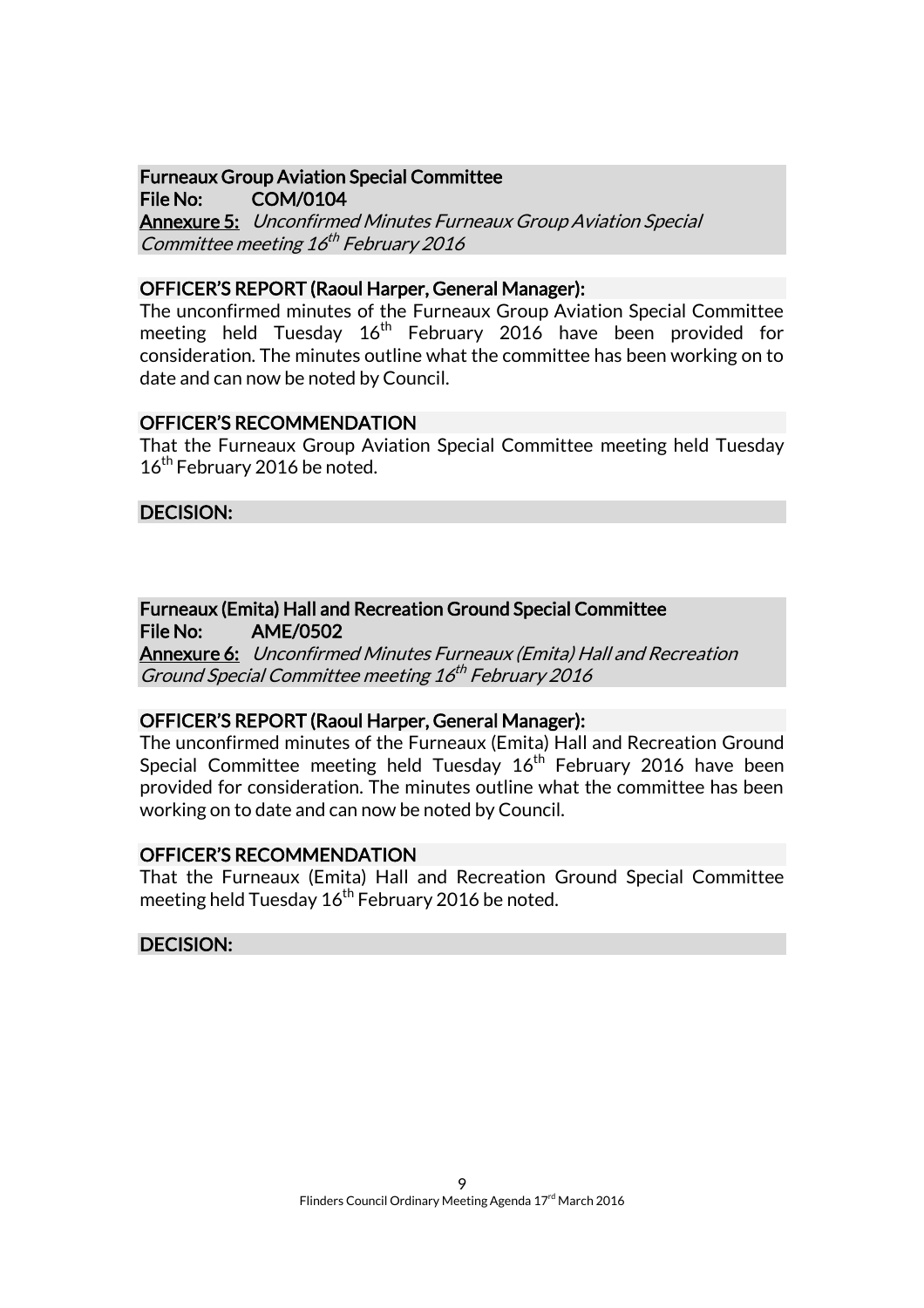# **COUNCILLORS' REPORTS**

#### Report from Councillor Gerald Willis as the Flinders Council Representative on **TasWater** File No: COU/0312

The previous report was dated  $18^{\mathsf{th}}$  February 2016 and the last correspondence reported was dated 5<sup>th</sup> February 2016.

| <b>DATE</b>          | <b>WHO</b>                                                                                                                                                                            | <b>SUBJECT</b>                                                                                                                                                                                                                                                                                   |
|----------------------|---------------------------------------------------------------------------------------------------------------------------------------------------------------------------------------|--------------------------------------------------------------------------------------------------------------------------------------------------------------------------------------------------------------------------------------------------------------------------------------------------|
| 21/01/16             | <b>Email from Ailsa</b><br>Sypkes, General<br>Manager Legal and<br>Governance                                                                                                         | Progress update to 31 <sup>st</sup> December<br>2015 to owners' representatives.<br>(This item was omitted from the<br>previous report, but the report was<br>copied to all Councillors on 21 <sup>st</sup> January<br>by the Mayor who receives a copy of<br>the report as a matter of course.) |
| 03/02/16             | Various emails<br>between Carol Cox,<br>Mayor, Gerald Willis,<br>Councillor, and Alison<br>Turner, Department<br>Manager Strategic<br>Policy and<br>Government<br>Relations, TasWater | Breakdown in process in implementing<br>level 2 water restrictions for<br>the<br>Whitemark town water supply.<br>(This item was omitted from the<br>previous report.)                                                                                                                            |
| 02/03/16<br>02/03/16 | Email<br>Kimbra<br>from<br>Constantine,<br><b>Executive Assistant to</b><br>Ailsa Sypkes<br><b>Kimbra</b><br>Email<br>from                                                            | Requesting an RSVP to<br>attend<br>a<br>General Meeting of TasWater<br>at<br>$12^{\text{th}}$<br>Thursday<br>Riverside<br>on<br>May.<br>Attendance has been confirmed.<br>Requesting an RSVP to attend<br>an                                                                                     |
|                      | Constantine                                                                                                                                                                           | Annual General Meeting of Tas Water at<br>Riverside on Thursday 10 <sup>th</sup> November.<br>Attendance has been confirmed.                                                                                                                                                                     |

### CORRESPONDENCE IN:

### RECOMMENDATION:

That the report from Councillor Gerald Willis as the Flinders Council Representative on TasWater be received.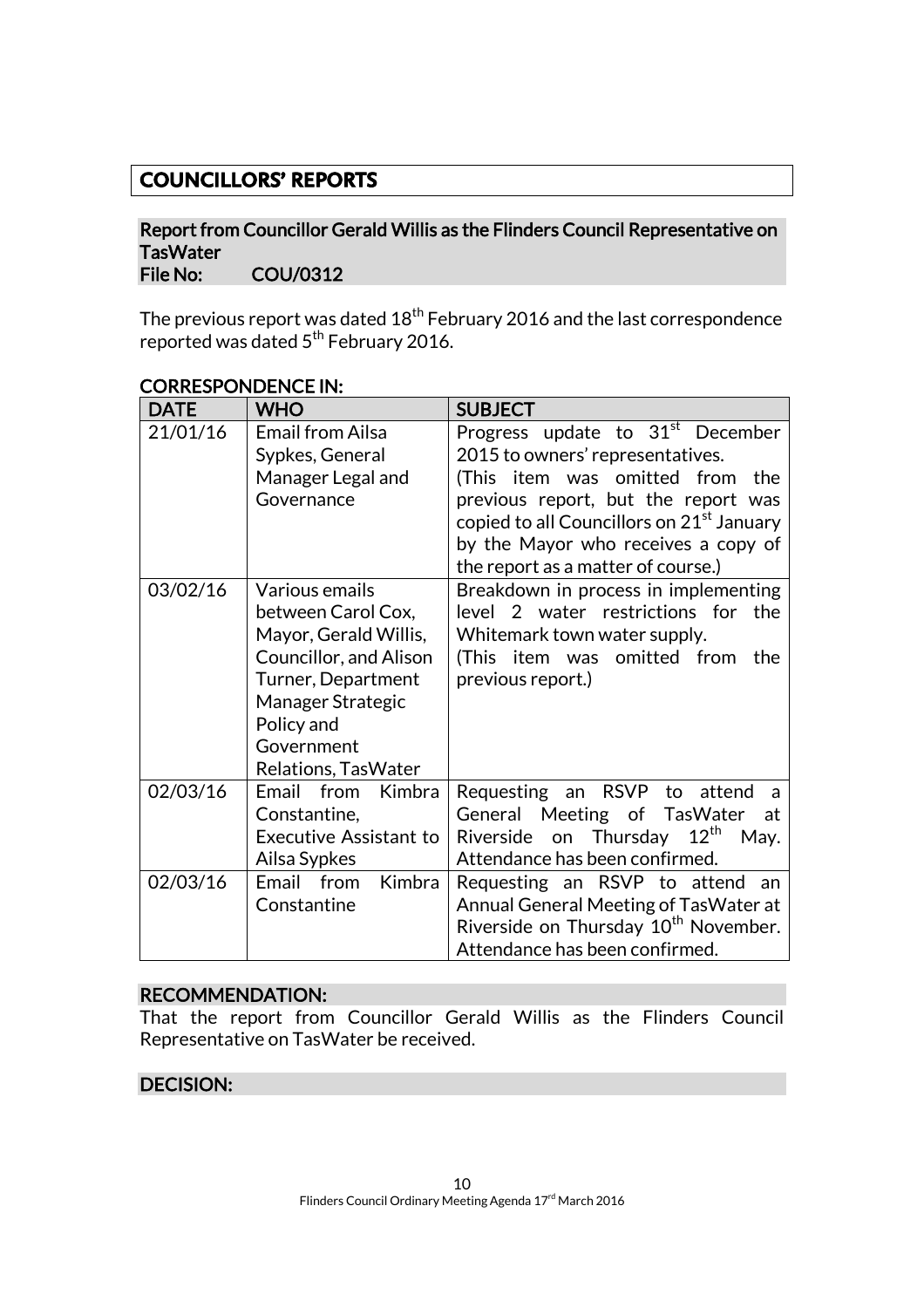# Deputy Mayor's Monthly Report File No: COU/0600

# ACTIVITIES:

| <b>DATE</b>   | <b>ITEM</b>                                                       |
|---------------|-------------------------------------------------------------------|
| $11^{/}02/16$ | <b>Council Workshop</b>                                           |
| 16/02/16      | Furneaux (Emita) Hall and Recreation Ground<br>Special            |
|               | <b>Committee Meeting</b>                                          |
| 18/02/16      | <b>Council Meeting</b>                                            |
| 18/02/16      | Resident enquiry re poor Telstra internet service                 |
| 19/02/16      | Resident enquiry re TasWater infrastructure                       |
| $20 \&$       | Elected Members' Professional Development Workshop                |
| 21/02/16      | Hobart (see report below)                                         |
| 21/02/16      | Informal meeting with King Island Mayor re NBN rollout            |
|               | concerns                                                          |
| 25/02/16      | Resident enquiry re renaming proposal - Emita area                |
| 26/02/16      | Resident enquiry re provision of Rural Alive and Well services in |
|               | our Municipality                                                  |
| 26/02/16      | Attended Flinders Island Aboriginal Association Inc. Food Forage  |
|               | Event in Whitemark                                                |
| 26/02/16      | Resident enquiry re poor Telstra internet service                 |
| 27/02/16      | Food Forage Event at Emita Hall, volunteer bar work               |
| 03/03/16      | <b>Council Workshop</b>                                           |
| 03/03/16      | <b>Special Council Meeting</b>                                    |
| 03/03/16      | Resident enquiry re Badger Corner boat ramp                       |
| 07/03/16      | Resident enquiry re Safe Harbour project                          |
| 08/03/16      | Resident enquiry re poor Telstra internet service                 |

### Elected Members' Professional Development Weekend 20<sup>th</sup> and 21<sup>st</sup> February 2016:

I attended this two day workshop which was part of an ongoing programme conducted by the Local Government Association of Tasmania (LGAT) of "Making the Most of Life in Local Government" and found the content useful and very relevant. The networking opportunities that these events provide with other elected members from throughout Tasmania are also very useful and productive.

A variety of sessions were provided and I attended all of them.

- Burying the Hatchet providing strategies to help enable Councillors to work together for the benefit of the community.
- Community Engagement Skills for Councillors this session provided information on the benefits of engaging with the local community, strategies and then an interactive component with all the participants sharing experiences, strategies etc.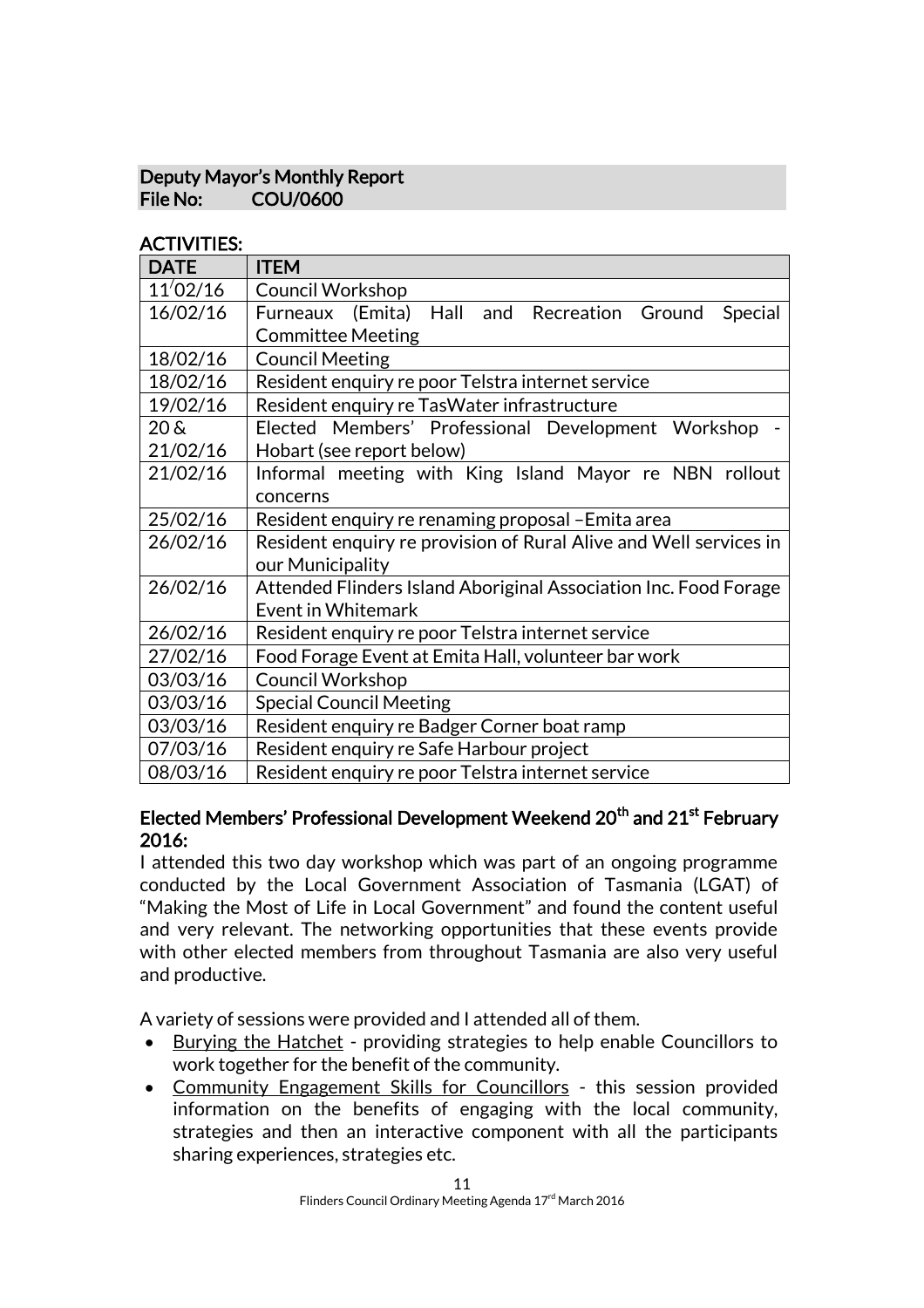- What the new Tasmanian Planning Scheme will mean for you a general background to the planning reform process, update on the current progress being made and some of the implications for Local Government.
- The General Manager and You: Making it Work this was a very good session exploring the relationship between councillors, Councils (as boards) and their General Manager. Common issues, dealing with potential conflict, responding to problems and ensuring fair outcomes and scope of relevant roles and managing for best and effective performance.
- Public Duty: Private Interest Managing Conflicts of Interest on Council this session was presented by staff from the Integrity Commission and was an interactive session using various scenarios highlighting issues such as reality vs perception.

I would encourage my fellow Councillors to take advantage of any upcoming development/training workshops that are provided by LGAT.

# RECOMMENDATION:

That the Deputy Mayor's report be received.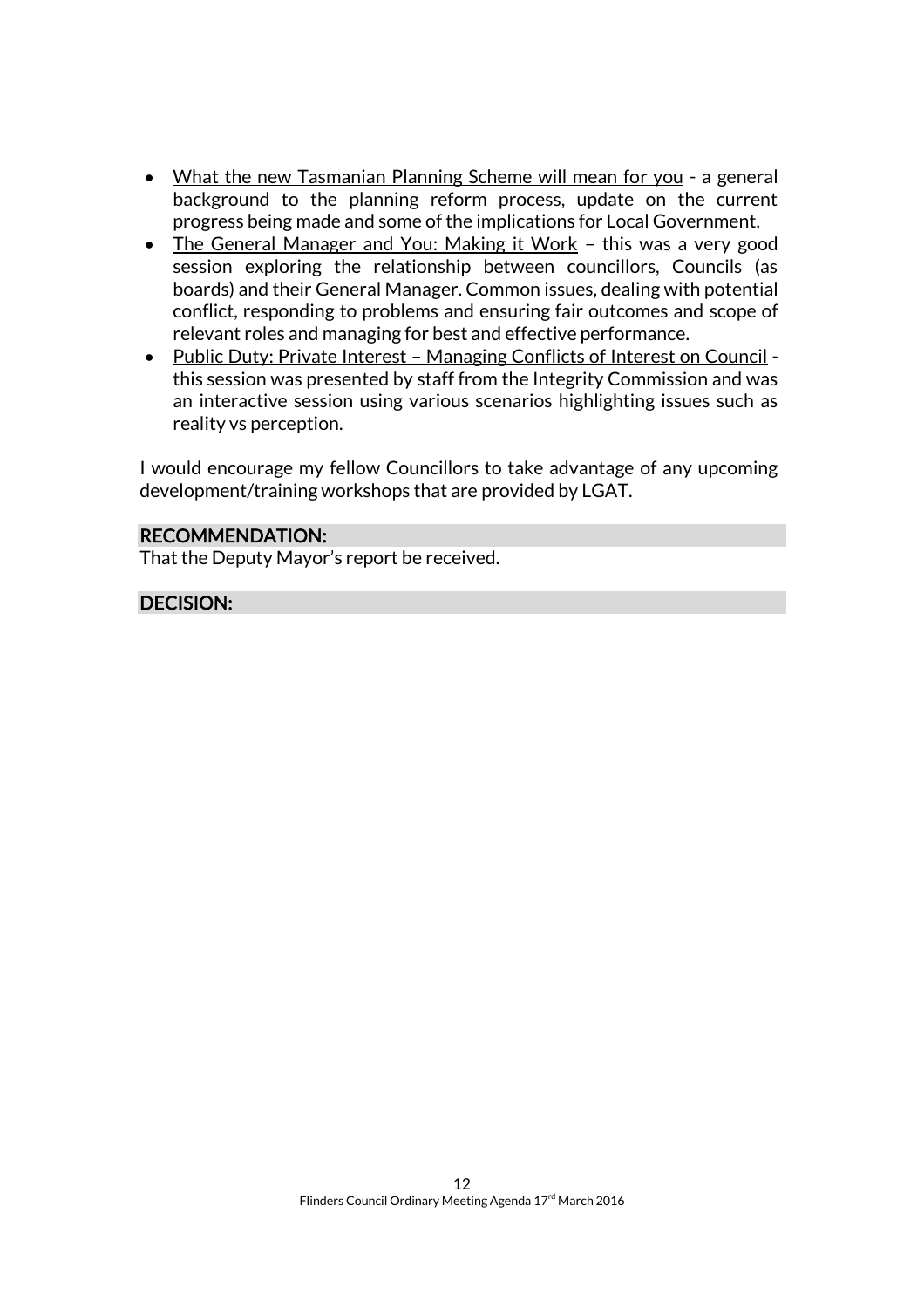# MAYOR'S REPORT:

| <b>ACTION</b>            | <b>Information</b> |
|--------------------------|--------------------|
| <b>PROPONENT</b>         | Mayor C Cox        |
| <b>FILE REFERENCE</b>    | COU/0600           |
| <b>ASSOCIATED PAPERS</b> | Nil                |

# REPORT:

#### APPOINTMENTS:

| 12/02/16    | Meeting with the Flinders Island Tourism & Business Inc.<br>President, Vice President, Cr C Rhodes and General Manager |  |
|-------------|------------------------------------------------------------------------------------------------------------------------|--|
| 14/02/16    | Book launch for local writer - Fran Bryson                                                                             |  |
| 15/02/16    | Lady Barron Hall and Recreation Special Committee meeting                                                              |  |
| 16/02/16    | <b>Furneaux Group Aviation Special Committee meeting</b>                                                               |  |
| 17/02/16    | Phone meeting with I Rattray, NAB Bank re banking situation                                                            |  |
|             | on the Island                                                                                                          |  |
| 17/02/16    | <b>Furneaux Community Health Special Committee meeting</b>                                                             |  |
| 18/02/16    | <b>Council Meeting</b>                                                                                                 |  |
| 19/02/16    | Gillian Woods's musical evening - fund raising for the Royal                                                           |  |
|             | <b>Flying Doctor Service</b>                                                                                           |  |
| 24-29/02/16 | Off island                                                                                                             |  |
| 01/03/16    | Meeting with COTA about age friendly communities                                                                       |  |
| 01/03/16    | J Loudon (MPC) and S Dwyer (School) re Work for the Dole                                                               |  |
|             | scheme                                                                                                                 |  |
| 03/03/16    | <b>Council Workshop</b>                                                                                                |  |
| 04/03/16    | Tasmania Development<br>Northern<br>Local<br>Government                                                                |  |
|             | Committee meeting (by phone)                                                                                           |  |
| 08/03/16    | Meeting with the Flinders Island Tourism & Business Inc.                                                               |  |
|             | President, Vice President, Cr C Rhodes and General Manager                                                             |  |
| 09/03/16    | Councillors' site visit to proposed development in Lady Barron                                                         |  |

# **Banking**

As the date of losing our only bank on the Island approaches due to the Westpac Instore closing in September of this year, Council, through the Manager of Corporate Services, Sophie Pitchford, has been liaising with Bendigo Bank encouraging the setting up of an Agency on the Island.

To further the process and gauge public interest and support Bendigo Bank is holding a Public Meeting on the 16<sup>th</sup> March, 5.30 pm at the Flinders Island Sports & RSL Club. Councillors please encourage as many people as possible to attend, in recognition of Council's position that having a bank on the Island is extremely important to the growth and sustainability of the Island's Community.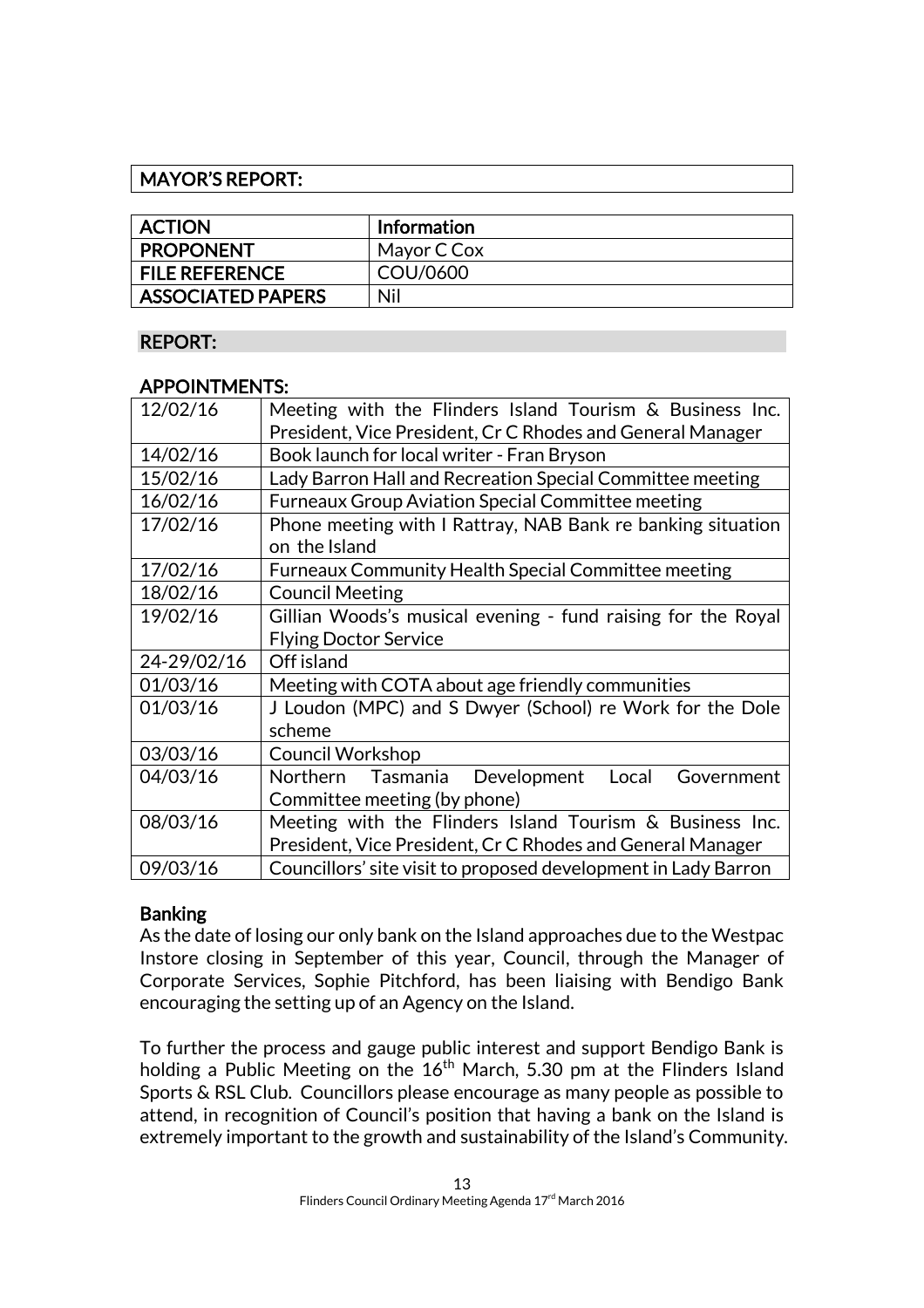# Road Sealing

The Community has been giving positive feedback on the quality and length of road sealing that the Works Department has completed this summer. The new Bitumen Truck and Roller have had a very positive impact on the quality of the bitumen work, which is very visible to road users.

It has been a really busy year for the Works employees and with further work on the long runway scheduled, it will remain busy. Thank you to Works & Services Manager, Brian Barnewall, and his crew for all the great work.

#### **Staff**

To the General Manager and all the staff, I would like to put on record a high appreciation for the work that has been achieved over the past twelve months when maternity leave, paternity leave and illness have impacted highly on the availability of the small workforce. Work programs have continued and staff have supported each other, taken on the challenge and achieved the delivery of work programs as required.

### Airport

As reported in the Island News of the 22<sup>nd</sup> February 2016:

"I would like to acknowledge the work of Jeff Grace as the Airport Manager and his commitment to Council for his many years in this position. I wish him all the best for his retirement.

The Airport Manager's position is not being refilled at this time, with further consideration being given to how the airport is operated into the future. The General Manager is assisting Airport Operations Officer, Ben Foot, with the high level running of the airport and Works staff have been trained as reporting officers.

Discussions with the State and Federal Government are ongoing as to the long term solution for replacement of the long runway which is coming to the end of its useful life. A runway with a new alignment, slightly different to the long runway is a possible solution that would cause much less disruption to air traffic than rebuilding the current long runway. The re-sited runway may also allow for instrument approach capability at a future date.

Either rebuilding the existing runway or building a new runway on a different alignment is estimated to cost in the vicinity of \$20 plus million. The Minister for Infrastructure, The Hon Rene Hidding, MP, has recently visited the airport and is very supportive of implementing a long term solution. The issue is that by having a depreciable asset with a value of around \$20 million plus that must be depreciated, Council will never be able to budget for or achieve an operational surplus. Thus the business case being developed is also looking at other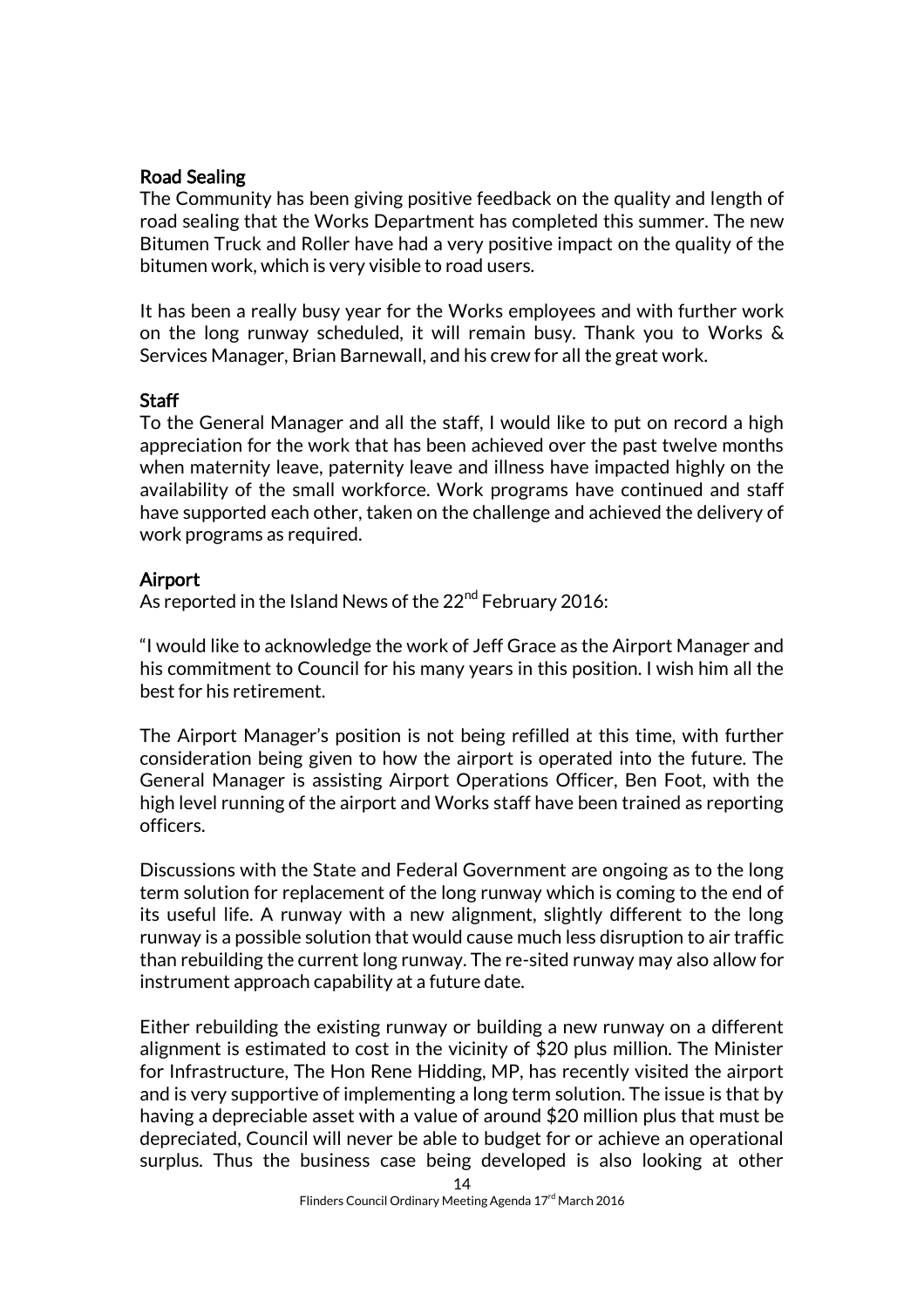ownership and operating models for the airport. Ownership of the airport was forced on the Council in 1992 by the then Federal Government."

Council will have more information on how the upgrade of the runway may occur, where the dollars might come from, operating and ownership models and their effect on the economic sustainability of the Council once the Preliminary Business Plan is complete.

# Telecommunications - National Stronger Regions Fund

The current National Stronger Regions Fund round is targeted at rural and remote communities whereby every \$1 of own source funding may receive up to \$3 from the Federal Government. Council is working with Telstra to submit an application to fund a proposal for a major upgrade of telecommunications infrastructure on the Islands. The State Government is also supportive of the application. Making the application has required a huge commitment of time from Council staff, in particular the General Manager, who will be the first to celebrate should the application be successful. Successful applicants are due to be announced in July.

### Health - Community Consultation Forum by Video Conference - 'Draft Healthy Tasmania 5 Year Plan'

In February I was contacted by Melanie Pastoor, the Health Adviser to the Minster for Health, the Hon Michael Ferguson MP, regarding the Community being involved in the Healthy Tasmania Five Year Strategic Plan – community consultation. It was advised that the teleconferencing facilities of the MultiPurpose Centre (MPC) could be used to facilitate the consultation.

The State Department of Health & Human Services will be holding a community consultation session via video conference to give the Flinders Community an opportunity to have a say on local priorities, barriers and opportunities in regard to preventative health, and to comment on the key elements of the Healthy Tasmania 5 Year Strategic Plan Consultation Draft. This session will be held Tuesday  $15<sup>th</sup>$  March, 9:30am – 11am in the MPC, Physiotherapy Room.

| <b>DATE</b> | <b>WHO</b>            | <b>SUBJECT</b>                        |
|-------------|-----------------------|---------------------------------------|
| 09/02/16    | <b>Brand Tasmania</b> | Survey on health of brand             |
| 10/02/16    | Northern Tasmania     | Review of Regional Bodies in Northern |
|             | Development (NTD)     | Tasmania Report                       |
| 11/02/16    | <b>Ben Marquis</b>    | Resignation from Northern Tasmania    |
|             | Project Officer, NTD  | Development and new position          |
| 11/02/16    | Mariah Viecieli,      | Implementing the Tasmanian            |
|             | Project Manager,      | Government's free public Wi-Fi        |
|             | Department of State   | initiative across the state           |

# CORRESPONDENCE IN: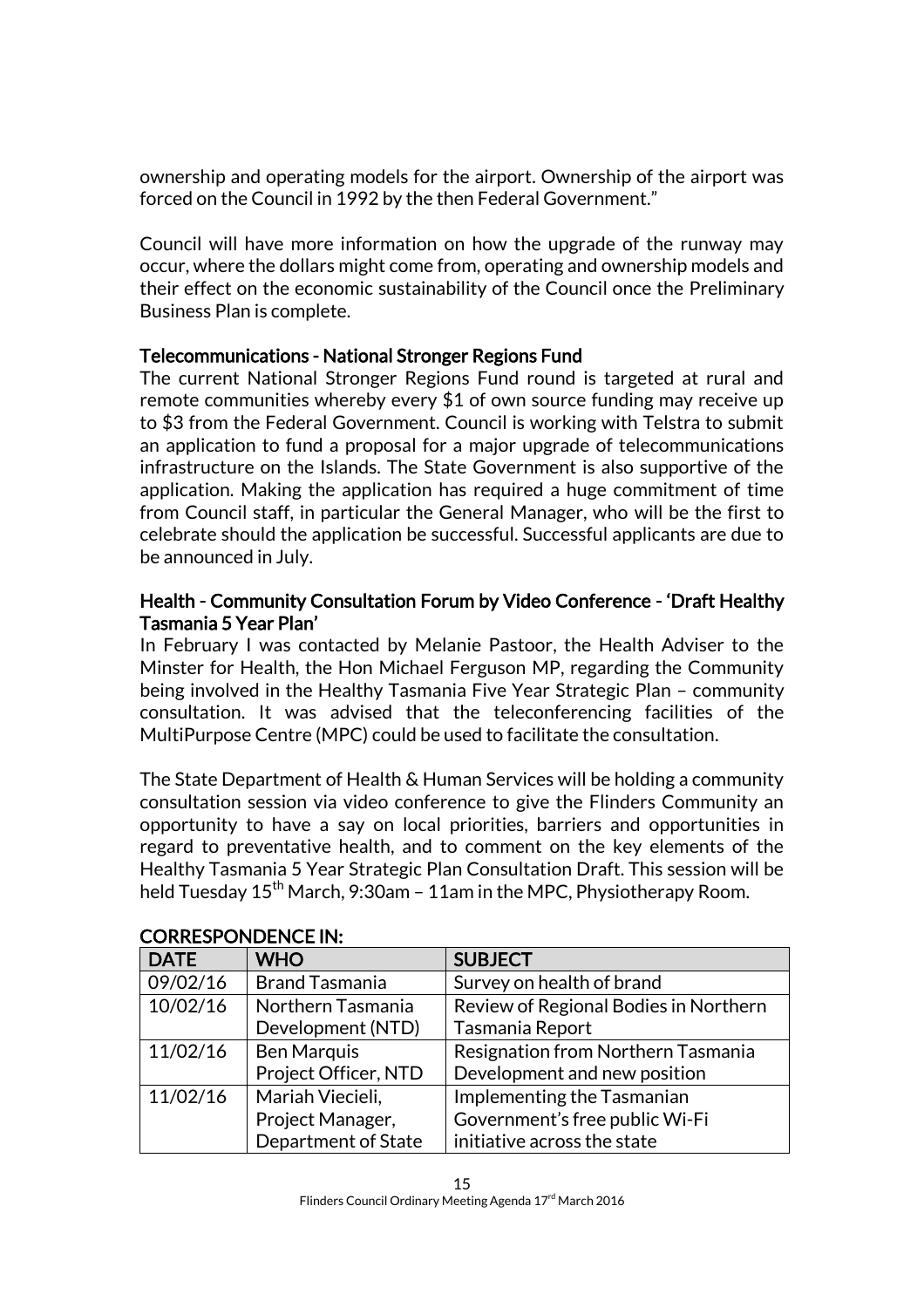|          | Growth                             |                                            |
|----------|------------------------------------|--------------------------------------------|
| 11/02/16 | Edwina Hogarth                     | Examiner article re amalgamation           |
| 11/02/16 | Department of State<br>Growth      | Digital Ready is back for 2016             |
| 11/02/16 | Georgia Palmer, Local              | Governance Essentials for Local            |
|          | Government                         | Government - professional                  |
|          | Association of                     | development course                         |
|          | Tasmania (LGAT)                    |                                            |
| 11/02/16 | Georgia Chapman,                   | Help Requested: 2016 Census Job            |
|          | Australian Bureau of               | <b>Opportunity in Flinders</b>             |
|          | <b>Statistics</b>                  |                                            |
| 12/02/16 | P Gutwein MP,                      | Modification of Planning Directive No 1    |
|          | Minister for Planning              | - The Format and Structure of Planning     |
|          | & Local Government                 | <b>Schemes</b>                             |
| 12/02/16 | Katrena Stephenson,<br><b>LGAT</b> | Notice of LGAT General Meeting             |
| 12/02/16 | Tony Griggs & Linda                | Australia Day                              |
|          | <b>Nicol</b>                       |                                            |
| 15/02/16 | Tracey Clark,                      | <b>Invitation - NTD Local Government</b>   |
|          | <b>Admin and Comms</b>             | Committee Meeting - 4 March                |
|          | Manager, NTD                       |                                            |
| 15/02/16 | <b>LGAT</b>                        | The Pulse - enewsletter                    |
| 15/02/16 | P Gutwein MP                       | Consideration of amalgamation<br>modelling |
| 15/02/16 | James Hamilton,                    | Flinders Island Power System -             |
|          | University of                      | community response                         |
|          | Tasmania (UTAS)                    |                                            |
| 16/02/16 | P Gutwein MP                       | <b>Transfer of land</b>                    |
| 16/02/16 | Ben Marquis, NTD                   | Media Release: Northern Tasmania           |
|          |                                    | Regional Futures Plan                      |
| 17/02/16 | ipSCAPE                            | Webinar - are you ready for the digital    |
|          |                                    | customer?                                  |
| 17/02/16 | <b>Biosecurity Tasmania</b>        | Biosecurity Advisory 4/2016 - Pacific      |
|          |                                    | Oyster Mortality Syndrome (POMS) in        |
|          |                                    | Tasmania - Update                          |
| 18/02/16 | Michael Ferguson                   | Conversations about suicide                |
| 19/02/16 | Guy Barrett MP,                    | <b>Tasmanian Volunteering Awards</b>       |
|          | Parliamentary                      |                                            |
|          | Secretary to the                   |                                            |
|          | Premier                            |                                            |
| 19/02/16 | Melanie Pastoor,                   | Healthy Tasmania Five Year Strategic       |
|          | Health Adviser,                    | Plan - community consultation              |
|          | Office of the Hon                  |                                            |
|          | Michael Ferguson MP,               |                                            |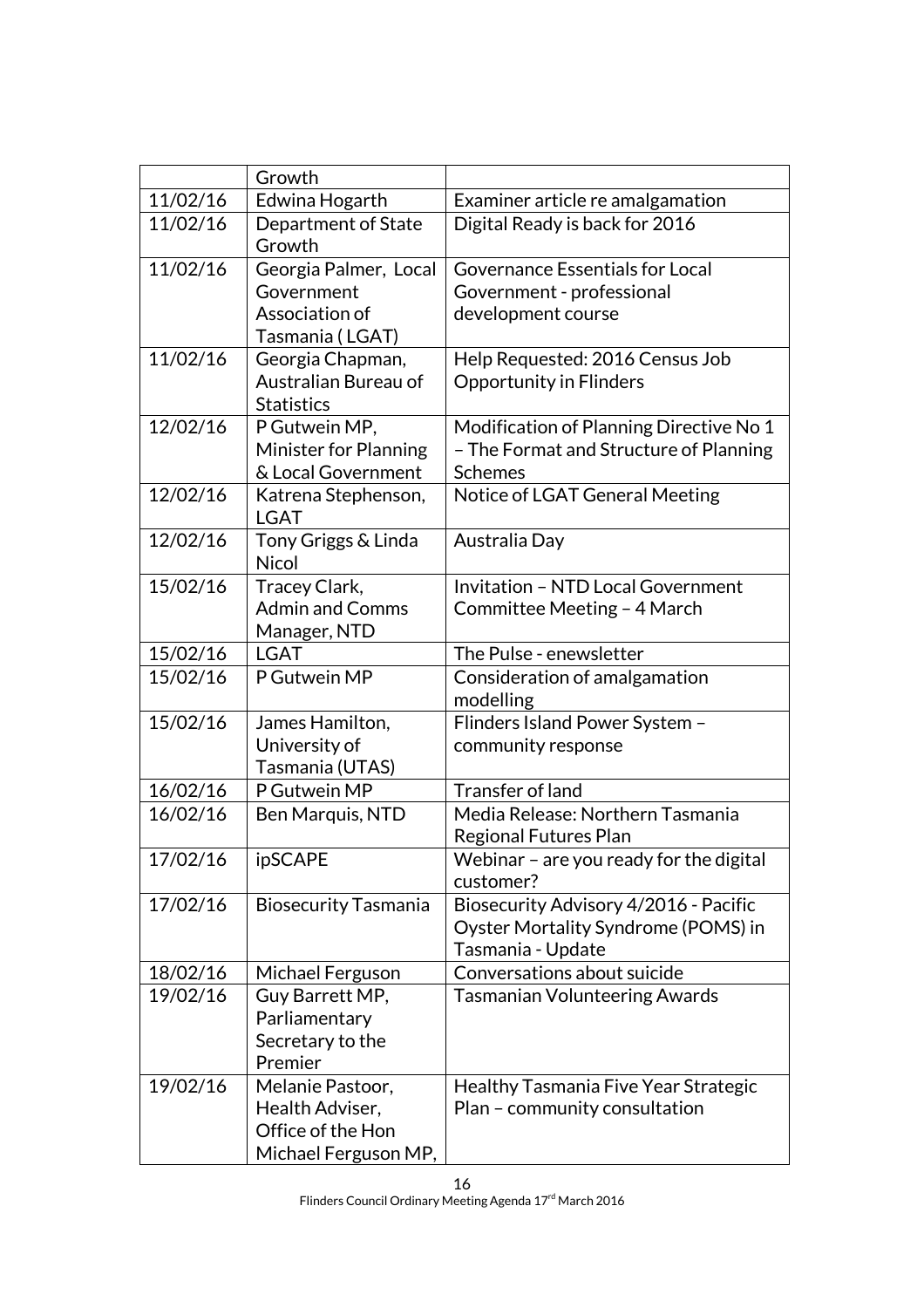|          | Minister for Health                                           |                                                                              |
|----------|---------------------------------------------------------------|------------------------------------------------------------------------------|
| 19/02/16 | Fiona Madigan, LGAT                                           | Mayor's Professional Development Day                                         |
| 19/02/16 | <b>Rural Alive and Well</b><br>(RAW)                          | Rotary Claremont's Corporate Golf Day                                        |
| 22/02/16 | Dale Williams                                                 | Council's approach to celebrating<br>Australia Day on the Island             |
| 23/02/16 | <b>Richard Atkinson</b><br>Councillor,<br>Kingborough Council | Furneaux Festival and Australia Day                                          |
| 23/02/16 | Australian Local<br>Government<br><b>Association (ALGA)</b>   | 2016 National General Assembly of<br>Local Government - call for motions     |
| 23/02/16 | J Rockliff, MP, Deputy<br>Premier                             | National drought programme reform                                            |
| 24/02/16 | Audrey Holloway                                               | Example of petition for celebration of<br>Australia Day                      |
| 24/02/16 | P Gutwein MP                                                  | Interim Planning Directive No 1. -<br><b>Bushfire Prone Areas Code</b>       |
| 24/02/16 | <b>Scripture Union</b><br>Tasmania                            | Invitation to Information session on<br>School Chaplaincy - apology sent     |
| 25/02/16 | Regional Australia<br>Institute                               | <b>Regional Futures eNews</b>                                                |
| 25/02/16 | <b>West Coast Council</b>                                     | Invite to NBN Forum in Queenstown -<br>apology sent                          |
|          |                                                               |                                                                              |
| 25/02/16 | <b>NTD</b>                                                    | News Update                                                                  |
| 26/02/16 | <b>Biosecurity Tasmania</b>                                   | Biosecurity Advisory 5/2016 - Import<br>of five new species to Tasmania      |
| 29/02/16 | Jim Everett                                                   | <b>Furneaux Islands Festival</b>                                             |
| 29/02/16 | Jude Cazaly                                                   | <b>Furneaux Islands Festival</b>                                             |
| 29/02/16 | J & W Lipski                                                  | Australia Day                                                                |
| 29/02/16 | Phillip Hoysted -<br>Director of Local<br>Government          | Response to queries regarding auditing<br>of financial report                |
| 29/02/16 | Ben Marquis, NTD                                              | Agenda for Local Government<br>Committee Meeting - 4 March                   |
| 01/03/16 | <b>Heather Cambridge</b>                                      | 2015 Gunn Bequest Acquittal - Flinders<br><b>Island Pony and Riding Club</b> |
| 01/03/16 | Sandro Donati & Judy<br>Jacques                               | <b>Furneaux Islands Festival and Australia</b><br>Day                        |
| 01/03/16 | Dyan Summers                                                  | <b>Furneaux Islands Festival and Australia</b><br>Day                        |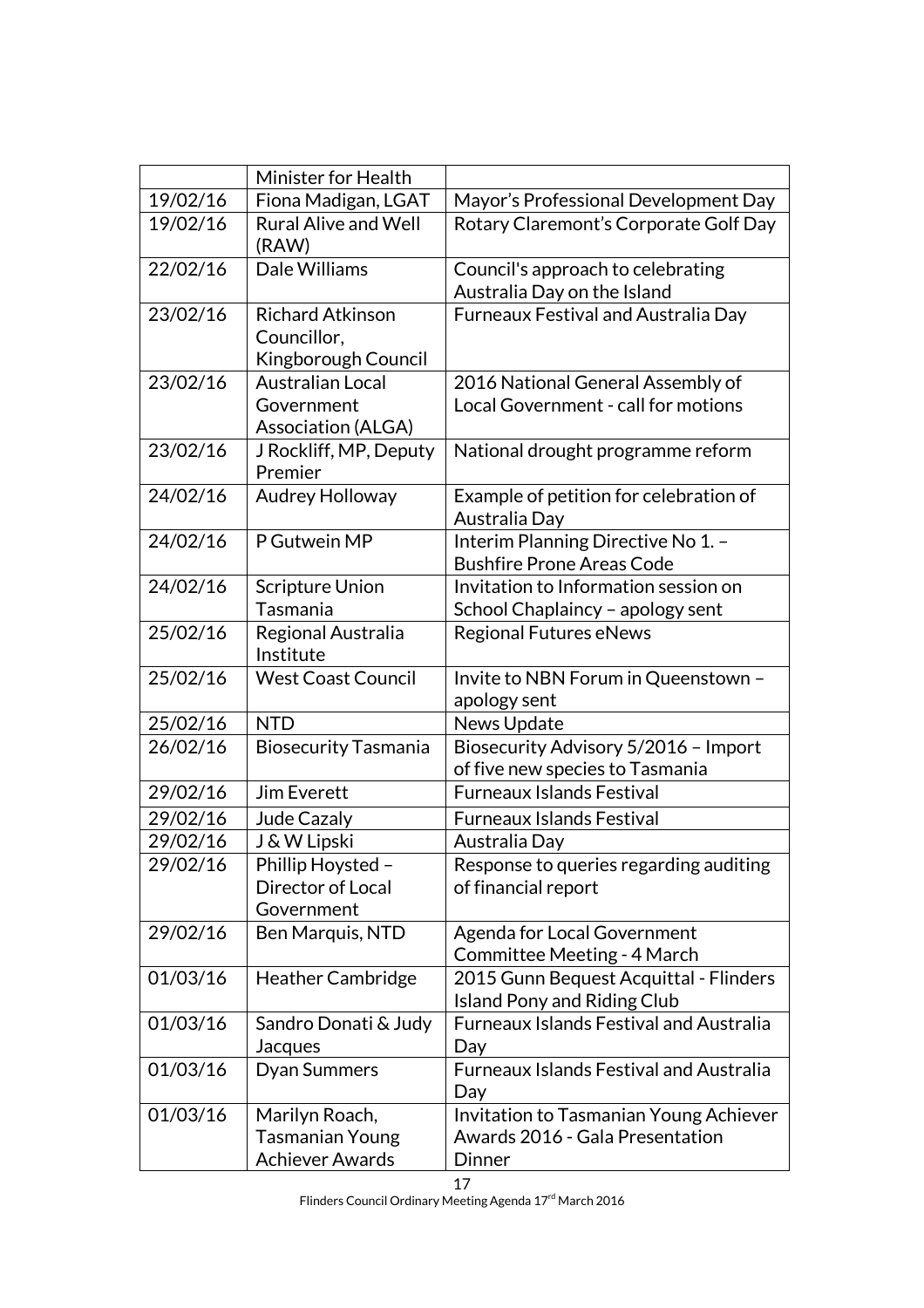| 01/03/16 | Tracey Clark, NTD           | Tour schedule for Local Government          |
|----------|-----------------------------|---------------------------------------------|
|          |                             | Committee meeting                           |
| 02/03/16 | Coalition of                | Poker machines in local government          |
|          | community                   | areas                                       |
|          | organisations               |                                             |
|          | concerned against           |                                             |
|          | gambling                    |                                             |
| 02/03/16 | Guy Barnett, MP             | Harmony Week 14 - 21 March                  |
| 02/03/16 | Phillip Hoysted             | Gazettal notice of land transfer            |
| 03/03/16 | Georgia Palmer, LGAT        | <b>Additional Good Governance Training</b>  |
|          |                             | for Elected Members                         |
| 03/03/16 | Mark Brown,                 | Hobart parliamentary screening and          |
|          | <b>Tasmanian Director</b>   | panel discussion - poker machine            |
|          | Australian Christian        | documentary                                 |
|          | Lobby                       |                                             |
| 03/03/16 | Alan Robinson               | Death notice for Bess Larner                |
| 07/03/16 | Alderman Heather            | <b>Australian Local Government Women's</b>  |
|          | Chong, Conference           | Association Tasmanian Branch Inc.           |
|          | Chair                       | biennial National Conference 2017           |
| 07/03/16 | <b>Australian Red Cross</b> | Red Cross Calling Campaign                  |
| 08/03/16 | John Dick                   | <b>Flinders Council Audit Panel Minutes</b> |
|          |                             | December 2015                               |
| 08/03/16 | Christine Agostinelli,      | <b>Local Government Service Awards</b>      |
|          | <b>LGAT</b>                 |                                             |
| 08/03/16 | Jana Harper                 | Healthy Tasmania Five Year Strategic        |
|          |                             | Plan                                        |
| 09/03/16 | John Dick                   | <b>Flinders Council Audit Panel Minutes</b> |
|          |                             | February 2016                               |
| 10/02/16 | E Ramsay, UTAS              | <b>Education Ambassadors update</b>         |

# CORRESPONDENCE OUT:

| <b>DATE</b> | <b>WHO</b>                                               | <b>SUBJECT</b>                                  |
|-------------|----------------------------------------------------------|-------------------------------------------------|
| 15/02/16    | Ben Marquis, NTD                                         | Congratulations on new position                 |
| 15/02/16    | <b>Eleanor Ramsay</b>                                    | Re Education Ambassadors Update                 |
| 15/02/16    | Edwina Hogarth                                           | Comment on amalgamation for Examiner<br>article |
| 23/02/16    | Dale Williams                                            | Australia Day celebrations                      |
| 23/02/16    | Sarah McDonald                                           | Request for official update on NBN Co           |
| 24/02/16    | P Gutwein MP                                             | Response regarding amalgamation<br>modelling    |
| 04/03/16    | Maxine Roughley,<br><b>Flinders Island</b><br>Aboriginal | <b>Furneaux Festival</b>                        |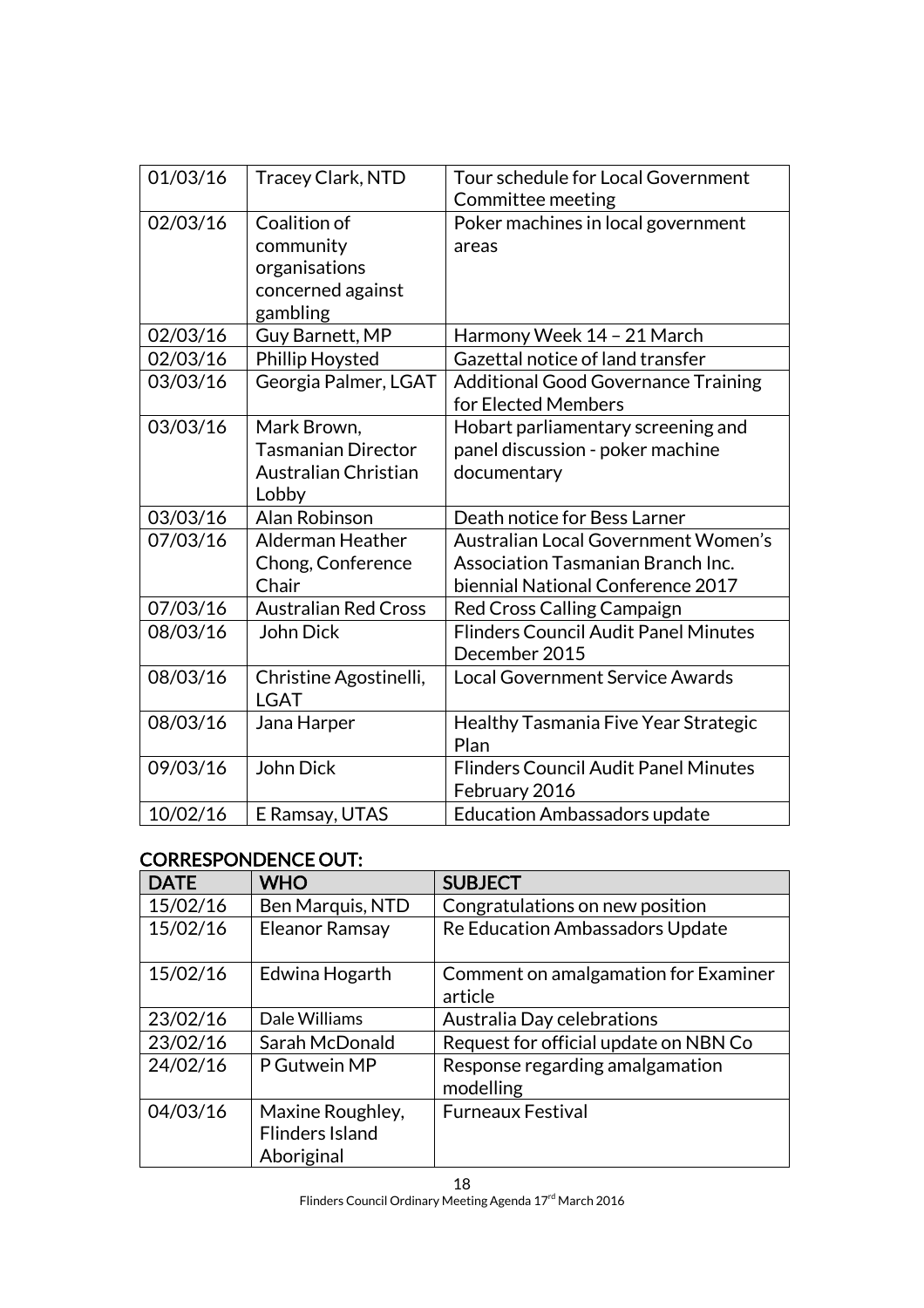|          | Association Inc. |                                         |
|----------|------------------|-----------------------------------------|
| 03/03/16 | Alan Robinson    | Condolences on the death of Bess Larner |

#### VOTING REQUIREMENTS:

Simple Majority

# RECOMMENDATION:

That the Mayor's report be received.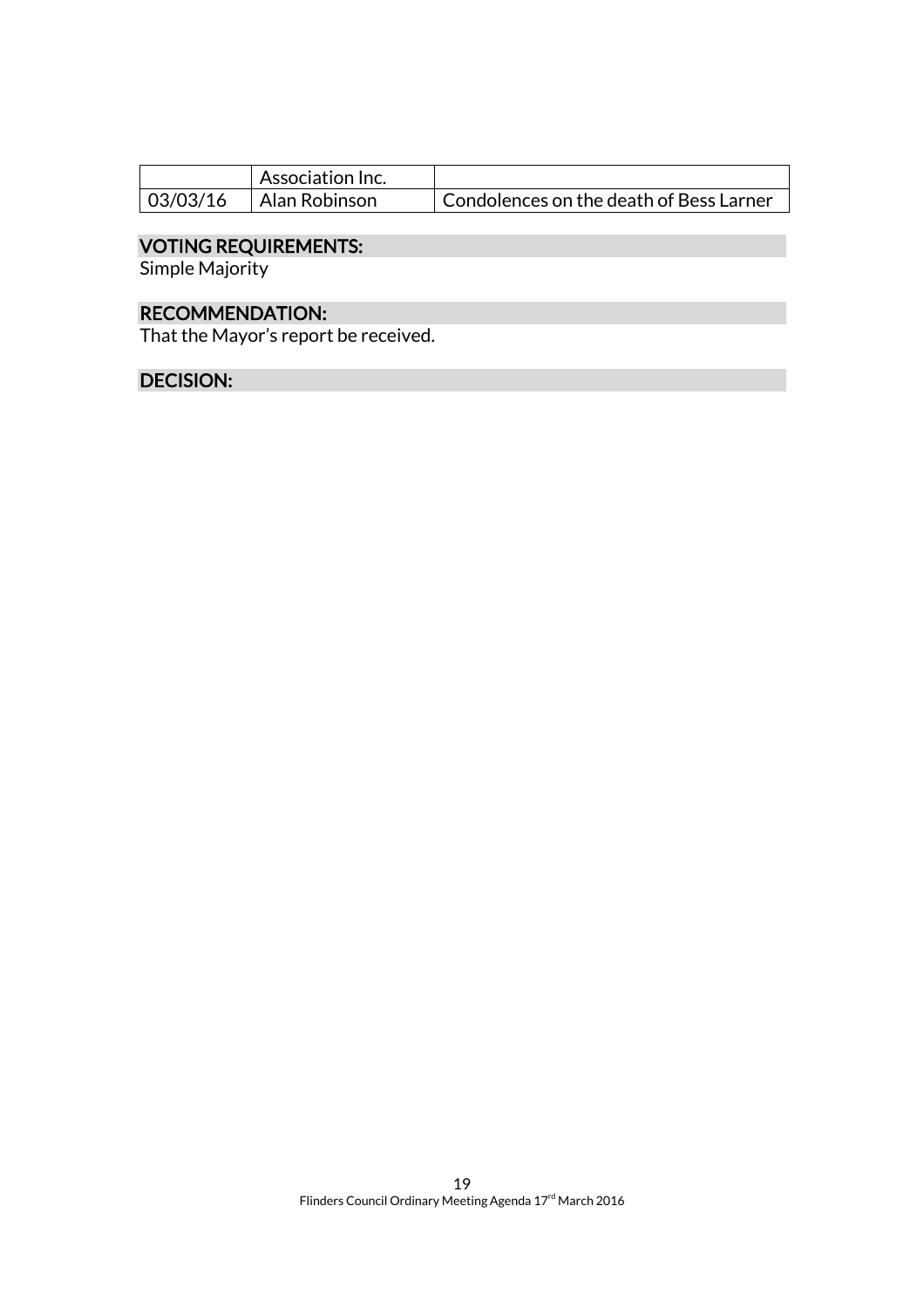# **OPERATIONAL BUSINESS OF COUNCIL**

| А.                                                                | DEVELOPMENT SERVICES AND PLANNING APPLICATIONS                                                                                                                                       |
|-------------------------------------------------------------------|--------------------------------------------------------------------------------------------------------------------------------------------------------------------------------------|
| Item A1:<br>File No:<br><u>Annexure 7:</u><br><u> Annexure 8:</u> | Development Application - (Cohen & Associates)<br><b>DSV/0300</b><br>Plan of Subdivision Boundary Adjustment<br><b>BAL</b> exemption                                                 |
| Item A2:<br>Annexure 9:                                           | <b>Development Application Report</b><br>Planner's Information Report - February 2016                                                                                                |
| <b>B.</b>                                                         | <b>NOTICE OF MOTIONS</b>                                                                                                                                                             |
| Item B1:<br>File No:<br><u>Annexure 10:</u>                       | Notice of Motion from Mayor Carol Cox - Recommendations<br>from the Furneaux Group Aviation Special Committee<br><b>COM/0104</b><br><b>Draft Aviation Policy</b>                     |
| Item B2:<br>File No:<br><u>Annexure 11:</u>                       | Notice of Motion from Mayor Carol Cox - Feasibility Study for<br>the Flinders Island Sports and RSL Club<br><b>CSV/1500</b><br>Dock 4 Architects proposal (for elected members only) |
| Item B3:<br>File No:                                              | Notice of Motion from Mayor Carol Cox – Policy Name Change<br><b>PER/0500</b>                                                                                                        |
| Item B4:<br>File No:                                              | Notice of Motion from Cr Ken Stockton - Freeze on Councillor<br><b>Stipend</b><br><b>COU/0204</b>                                                                                    |
| Item B5:<br>File No:                                              | Notice of Motion from Cr Gerald Willis - Shipping Containers<br><b>COM/0403</b>                                                                                                      |
| C.                                                                | <b>CORPORATE SERVICES</b>                                                                                                                                                            |
| Item C1:<br>File No:<br><u>Annexure 12:</u>                       | <b>Investment Policy</b><br>FIN/0501, ADM/0900<br><b>Investment Policy</b>                                                                                                           |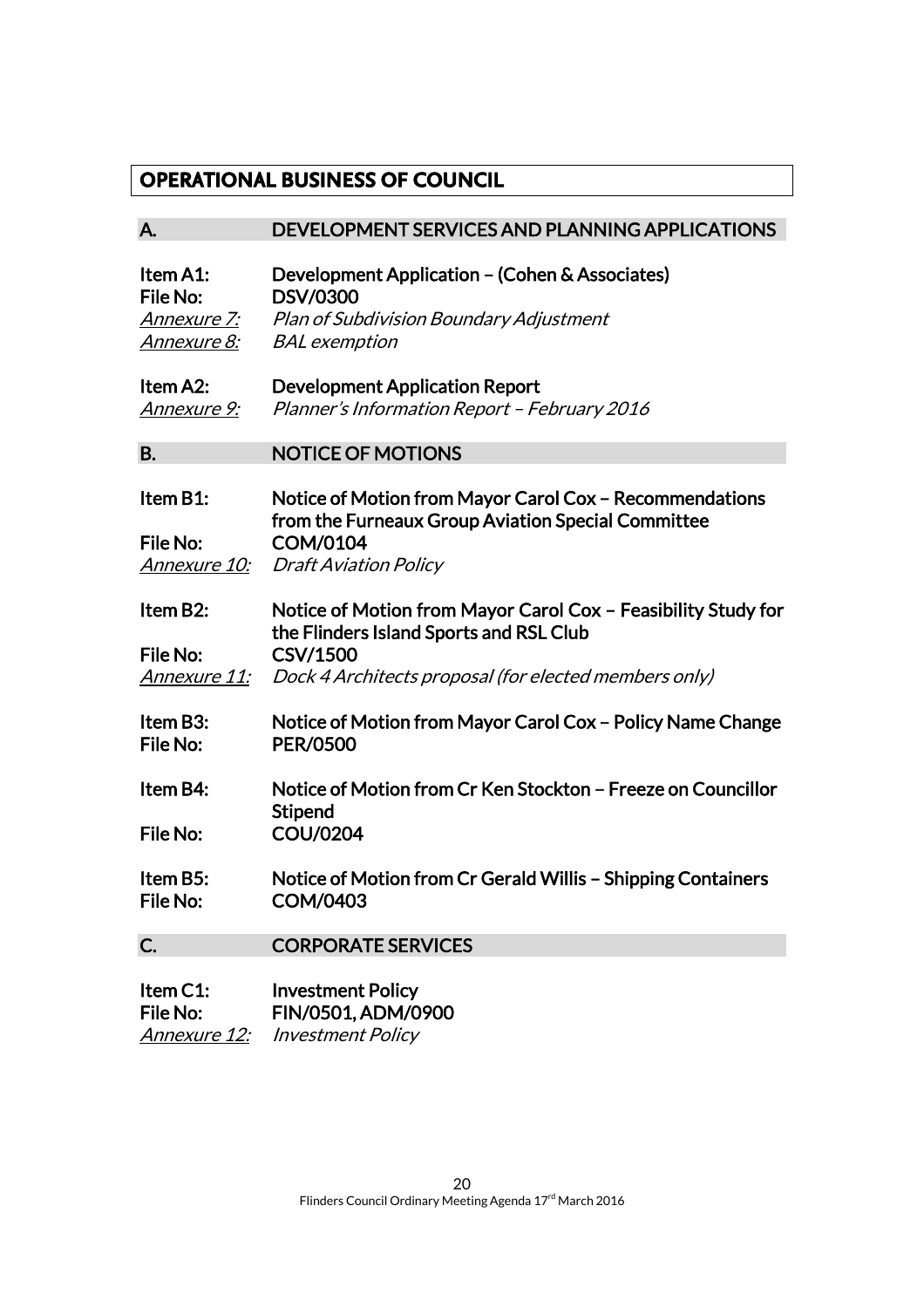# D. **GOVERNANCE**

| Item D1:            | <b>New Policies</b>                            |
|---------------------|------------------------------------------------|
| File No:            | FIN/0501, ADM/0900                             |
| Annexure 13:        | DRAFT Postponement of Rates and Charges Policy |
| Annexure 14:        | DRAFT Remission or Rebate of Rates and Charges |
| <i>Annexure 15:</i> | DRAFT Write Off of Bad Debts Policy            |
|                     |                                                |
| ltemD2.             | Councillor Resolution Report                   |

| ItemD2:  | <b>Councillor Resolution Report</b>                         |
|----------|-------------------------------------------------------------|
| File No: | COU/0600                                                    |
|          | <b>Annexure 16:</b> Councillor Resolution Report March 2016 |

Meeting Closed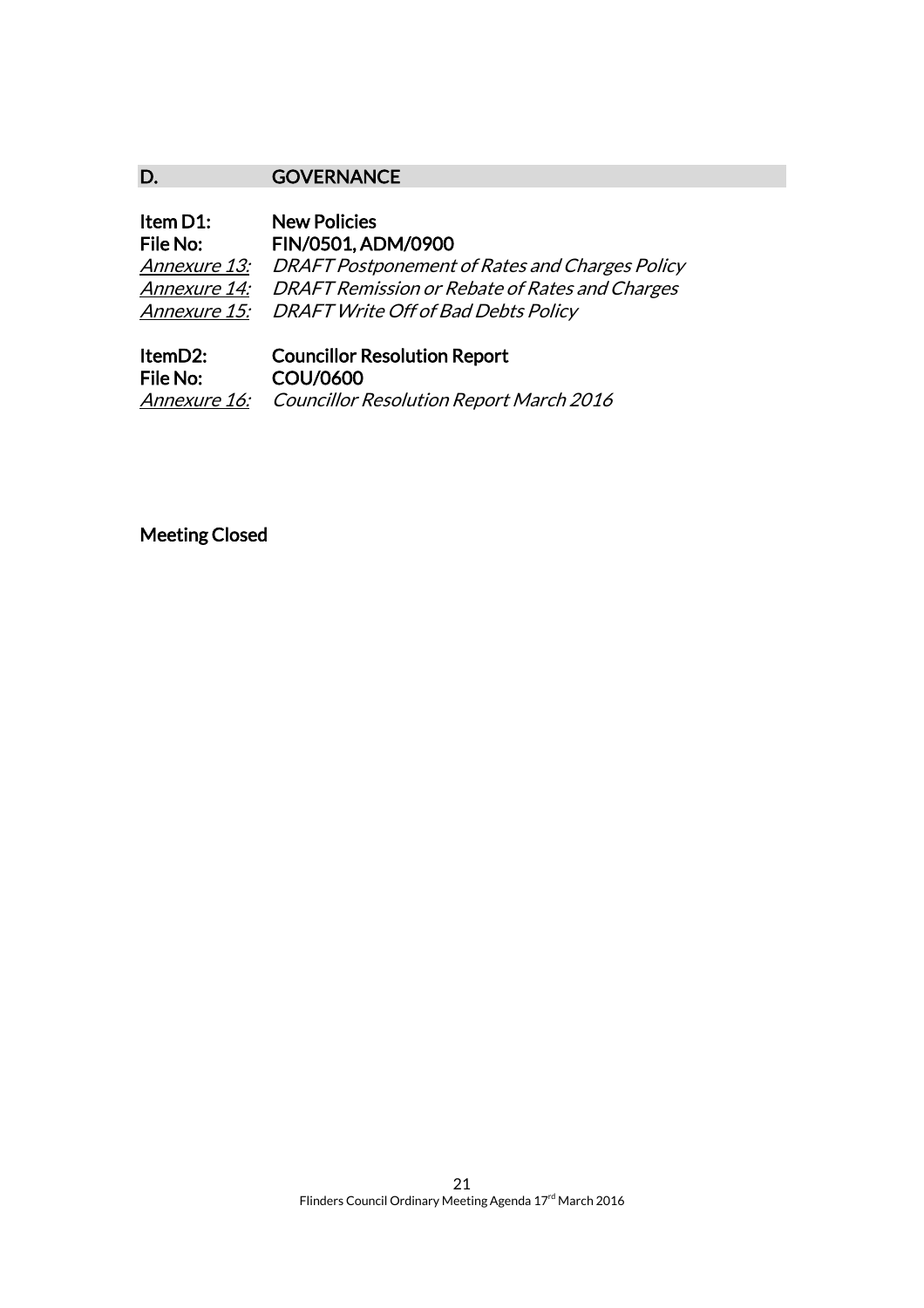# **A. DEVELOPMENT SERVICES AND PLANNING APPLICATIONS**

Pursuant to Section 25 of the Local Government (Meeting Procedures) Regulations 2005 the Council will now act as a Planning Authority under the Land Use Planning and Approvals Act 1993.

# Item A1: Development Application – (Cohen & Associates)

| <b>ACTION</b>            | Decision                                  |  |
|--------------------------|-------------------------------------------|--|
| <b>PROPONENT</b>         | Cohen & Associates                        |  |
| <b>OFFICER</b>           | James Ireland (Consultant Town Planner)   |  |
| <b>APPROVED BY</b>       | Karin van Straten (Senior Consultant Town |  |
|                          | Planner)                                  |  |
| <b>FILE REFERENCE</b>    | DA2016/002                                |  |
| <b>ASSOCIATED PAPERS</b> | Annexure 7: Plan of Subdivision Boundary  |  |
|                          | Adjustment                                |  |
|                          | Annexure 8: BAL exemption                 |  |

| Proposal:                  | Reconfiguration of two existing lots             |
|----------------------------|--------------------------------------------------|
| Location:                  | Corner of Lackrana Road and Memana Road, Memana  |
|                            | $(CT: 165959/1$ and $168513/3$                   |
| Applicant:                 | <b>Cohen &amp; Associates</b>                    |
| Zoning:                    | <b>Rural Zone</b>                                |
| <b>Special Areas:</b>      | Shorelines, water bodies and watercourses (part) |
| <b>Buffer Attenuation:</b> | Part                                             |
| Schedules:                 | Schedule 7 Development in Bushfire Prone Areas   |
| Representations:           | None                                             |

# INTRODUCTION:

This report considers an application for the reconfiguration of two existing lots located at the corner of Lackrana and Memana Roads, Memana (CT:165959/1 and 168513/3).

#### Subject Site

The subject site comprises two contiguous lots on the south east corner of the junction of Lackrana Road and Memana Road in Memana. The northern lot is an irregular 235.7ha. It is almost entirely to pasture and is vacant of development. The southern lot which shares a 1562.85m boundary is an irregular 207.4 ha lot. It is also almost entirely to pasture and is occupied by a house. Leventhorpe Creek runs along the eastern boundary of the subject site. In all directions are large rural lots.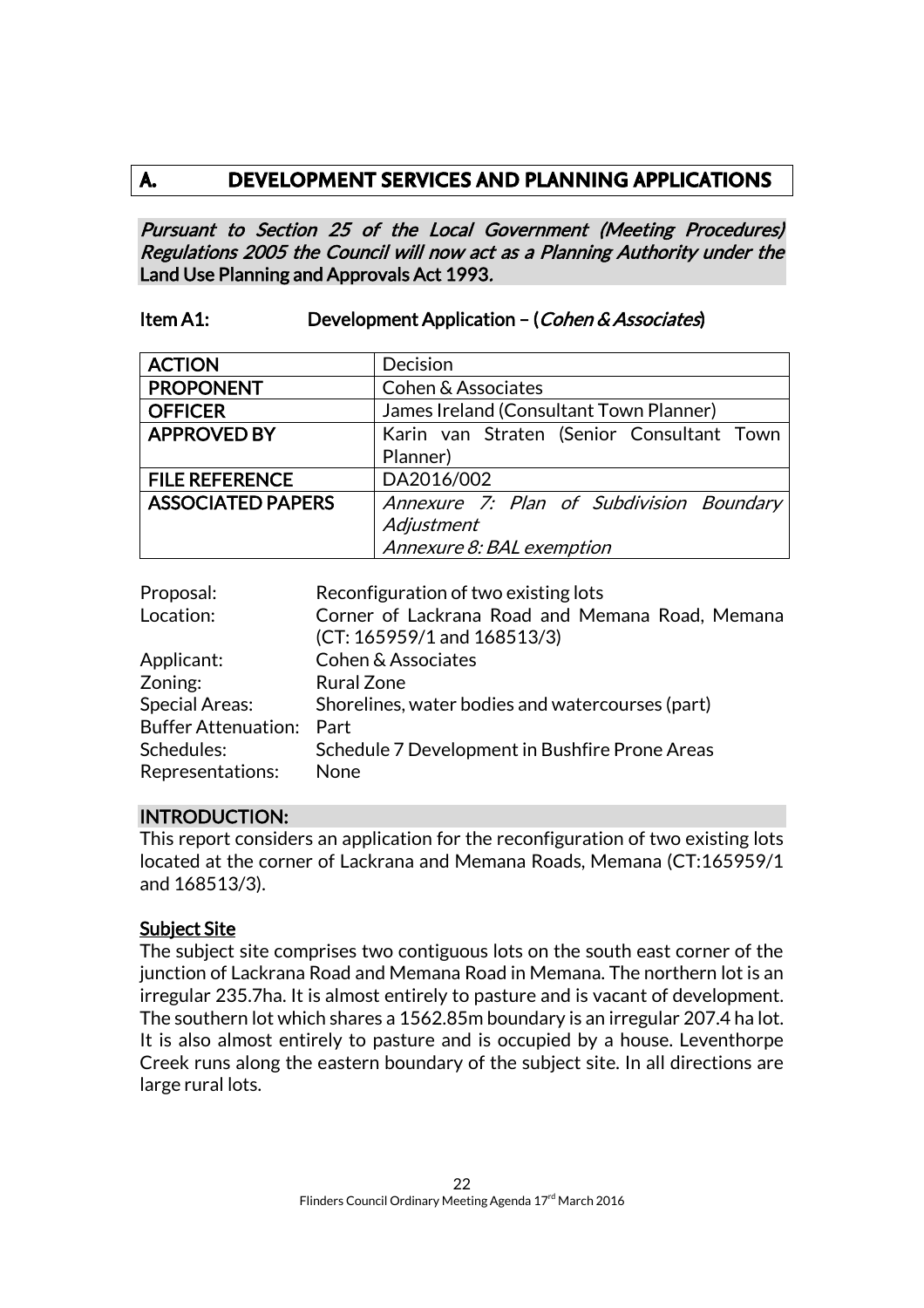# **Zoning**

The subject property is located within the Rural Zone, pursuant to the *Flinders* Planning Scheme 2000.

# Special Areas

A buffer attenuation area affects approximately 7.5ha of the site, and projects into it from the west a maximum distance of 120m. The southern part of Leventhorpe Creek is also affected by the shorelines, water bodies and watercourses special area.

Neither of these is considered to be strictly relevant to the application as no development is proposed and the proposed reconfiguration of lots is not affected.



# **Statutory Timeframes**

Date Received: 2/2/16 Advertised: 10/2/16 Closing date for representations: 24/2/16 Request for further information: NA Information received: NA Extension of time granted: Yes Extension of time expires: 17/3/16 Decision due: 17/3/16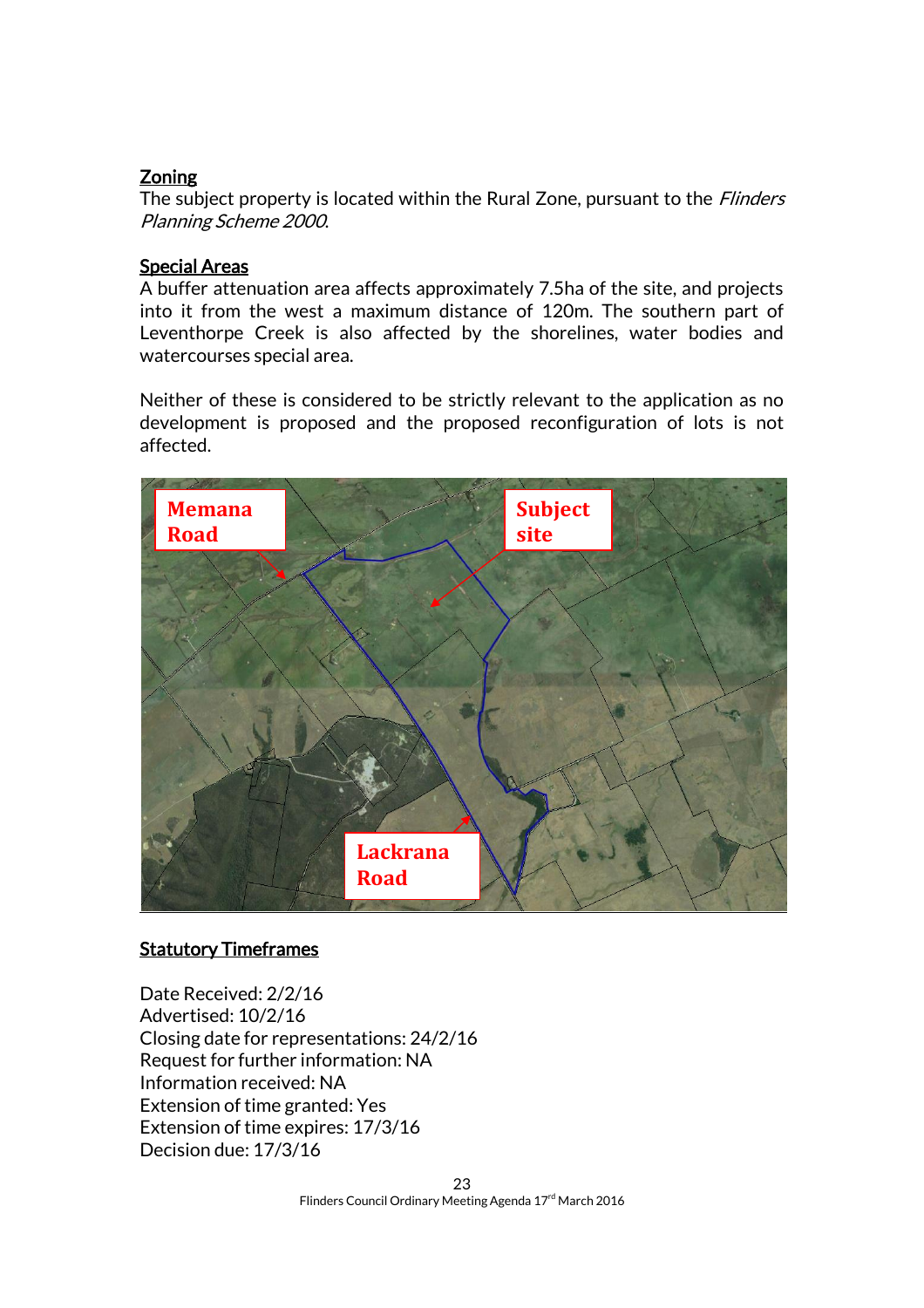# OFFICER'S REPORT: General

It is proposed to adjust the boundary between the lots a significant amount. The northern lot (CT: 165959/1) will grow from 235.7 ha to 441.1ha and the southern lot (CT: 168513/3) will shrink from 207.4ha to 2ha and will contain the existing house on this lot. This new lot will be rectangular, with frontage of 89m and a depth of 259m.

# Assessment:

Pursuant to Section 81 of the Local Government (Building and Miscellaneous) Act 1993, subdivision requires a discretionary application.

# 4.1 Plans of Subdivision

# 4.2.2 Reconfiguration of Existing lot(s)

Notwithstanding the provisions for minimum lot dimensions specified in this scheme and the provisions of Sub-clause 4.3.1, Council may approve an application for subdivision, whether or not the lots are wholly or partially within the same zone to enable the relocation of a boundary(s) to allow the reorganisation or consolidation of lot(s) provided that:

- (a) no additional lots are created;
- (b) the reorganisation or consolidation is primarily to enable better management of the land for the purpose consistent with the intent, objectives and policies of the zone(s), and where the new boundaries give consideration to:
	- (i) existing fencing;
	- (ii) topography;
	- (iii) perennial water courses and other bodies of water;
	- (iv) the provision of reasonable vehicular access to each lot;
	- (v) other natural and artificial features.

COMMENT: This clause is the primary consideration for the proposal and either overrides or includes the provisions of the rural zone.

Criterion (a) is met as no additional lots are created.

In relation to (b), the reason for the consolidation is not given. The current purpose of the land is agricultural, which is consistent with the the intent, objectives and policies of the zone. Currently the subject site comprises two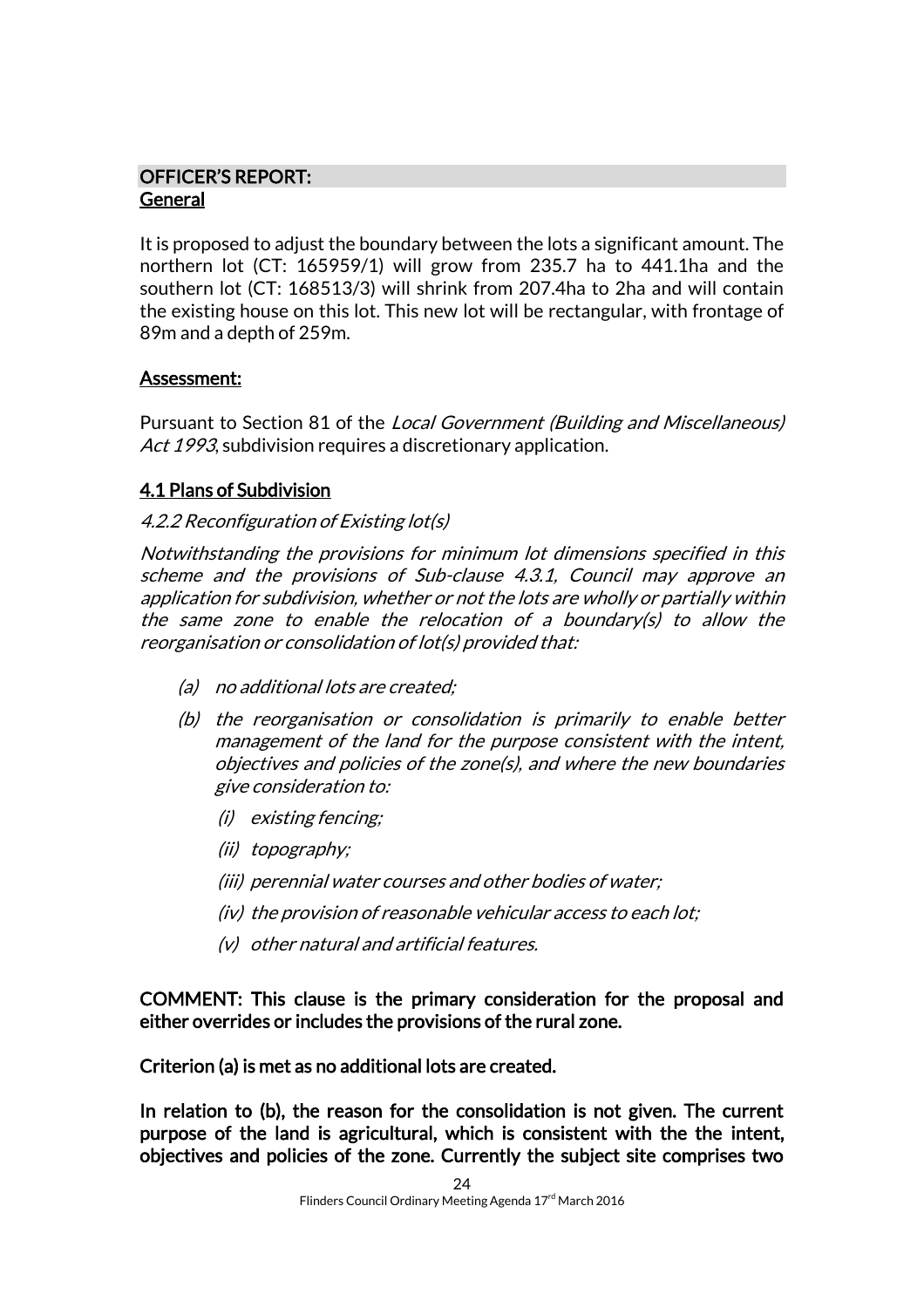200ha+ agricultural lots, one of which has a house on it and one of which does not. As both lots are under the same ownership, this currently enables effective management of the land.

The proposal will allow the sale of the house on what would effectively be a residential lot (2ha in size). This may not occur, but this proposal would make it possible. The use of land would change from agricultural (the house being integral and subservient to this) to residential.

There would then be 440ha of agricultural land without onsite management. The proposal will not enable better management of the land, the test for this clause. Notwithstanding this, the requirements of (ii) to (iv) are met, as the land is generally flat, with no watercourses at the site of the new boundary, and with frontage to Lackrana Road. However the proposed new boundary does not wholly follow existing fence lines and natural features (the new boundary extends past the existing house curtilage to enclose some agricultural land).

An assessment is made below against the relevant parts of the rural zone (zone intent, desired zone character and subdivision standards):

### 5.8.1 Zone Intent

- (a) The Rural Zone on Flinders Island is intended to maintain the existing rural character of the island which is typified by a pattern of areas of open farmland, typically with shelter belts of remnant vegetation, interspersed with irregular areas of native vegetation and substantial unspoiled landform. On other islands within the Planning Area the zone is intended to preserve the existing character which displays minimal signs of European occupation.
- (b) Use and development in the Rural Zone is intended to accommodate agricultural uses and development predominantly, with some compatible non-agricultural uses and development in appropriate circumstances, including tourist operation and rural industries. Forest plantations may be appropriate where they do not adversely affect the character of an area or detract from important views.

COMMENT: The proposal is not consistent with the zone intent. In relation to (a), the site has a rural character of 'open farmland, typically with shelter belts of remnant vegetation'. In relation to (b), for a non-agricultural use such as residential to be accommodated it must not compromise this character. This was clearly outlined by the chairman of the Resource Management Planning Appeals Tribunal in his decision of 15 April 2015 relating to another subdivision of sub minimal lots in the rural zone on Flinders Island (117/14S - North East River Road, Palana).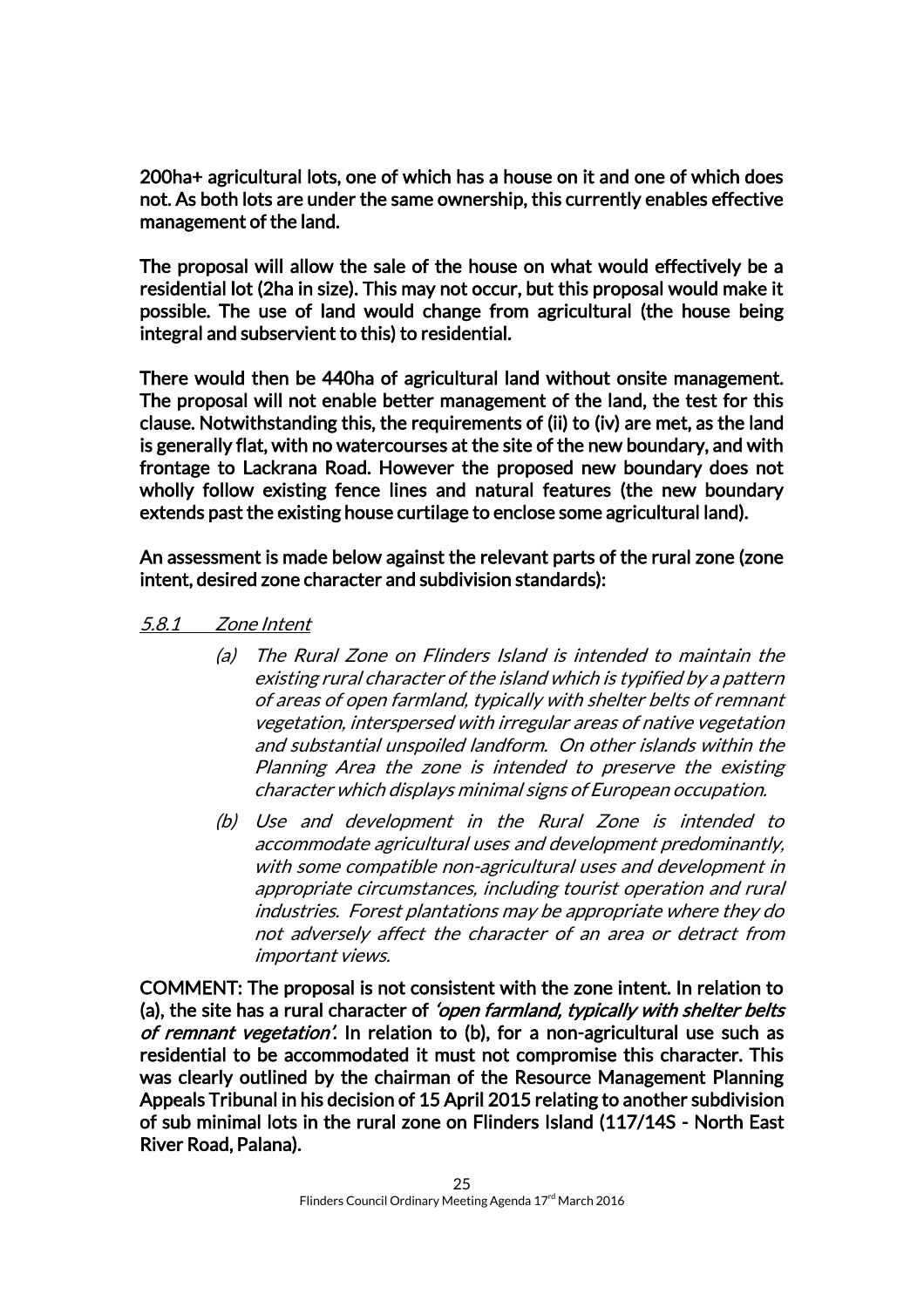The proposed reconfiguration of lots will create a 2ha lot with a house on it. Such development will not maintain the existing rural character (indeed it will transform it to residential) and therefore the proposal is not consistent with the zone intent.

### 5.8.2 Desired Zone Character and Zone Guidelines

- (a) The use or development of small existing rural lots for the purpose of residential living shall only be approved where such use or development is compatible with any existing or potential agricultural use of that land or surrounding lands.
- (b) Use or development should enhance the rural character of the zone. Buildings should be substantial distances from the road frontage and apart, unless inappropriate for operational or topographical reasons. Where land clearance is undertaken it should be visually sympathetic; important trees (or stands of trees) should be retained, important hilltop locations should not be cleared and location of trees and shrubs along fence lines, property boundaries, watercourses and at property entrances is encouraged. Buildings and structures for aquaculture should be sited with regard to the protection of coastal scenery and compatibility with recreational use of the coastline.
- (c) Land use or development and management practices shall be environmentally appropriate and shall avoid contamination or despoliation of the land, ground water, water courses, shore-lines, lagoons and marshes. Sand-dunes and coastal vegetation and ecologically important areas shall be protected from degradation.
- (d) Forestry activities in the zone shall be in accordance with the Forest Practices Code

COMMENT: Criterion (a) is not applicable as this is not a small existing rural lot. It is proposed to create a small rural lot. In relation to (b) the proposal does not enhance the rural character of the zone (see above under zone intent). However the proposed lot reconfiguration does not in itself prevent buildings from being "…substantial distances from the road frontage and apart." The likely future residential use of this subdivision is likely to meet (c). Criterion (d) is not applicable.

#### 5.8.3 Subdivision Standards

- (a) The minimum lot size is 40 ha
- (b) A lot less than 40 hectares may be approved at Council's discretion for the following purposes;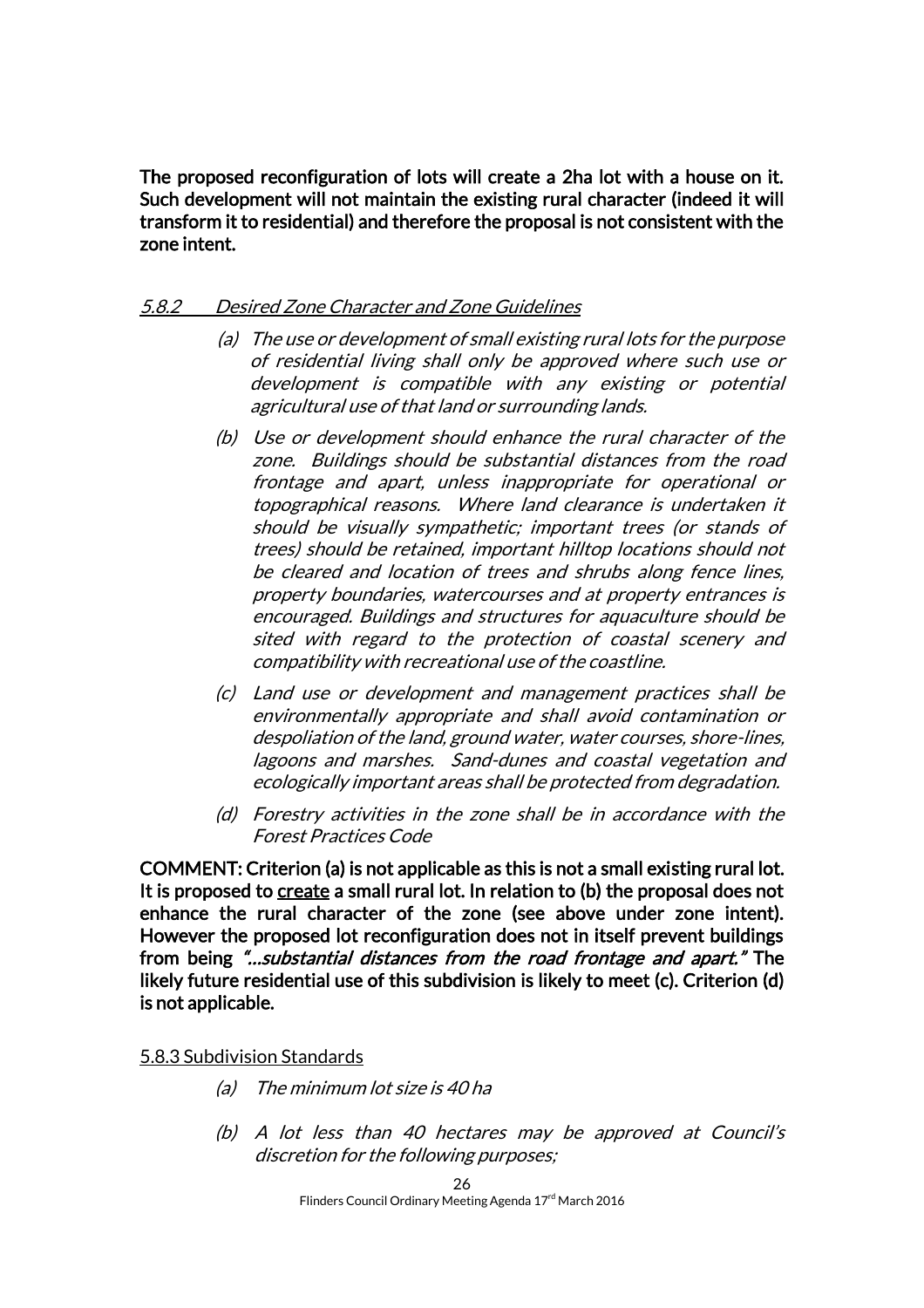- (i) For an intensive agricultural use;
- (ii) For a use, other than agriculture, that is consistent with the zone intent, desired zone character and zone guidelines;
- (iii) For an aquaculture use;
- (iv) For a servicing facility, infrastructure or recreational use;
- (v) For boundary alterations where no additional titles are created and the resultant lots will comply with the intent of the zone.
- (c) In considering an application under Clause 5.8.3(b) Council shall require a detailed assessment of the proposal prepared by a suitably qualified, independent, agricultural consultant that demonstrates:
	- $(i)$  In the case of lots for intensive agricultural use, the capacity of the proposed lot(s)
	- (ii) other cases, the agricultural capacity of the proposed lot(s) (including any balance lot) and methods which will be employed to safeguard their agricultural capacity;
- (d) Before accepting an application under Clause 5.9.3(b) Council may require the applicant to submit a Development Plan for the land to which the application relates. The Development Plan should show that:
	- (i) Subdivision will not fragment or diminish the agricultural potential of the land;
	- (ii) Subdivision will not result in ribbon development along roads and coastlines;
	- (iii) Development will not cause significant adverse impact on the natural environment, flora and fauna, coastal waters, watercourses or skylines;
	- (iv) Development or use will not be likely to result in land use conflict with existing land uses in the vicinity.

COMMENT: The proposal must rely on (b) ii) as the proposed lots are smaller than the 40ha minimum at (a). Criterion (b) (v) is also partly applicable, but only insofar as a boundary adjustment is proposed. The resultant lots will not comply with the intent of the zone (see assessment at 5.8.1). In considering an application under criterion (b) (ii), a use must be attached to the subdivision proposal – in this case the use of the newly created lot will change from agricultural (the house being integral and subservient to this) to residential. Criterion (c) (i) is not applicable. The proposal does not meet criterion (c) (ii). Although it is only by a small amount (around half the 2 ha proposed for the new lot, the other half being the existing house), the proposal detrimentally affects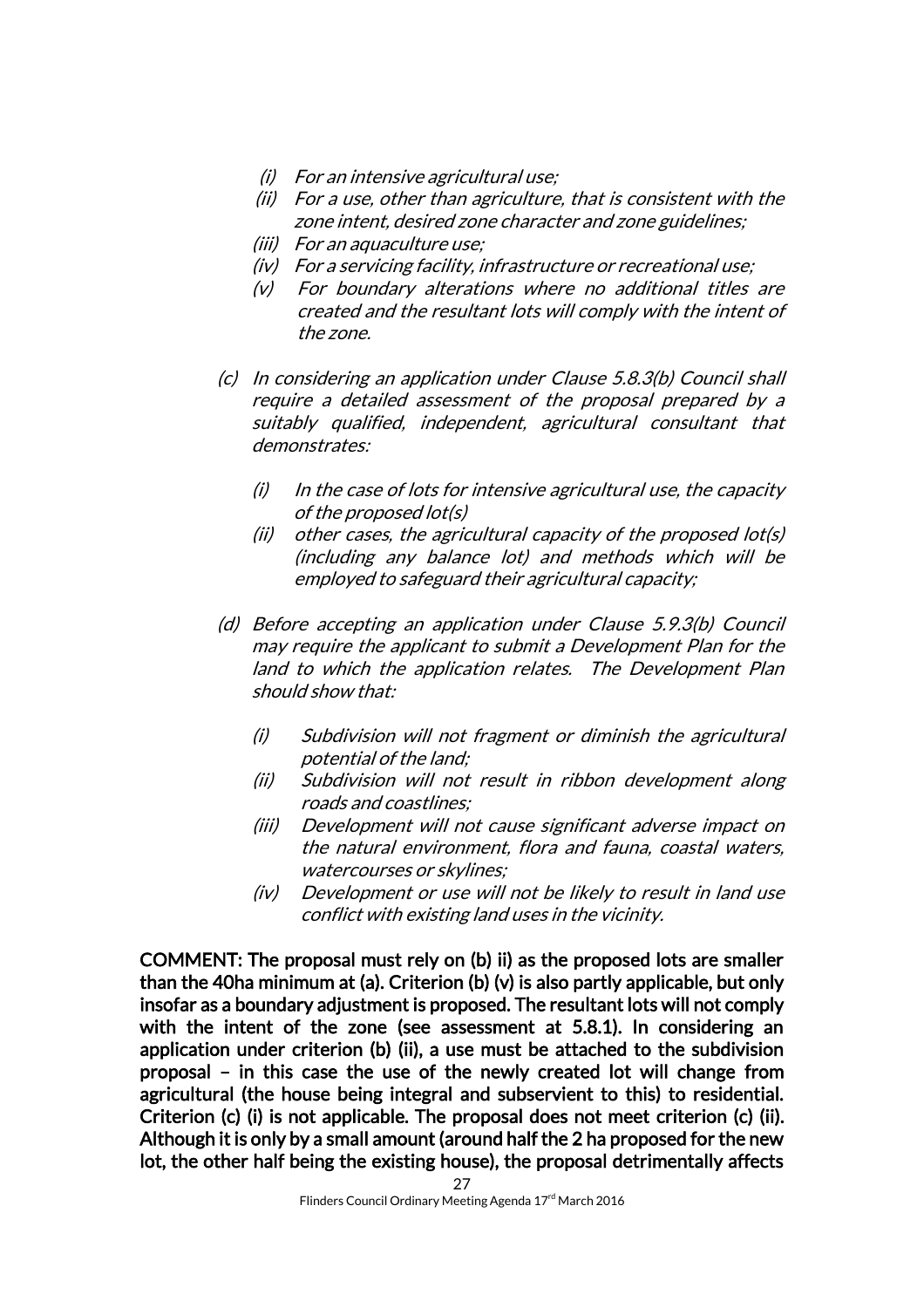the agricultural capacity of the southern lot. This may be offset somewhat by the enlarging of the remaining lot. Criterion (d) is not applicable as there is no development plan.

# Clause 3.10 Consideration of Applications for Planning Permits

Council shall take into consideration the following:

1. the objectives, the intent of the zone, use and development principles, any development plan affecting the land and any relevant development standards or other relevant requirements of the Scheme;

# Refer to assessment under Clause 4.2.2 (b), above.

2. any relevant proposals, reports or requirements of any public authorities;

### Not applicable. None were received.

3. any representations received following public notification where required under the Act;

### Not applicable. None were received.

- 4. whether any part of the land is subject to: (a) landslip, soil instability, or erosion;
	- (b) excessive slope;
	- (c) ponding or flooding;
	- (d) bush fire hazard;
	- (e) a Protected Catchment District under Water Management Act 1999;
	- (f) any Special Area Provisions in Part 7;
	- (g) pollution; and
	- (h) other hazards to safety or health.

### The land is subject to bushfire hazard. An assessment against *Schedule 7* Development in Bushfire Prone Areas is made elsewhere in this report.

- 5. whether the proposed use or development is satisfactory in terms of its siting, size or appearance and levels of emissions in relation to:
- (a) existing site features;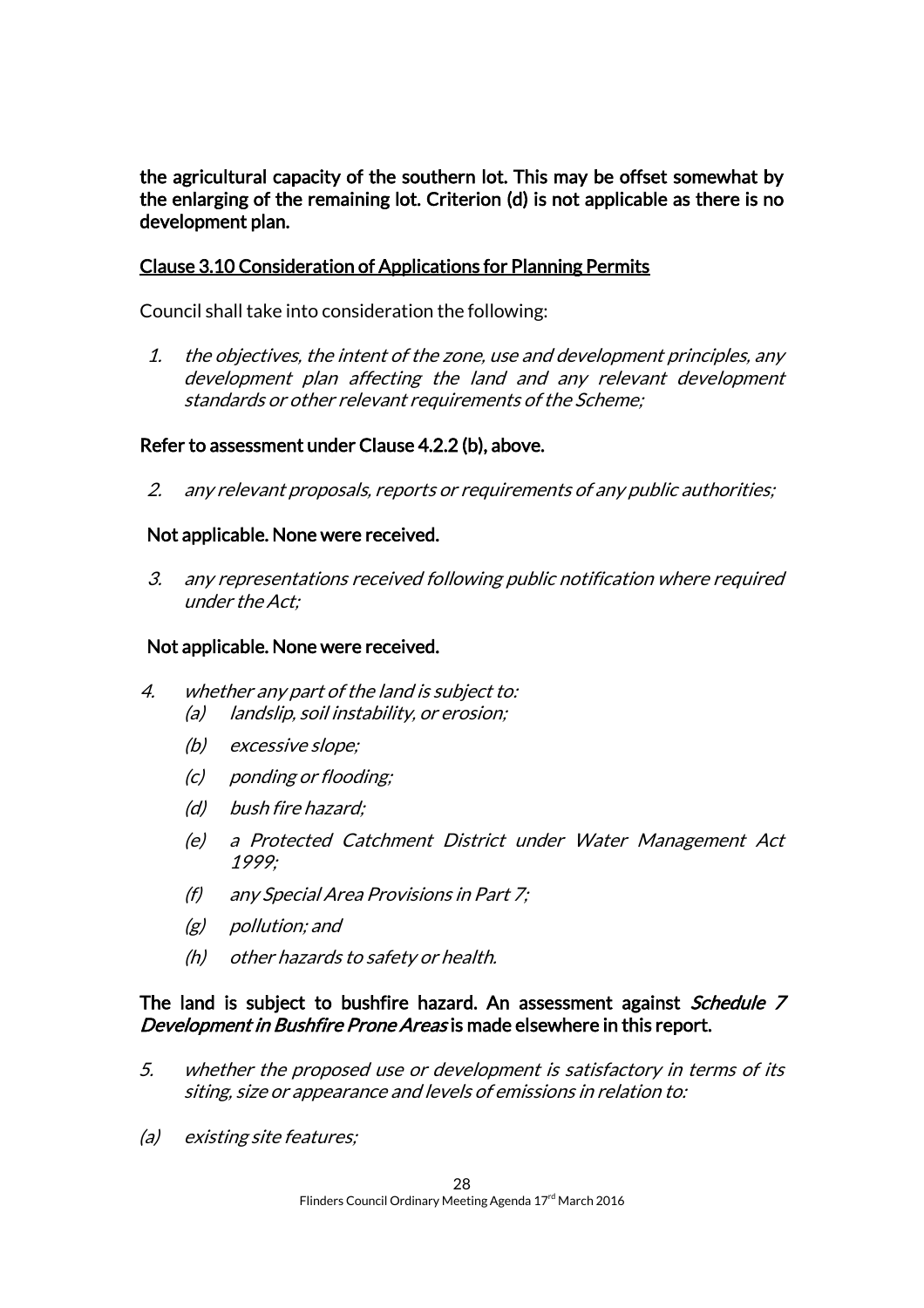- (b) adjoining land;
- (c) the streetscape and/or landscape;
- (d) the natural environment;
- (e) items of historic, architectural or scientific interest;
- (f) buffer zones, attenuation areas,
- (g) easements;
- (h) a water supply for firefighting purposes;
- (i) any received pollution;
- (j) the escape of pollutants into storm drains and watercourses: and
- (k) isolation, separation from other lands.

# An assessment of these is made elsewhere in this report.

6. whether the proposed use or development will be supplied with an adequate level of infrastructure and services, and if there is any necessity to improve deficient access, roads or road junctions, water, sewerage, electricity or transport services and the like, without detriment to existing users;

# It is understood that the existing infrastructure including the road network has sufficient capacity to serve the new lots.

7. whether the proposed use or development would adversely affect the existing and possible future use or development of adjacent land, and vice versa;

The creation of a residential lot amongst large agricultural operations is unlikely to affect these operations. However, it is possible that the reverse may happen – the amenity of the residential lot could be affected by the agricultural operations. Future occupiers cannot expect an amenity typical of a residential area here.

8. the provision of adequate landscaping, amenity facilities and illumination, and the treatment of the site generally;

# Not applicable.

9. the sight distances available to and from proposed point(s) of access, together with an estimate of the speed of passing traffic;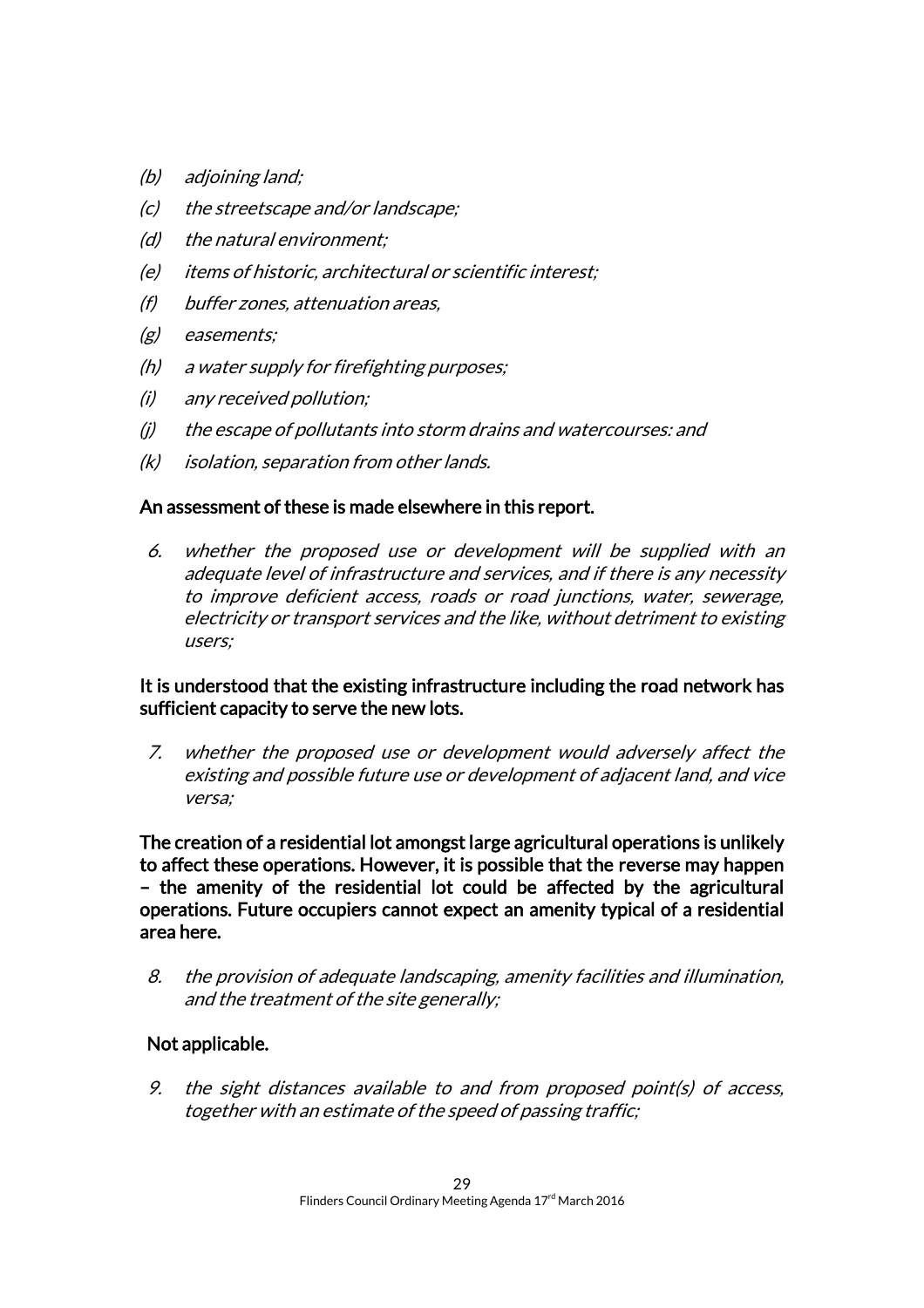# A desk top assessment suggests the site distances available are 500m+, which meet the safe intersection sight distance requirements.

10. the design and siting of the proposal to enable reduction in energy consumption through alternative energy use or reduction in demand; and

# Not applicable as no buildings are proposed.

11. the safety and well-being of the general public.

# Complies.

12. Any other matter which Council is of the opinion is relevant to the particular application.

#### None stated.

### Part 6 – Use and Development Principles

An assessment is made below against the relevant principles (those that are not applicable have been omitted for brevity):

6.0 Use and development shall be consistent with the following principles:

#### 6.1 Use

- (a) Use or development shall not unreasonably impact on any existing or intended use of development of neighbouring land.
- (b) Subdivision of land shall be carried out in accordance with the subdivision provisions for the zone within which the land is located or where that is not appropriate in accordance with:
	- (i) the requirements of the intended use, and
	- (ii) the Zone Intent, or alternatively by
	- (iii) an approved Development Plan that has been adopted by Council and inserted as a provision in the Scheme.

### COMMENT: Refer to assessment under Clause 4.2.2 (b), elsewhere in this report.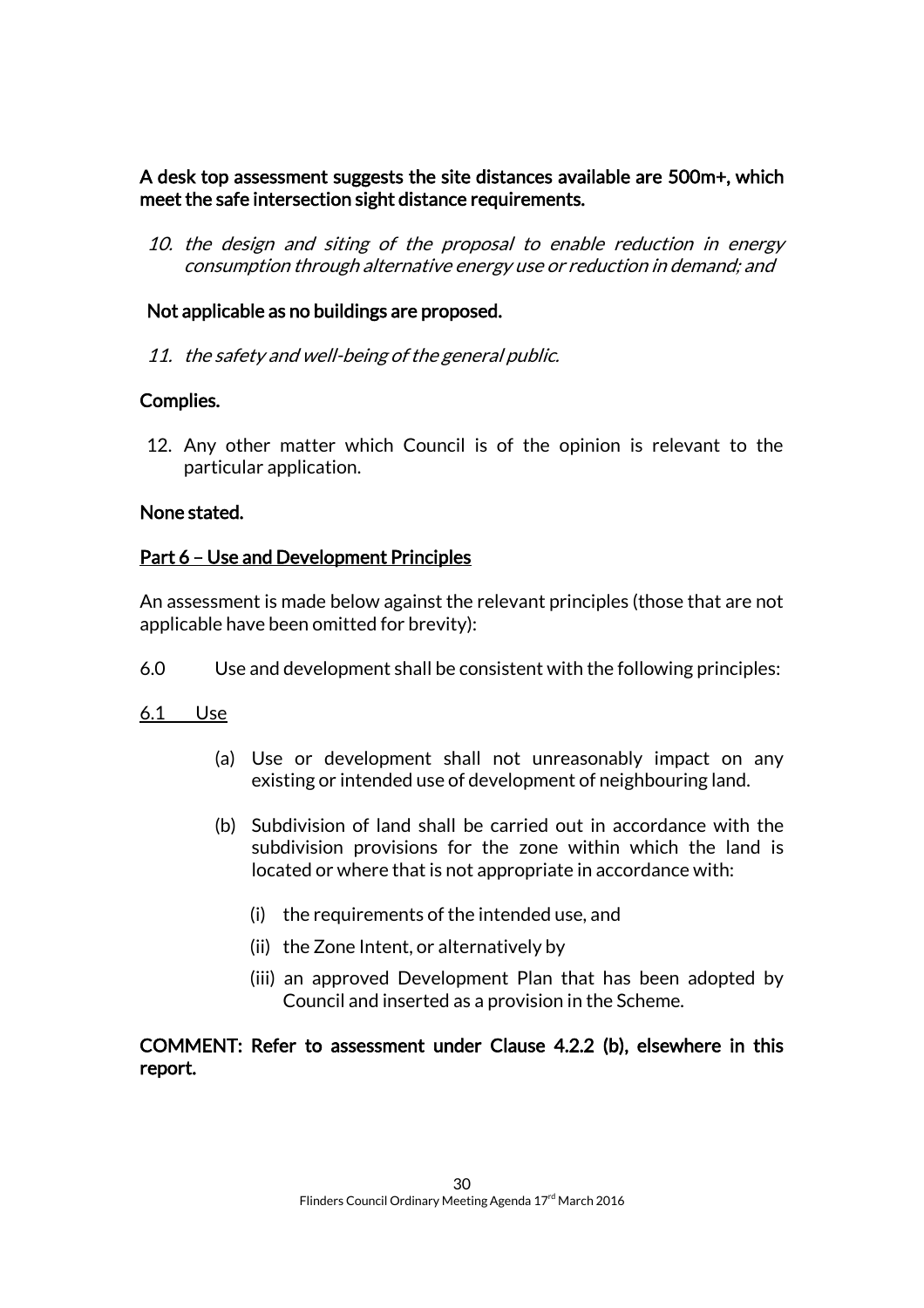### 6.2 Character

- (a) Use and development shall adequately respect the character of, and future intentions for the area in which it is to be located.
- (b) Subdivision layout, particularly roads, shall take adequate account of land contours and the need to avoid visual scarring.

# COMMENT: Refer to assessment under Clause 4.2.2 (b), elsewhere in this report.

- 6.3 Amenity
	- (a) Adequate public open space shall be provided in areas of new subdivision, to meet the recreational and open space requirements of the community generally and particularly the new owners of the lots created by subdivision.

### COMMENT: No public open space is required as no new lots are proposed.

- 6.4 Environment
	- (a) Use or development shall not be allowed to detrimentally affect the environment. All areas, and sensitive ecological and/or visual areas in particular, shall be developed in a manner and to an extent which is consistent with the protection of the values of the area.
	- (b) Use or Development and land management practices shall be directed towards achieving environmental sustainability, biodiversity and ecological balance, and avoiding environmental damage such as soil erosion, coastal dune erosion, loss of important animal and plant species and increases in vermin populations.
	- (c) Use or Development shall not be located in areas of unacceptable risk (eg. from fire, flood or landslip). In situations where risk may exist, use and development shall be appropriately sited and designed to provide an acceptable level of protection and safety for future users. In particular :
		- i. Lands subject to flood risk are those subject to a greater than one in a 100 year flood interval (1% probability), and land, the natural surface level of which is below 3 metres Australian Height Datum (AHD); and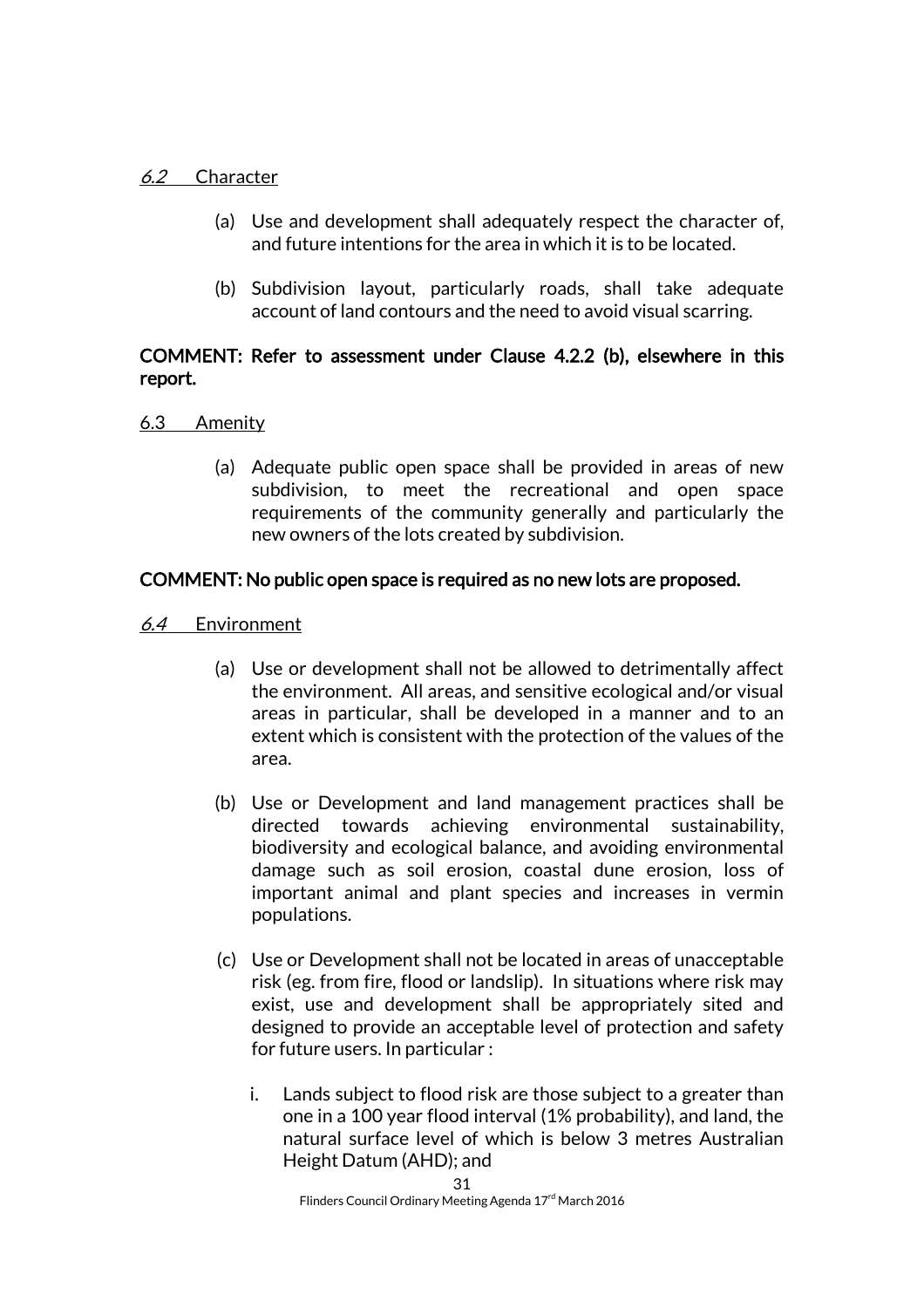- ii. Land which comprises soils of known or suspected instability, has a slope greater than 1 in 4, or is filled or reclaimed land, are deemed to constitute an unstable land hazard; and
- iii. Use and development in bushfire prone areas will comply with the provisions of Schedule 7 Development in Bushfire Prone Areas or some other provisions acceptable to Council and the Tasmania Fire Service.

COMMENT: In relation to (a), the proposal is not affected by the special area. In relation to (b), the proposed reconfiguration is unlikely to detrimentally affect the environment. In relation to (c) there is no identified risk from flooding or landslip, i) and ii). In relation to iii), the site is prone to bushfire, so Schedule 7 applies.

### 6.5 Heritage

# COMMENT: Not applicable. The subject site is not heritage listed.

- 6.6 Access and Parking
	- (a) All new lots must be provided with satisfactory pedestrian and vehicular access to a public street.
	- (b) All Use or Development shall provide satisfactory pedestrian and vehicular access which is suited to the volume and needs of future users.

# COMMENT: The reconfigured lots will be provided with suitable road access.

- 6.7 Services
	- (a) Use or Development shall be provided with adequate and appropriate services which are suited to the lifestyle requirements of people, the nature of the location, and the ability of the community to provide.
	- (b) Lot size and arrangement shall be adequate and appropriate to ensure an acceptable level of servicing, particularly in relation to waste disposal.
	- (c) In areas not serviced with water use or development shall provide adequate water supply and effluent disposal systems. Each dwelling shall provide a potable water storage facility (minimum capacity of 40kl) to provide for the anticipated number of occupants, and a wastewater disposal system approved by the Council's Environmental Health Officer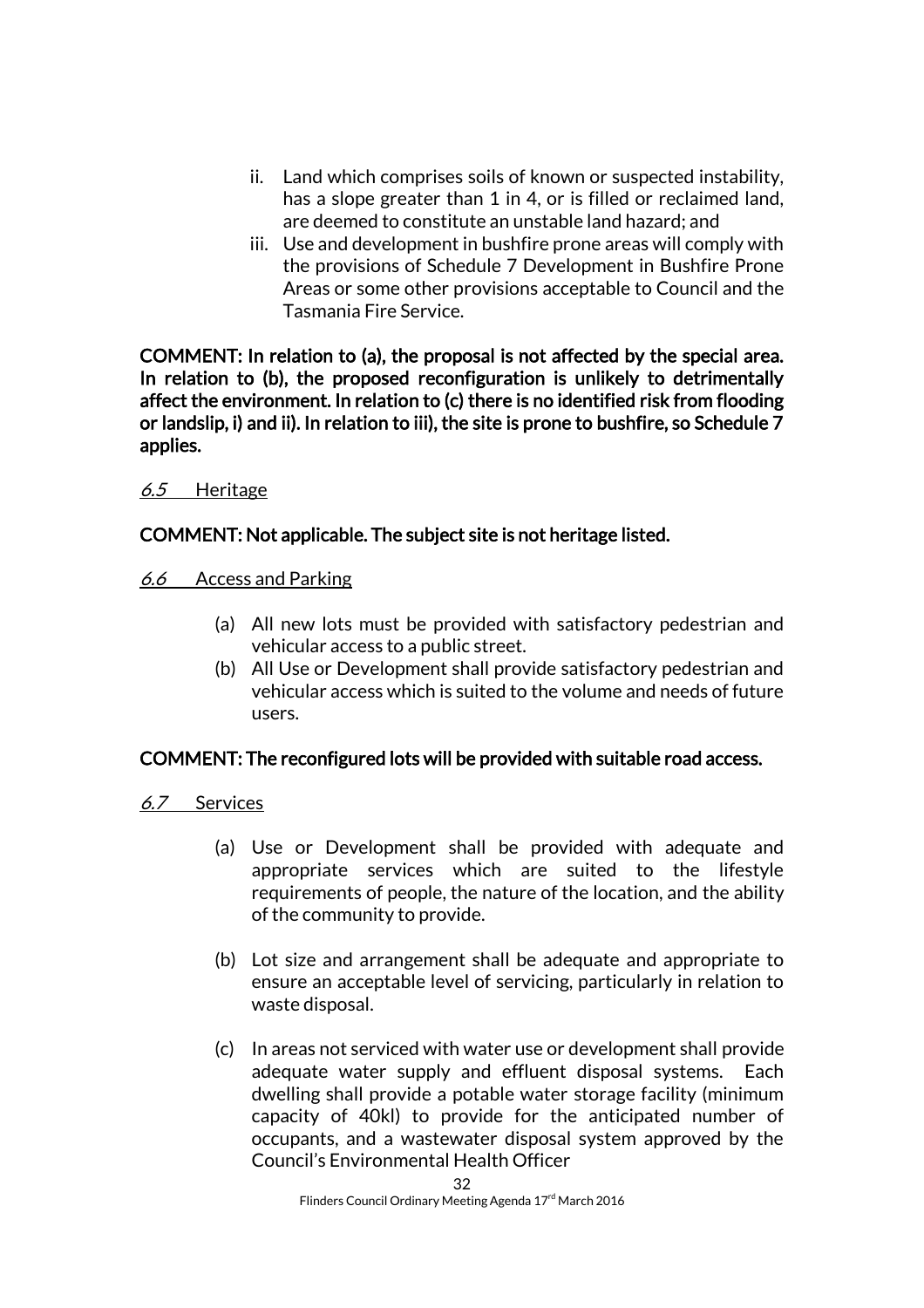- (d) Use or Development in the bushfire prone areas will provide fire protection features and water supplies which comply with Schedule 7.
- (e) Use or Development shall be appropriately sited, designed and constructed to avoid conflict with service mains (including telephone, power, sewer, water and irrigation channels/pipelines). Buildings shall not be erected over any service main or within any easement providing for same whether utilised or not.
- (f) Servicing systems shall use adequate and appropriate design methods and materials to ensure an acceptable life span and allow for adequate maintenance requirements.
- (g) Use or Development shall optimise efficiency in the use of energy and resources. In particular, land should be subdivided on a generally sequential basis (i.e. one area is substantially developed before the next is subdivided), common trenching should be used for different services where appropriate, and solar access maximised.

COMMENT: The proposed lots are to be serviced to meet (a) and (c). The lots comply with (b), as the wastewater system is contained in the new lot. Criterion (d) to (f) could be addressed if/when development is proposed. Criterion (g) is not applicable as no new lots are proposed.

# 6.8 Social Interest

- 1. Use or Development should demonstrate how it suits the community interest.
- 2. Use or Development shall have adequate and appropriate types and levels of access to social facilities and services (eg. shops, government agencies, telecommunication, health services and educational facilities).

# COMMENT: The proposal provides additional choice of lot sizes on Flinders Island which anecdotally is considered to be in the community interest.

- 6.9 Administration
	- (a) In considering subdivision and/or rezoning proposals, an appropriate balance shall be maintained between current demand and stock available for use or development, and the number of new lots that would be created.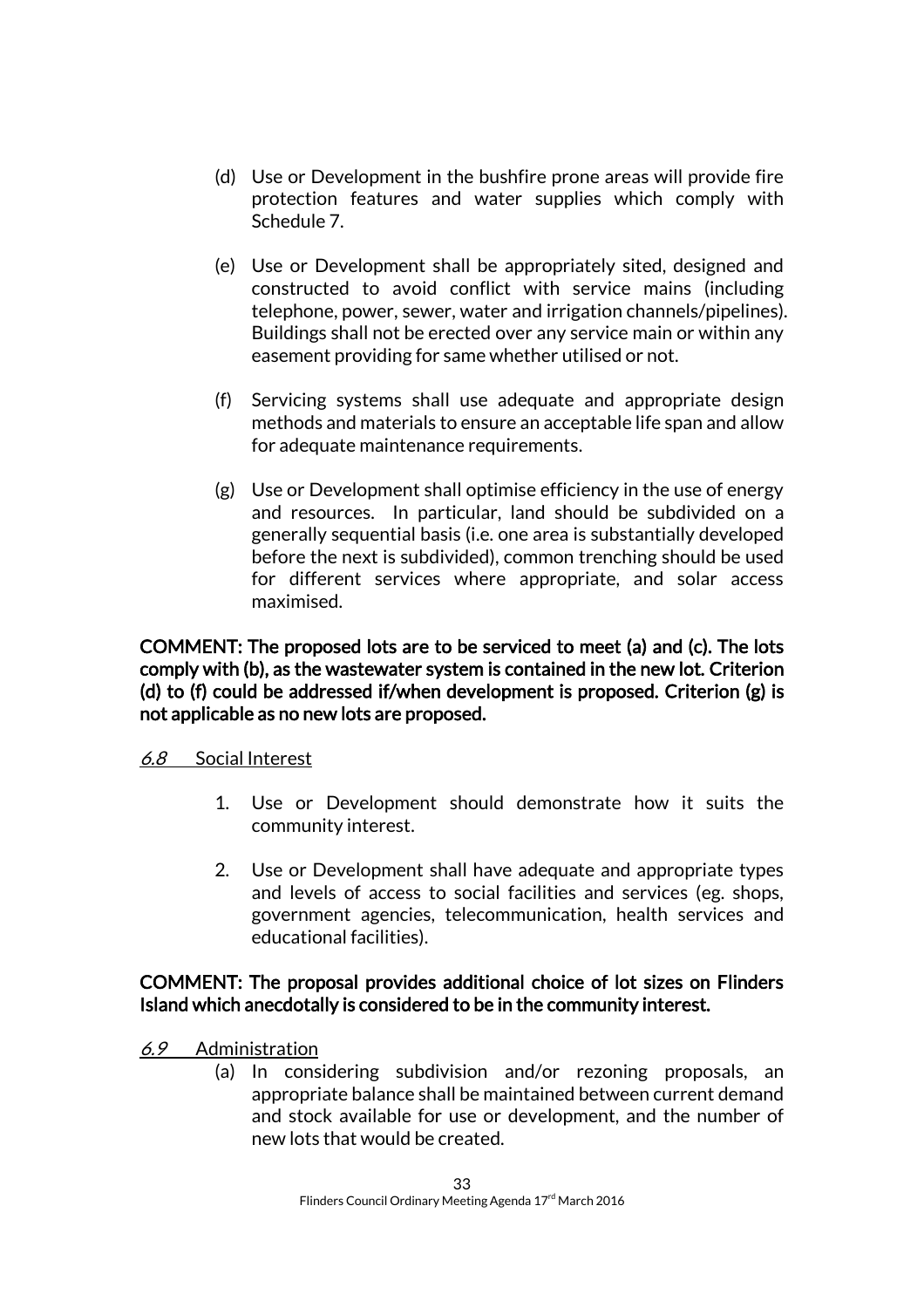- (b) Use or Development proposals should only be approved where the cost to the public of providing and maintaining services is not exceeded by the economic benefit of the use or development to the community.
- (c) In considering any proposal, Council shall obtain the advice and opinion of other relevant group(s), individual(s) or organisation(s) with direct interest in the proposal.

# COMMENT: As no new lots are proposed, this is not strictly relevant.

### Part 8 - Schedules

# Schedule 7 – Development in Bushfire Prone Areas

The subdivision is within a bushfire prone area. An assessment against the schedule is made below:

| <b>S7.1.0 ISSUE</b><br>Subdivision<br>design<br>and<br>layout                                                                                                                                                                                                                              | <b>INTENT</b> - The design, siting and layout of subdivisions in bushfire<br>prone areas should minimise fire risks and the potential for loss<br>of life. |                                                                                                                                                                                                                                                                          |
|--------------------------------------------------------------------------------------------------------------------------------------------------------------------------------------------------------------------------------------------------------------------------------------------|------------------------------------------------------------------------------------------------------------------------------------------------------------|--------------------------------------------------------------------------------------------------------------------------------------------------------------------------------------------------------------------------------------------------------------------------|
| <b>ACCEPTABLE SOLUTIONS</b>                                                                                                                                                                                                                                                                |                                                                                                                                                            | PERFORMANCE CRITERIA                                                                                                                                                                                                                                                     |
| <b>S7.1.1a</b> Subdivisions are designed so that<br>buildings are separated from the bushfire<br>hazard by Building Protection Zones (BPZ)<br>and Fuel Modified Buffer Zones (FMBZ)<br>and<br><b>S7.1.1b</b> A BPZ surrounds a building and is<br>separated from the fire hazard by a FMBZ |                                                                                                                                                            | Subdivisions are designed to have lots of<br>sufficient size and appropriate shapes to<br>provide building envelopes located within<br>sufficient fuel reduced areas so buildings<br>are not subject to threatening levels of<br>flames and radiation during a bushfire. |
| and<br><b>S7.1.1c</b> BPZ and FMBZ can be constructed<br>to the width measured along the ground as<br>shown in Table 7.1 and                                                                                                                                                               |                                                                                                                                                            |                                                                                                                                                                                                                                                                          |
| <b>S7.1.1d</b> If the required width of the BPZ is<br>exceeded, the width of the FMBZ may be<br>reduced by that additional width, thus<br>maintaining the same total width of fuel<br>reduced areas. (Note the width of the BPZ<br>cannot be reduced).                                     |                                                                                                                                                            |                                                                                                                                                                                                                                                                          |

 $\mid$  COMMENT: BPZs and FMBZs are not provided so the performance criterion must be  $\mid$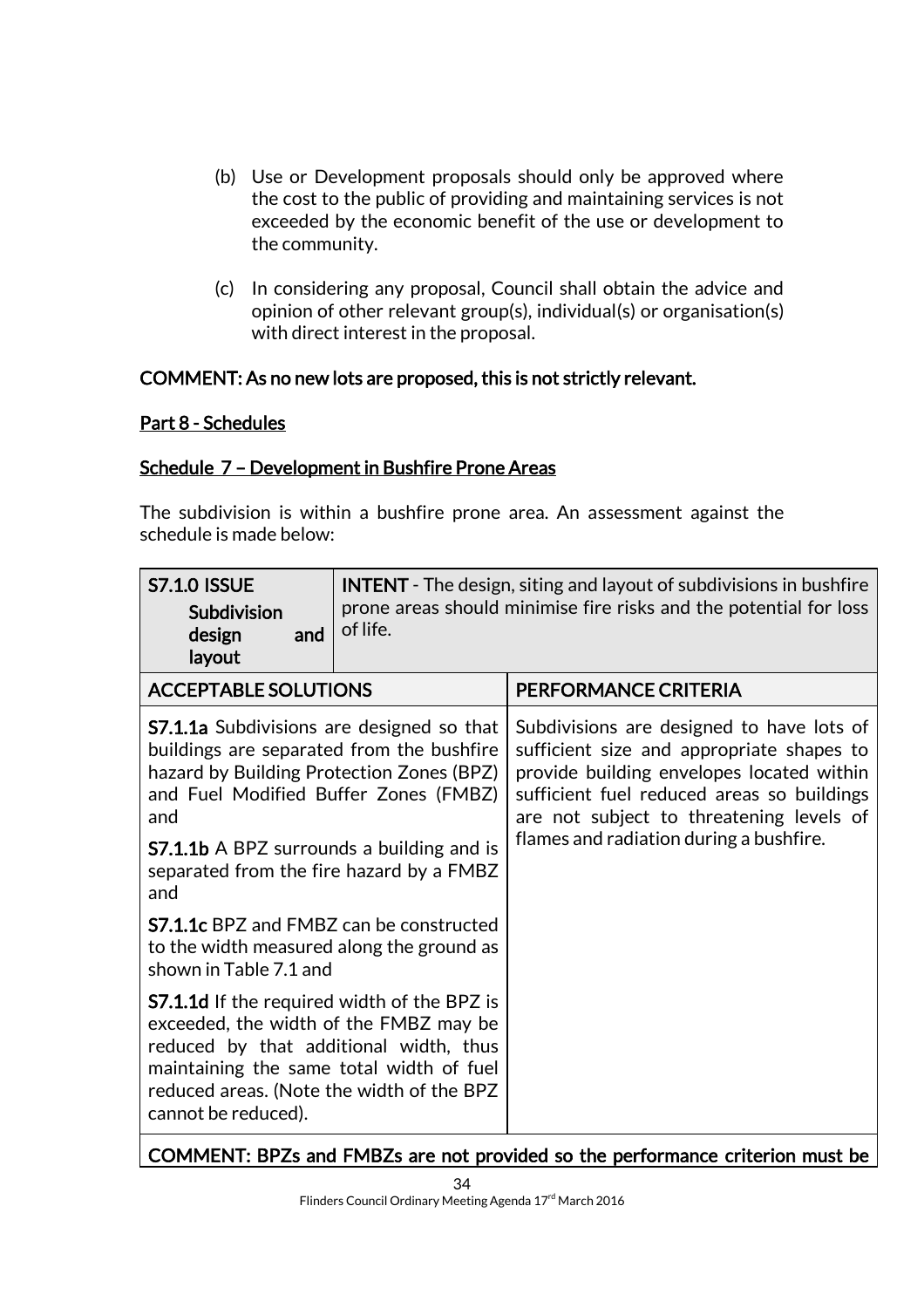met. The Bushfire Site Assessment by Cohen & Associates states that the reconfigured lots are of sufficient size and appropriate shapes to provide building envelopes located within sufficient fuel reduced areas so buildings are not subject to threatening levels of flames and radiation during a bushfire.

| <b>S7.1.2a</b> FMBZ are within the boundaries of<br>the subdivision and BPZ are within the<br>boundaries of each lot or<br><b>S7.1.2b</b> In reticulated water supply areas,<br>the width of the FMBZ may be reduced if it<br>can be shown that other fire protection<br>measures acceptable to the Tasmania Fire<br>Service and Council are to be incorporated<br>into the development or | Subdivisions provide all lots with sufficient<br>reduced areas around<br>fuel<br>building<br>envelopes so buildings are not subject to<br>threatening levels of flames and radiation<br>during a bushfire. |
|--------------------------------------------------------------------------------------------------------------------------------------------------------------------------------------------------------------------------------------------------------------------------------------------------------------------------------------------------------------------------------------------|------------------------------------------------------------------------------------------------------------------------------------------------------------------------------------------------------------|
| <b>S7.1.2c</b> Where the subdivision does not<br>provide either sufficient BPZ or FMBZ for<br>individual lots, a multi-lot solution may be<br>proposed which may be acceptable to the<br>Tasmania Fire Service and Council.                                                                                                                                                                |                                                                                                                                                                                                            |

BPZs and FMBZs are not provided so the performance criterion must be met. The Bushfire Site Assessment by Cohen & Associates states that the reconfigured lots are able to accommodate sufficient fuel reduced areas around building envelopes so buildings are not subject to threatening levels of flames and radiation during a bushfire.

| <b>S7.2.0 ISSUE</b><br>in<br><b>Access</b><br>subdivisions                                                                                                                                                                                 | <b>INTENT</b> - Subdivisions are designed to provide safe access for<br>emergency and other vehicles to all lots and buildings. |                                                                                                                       |
|--------------------------------------------------------------------------------------------------------------------------------------------------------------------------------------------------------------------------------------------|---------------------------------------------------------------------------------------------------------------------------------|-----------------------------------------------------------------------------------------------------------------------|
| <b>ACCEPTABLE SOLUTIONS</b>                                                                                                                                                                                                                |                                                                                                                                 | PERFORMANCE CRITERIA                                                                                                  |
| <b>S7.2.1a</b> Subdivisions have two access roads<br>to low bushfire hazard areas or                                                                                                                                                       |                                                                                                                                 | Subdivisions should have safe alternative<br>routes to low bushfire hazard areas for<br>emergency and other vehicles. |
| <b>7.2.1b</b> Dead end roads must not exceed<br>200 metres in length or service more than<br>8 lots or                                                                                                                                     |                                                                                                                                 |                                                                                                                       |
| <b>S7.2.1c</b> Where only one road is available,<br>the Tasmania Fire Service and Council may<br>approve a local area development plan<br>which provides for the eventual linking of a<br>dead end road to a connective road<br>network or |                                                                                                                                 |                                                                                                                       |
| <b>S7.2.1d</b> The Tasmania Fire Service and                                                                                                                                                                                               |                                                                                                                                 |                                                                                                                       |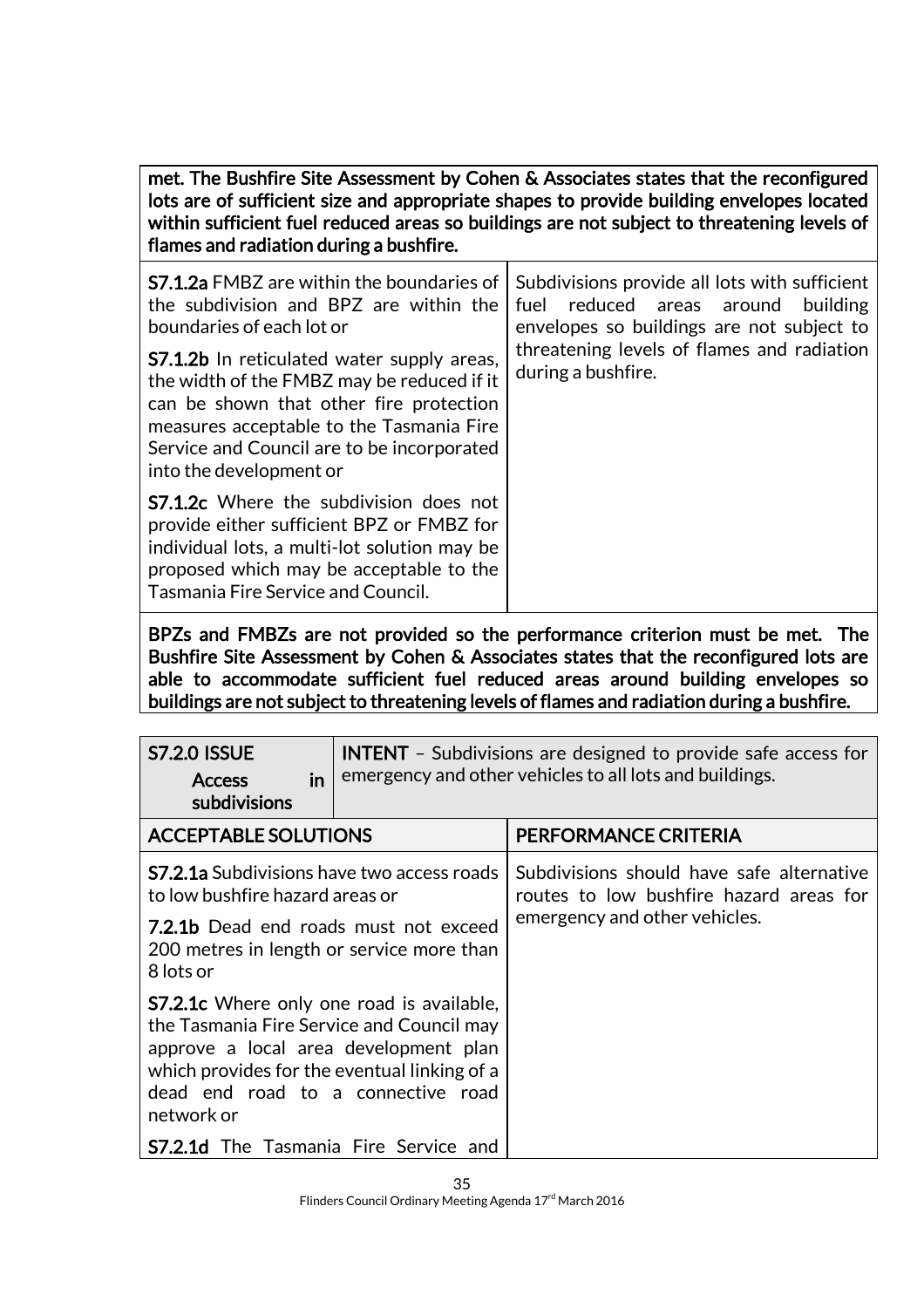| Council may approve a non through road<br>provided it is linked to a formed fire trail to<br>the requirements of the Tasmania Fire<br>Service and Council.                                                                                                                                                                                                           |                                                                                                                                                                                                                                                   |  |
|----------------------------------------------------------------------------------------------------------------------------------------------------------------------------------------------------------------------------------------------------------------------------------------------------------------------------------------------------------------------|---------------------------------------------------------------------------------------------------------------------------------------------------------------------------------------------------------------------------------------------------|--|
| COMMENT: Lackrana Road is a through road, meeting the acceptable solution.                                                                                                                                                                                                                                                                                           |                                                                                                                                                                                                                                                   |  |
| <b>S7.2.2a</b> Access must be of all-weather<br>construction and                                                                                                                                                                                                                                                                                                     | Safe access roads shall be provided at all<br>times.                                                                                                                                                                                              |  |
| <b>S7.2.2b</b> Road structures (including bridges)                                                                                                                                                                                                                                                                                                                   |                                                                                                                                                                                                                                                   |  |
| must have a minimum load limit of 20                                                                                                                                                                                                                                                                                                                                 |                                                                                                                                                                                                                                                   |  |
| tonnes and                                                                                                                                                                                                                                                                                                                                                           |                                                                                                                                                                                                                                                   |  |
| <b>S7.2.2c</b> There must be vertical clearance to<br>a height of 4 metres above the trafficable<br>width of the access and                                                                                                                                                                                                                                          |                                                                                                                                                                                                                                                   |  |
| <b>S7.2.2d</b> There must be horizontal clearance<br>from 4 metres of the centre line of any<br>trafficable road for a height of 4 metres<br>above the trafficable width.                                                                                                                                                                                            |                                                                                                                                                                                                                                                   |  |
| COMMENT: Without having technical details the performance criterion must be met. As<br>a public road, it is understood that Lackrana Road is a safe access road.                                                                                                                                                                                                     |                                                                                                                                                                                                                                                   |  |
| <b>S7.2.3a</b> A maximum gradient of 1 in 8<br>(12.5%) is specified. However, where a<br>topographic difficulty occurs, an absolute<br>maximum grade of $1$ in $5$ (20%) for a<br>distance no greater than 50 metres may be<br>approved by the Tasmania Fire Service and<br>Council.<br>The average maximum grade<br>must therefore not exceed 1 in 7 (14.4%)<br>and | The horizontal and vertical alignments,<br>crossfall and turning areas reflect physical<br>and<br>characteristics<br>major<br>drainage<br>functions for the site as well as satisfying<br>design<br>requirements<br>for<br>emergency<br>vehicles. |  |
| <b>S7.2.3b</b> Curves must have a minimum inner<br>radius of 10 metres and                                                                                                                                                                                                                                                                                           |                                                                                                                                                                                                                                                   |  |
| <b>S7.2.3c</b> Dips must have no more than a 1 in<br>8 (12.5%) entry and exit angle and                                                                                                                                                                                                                                                                              |                                                                                                                                                                                                                                                   |  |
| <b>S7.2.3d</b> All roads must have a maximum<br>cross fall alignment of 1 in 33 (3%).                                                                                                                                                                                                                                                                                |                                                                                                                                                                                                                                                   |  |
|                                                                                                                                                                                                                                                                                                                                                                      |                                                                                                                                                                                                                                                   |  |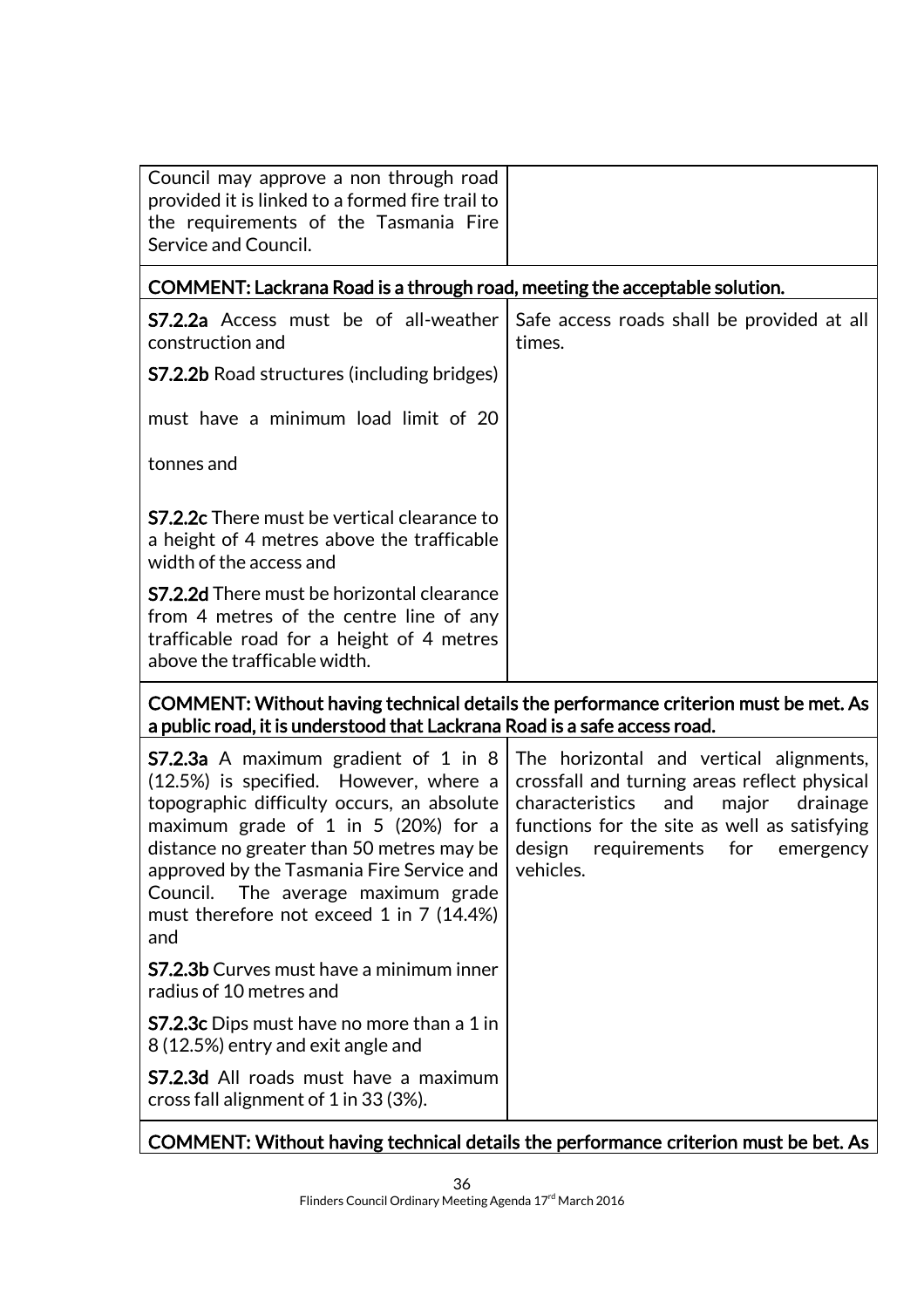| a public road, it is understood that Lackrana Road is a safe access road.                                                                                                                                                                                                                                         |                                                                                                                                |  |
|-------------------------------------------------------------------------------------------------------------------------------------------------------------------------------------------------------------------------------------------------------------------------------------------------------------------|--------------------------------------------------------------------------------------------------------------------------------|--|
| <b>S7.2.4a</b> At the end of all roads or access<br>ways there must be a court bowl or cul de<br>sac of a minimum trafficable radius of 10<br>(shoulders, seal<br>other<br>metres<br>or<br>consolidated edges may be acceptable) or                                                                               | Suitable turning areas for fire suppression<br>and other vehicles must be provided at the<br>end of all roads and access ways. |  |
| <b>S7.2.4b</b> At the end of all roads or access<br>ways there must be hammerhead "T" or "Y"<br>turnarounds with minimum 4 metres width<br>and total length of 16 metres.                                                                                                                                         |                                                                                                                                |  |
| COMMENT: Not applicable to this assessment - Lackrana Road is a through road.                                                                                                                                                                                                                                     |                                                                                                                                |  |
| <b>S7.2.5a</b> The minimum trafficable width for<br>access is 6 metres which may include<br>consolidated, formed, surfaced and drained<br>shoulders or                                                                                                                                                            | Access should be of sufficient width to<br>allow simultaneous access and egress for<br>emergency and other vehicles.           |  |
| <b>S7.2.5b</b> Where 8 or less lots are being<br>serviced, an access with trafficable width<br>of 4 metres for a maximum of 90 metres<br>length may be provided or                                                                                                                                                |                                                                                                                                |  |
| <b>S7.2.5c</b> Where the access is less than 6<br>metres trafficable width, passing bays of a<br>minimum length of 20 metres must be<br>provided every 200 metres along the<br>access. The combined width of the access<br>and the passing bay must be a minimum 6<br>metres. fire suppression and other vehicles |                                                                                                                                |  |
| COMMENT: No access within the lots is proposed as part of this application.                                                                                                                                                                                                                                       |                                                                                                                                |  |
| S7.2.6a<br>An<br>forms<br>the<br>access<br>road<br>perimeter of the development or                                                                                                                                                                                                                                | the<br>perimeter<br>of<br>the<br>Access<br>to<br>development must be provided.                                                 |  |
| <b>S7.2.6b</b> A fire trail connected to an access<br>the<br>perimeter<br>of the<br>road<br>forms<br>development.                                                                                                                                                                                                 |                                                                                                                                |  |
| COMMENT: There is no access to the perimeter of the development. The performance<br>criterion is not met.                                                                                                                                                                                                         |                                                                                                                                |  |
| <b>S7.2.7a</b> Fire trails are constructed to 4WD<br>standard and                                                                                                                                                                                                                                                 | Fire trails must be safe for use fire<br>suppression.                                                                          |  |
| <b>S7.2.7b</b> Fire trails have a formed width of 4                                                                                                                                                                                                                                                               |                                                                                                                                |  |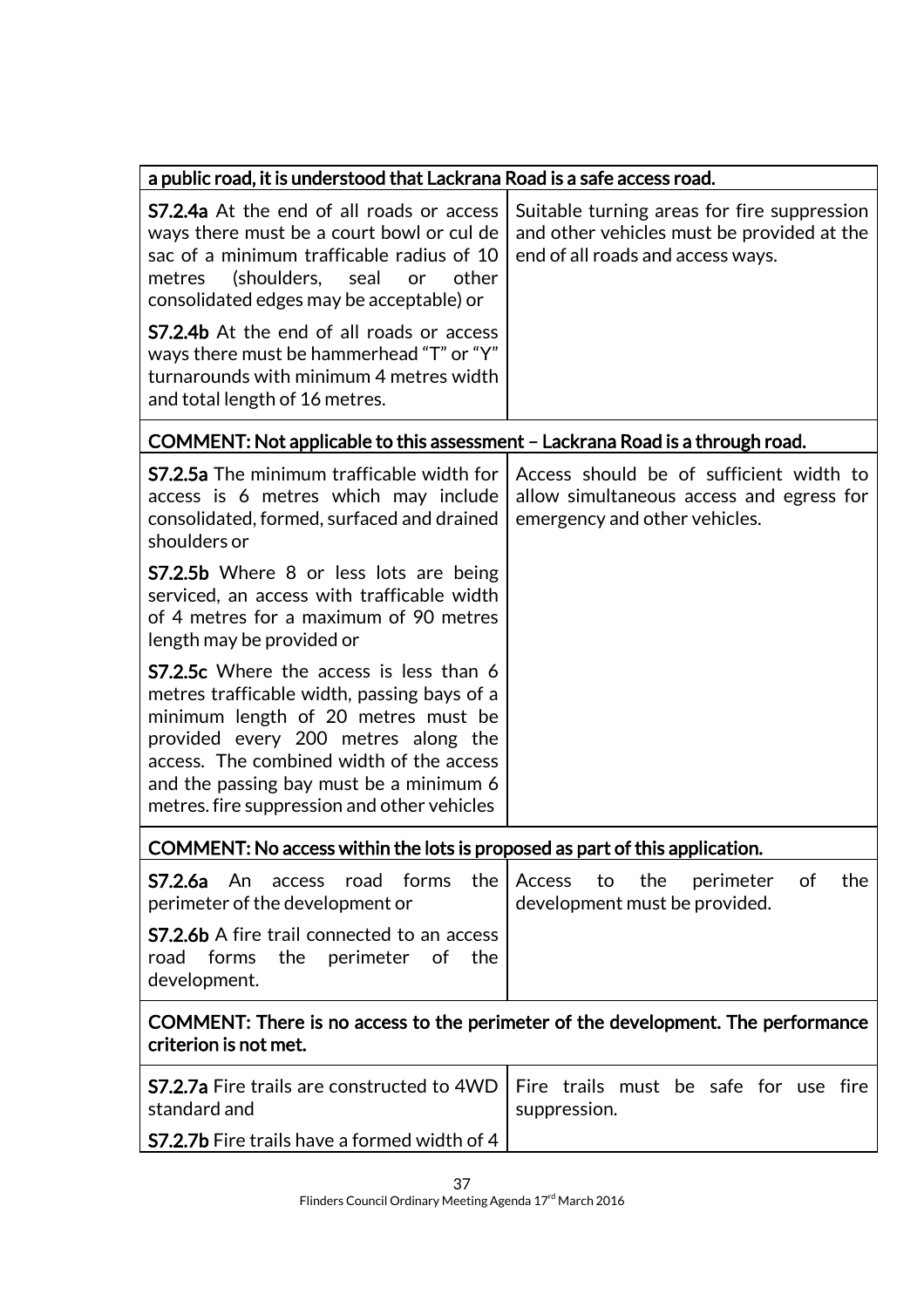| metres and                                                                                                                                                                                                                                                                                                                                                                                                                                                                                                        |                                                                                                                                    |  |
|-------------------------------------------------------------------------------------------------------------------------------------------------------------------------------------------------------------------------------------------------------------------------------------------------------------------------------------------------------------------------------------------------------------------------------------------------------------------------------------------------------------------|------------------------------------------------------------------------------------------------------------------------------------|--|
| <b>S7.2.7c</b> Fire trails must have vertical<br>clearance to a height of 4 metres above the<br>trafficable and                                                                                                                                                                                                                                                                                                                                                                                                   |                                                                                                                                    |  |
| <b>S7.2.7d</b> Fire trails must have horizontal<br>clearance from 3 metres of the centre line<br>for a height of 4 metres above the<br>trafficable width and                                                                                                                                                                                                                                                                                                                                                      |                                                                                                                                    |  |
| <b>S7.2.7e</b> Fire trails will have a maximum<br>gradient of $1$ in 6 (17%).                                                                                                                                                                                                                                                                                                                                                                                                                                     |                                                                                                                                    |  |
| COMMENT: Not applicable. No fire trails are proposed.                                                                                                                                                                                                                                                                                                                                                                                                                                                             |                                                                                                                                    |  |
| <b>S7.3.0 ISSUE</b><br>Water supplies for<br>properties from bushfire<br>fire suppression<br>in.<br>subdivisions                                                                                                                                                                                                                                                                                                                                                                                                  | <b>INTENT</b> - To ensure adequate water supplies are available in a<br>subdivision for landowners or emergency services to defend |  |
| <b>ACCEPTABLE SOLUTIONS</b>                                                                                                                                                                                                                                                                                                                                                                                                                                                                                       | PERFORMANCE CRITERIA                                                                                                               |  |
| <b>S7.3.1a</b> Subdivisions have a reticulated<br>water supply with a minimum flow rate as<br>specified by Australian Standard AS 2419<br>for the intended class of development as<br>required under the Building Code of<br>Australia<br>or 600 litres<br>minute<br>per<br>(whichever is greater) or<br><b>S7.3.1b</b> Subdivisions have a static water<br>supply to comply with AS 2419 for the<br>intended class of development as required<br>under the Building Code of Australia for<br>fire suppression or | Subdivisions have an adequate size of<br>water supply.                                                                             |  |
| <b>S7.3.1c</b> For developments not specified in<br>the Building Code of Australia in S7.3.1 b),<br>subdivisions for lots less than 2500 square<br>metres will have 10 000 litres of stored<br>water for fire suppression and for lots<br>2500 square metres or larger, 20 000 litres<br>of stored water for fire suppression.                                                                                                                                                                                    |                                                                                                                                    |  |
| COMMENT: The Bushfire Site Assessment by Cohen & Associates states dams will<br>provide the water supply in accordance with the performance criteria.                                                                                                                                                                                                                                                                                                                                                             |                                                                                                                                    |  |
| <b>S7.3.2a</b> In areas where the water supply<br>complies with S7.3.1 a), the<br>building                                                                                                                                                                                                                                                                                                                                                                                                                        | The water supply for fire suppression will<br>be available at all times.                                                           |  |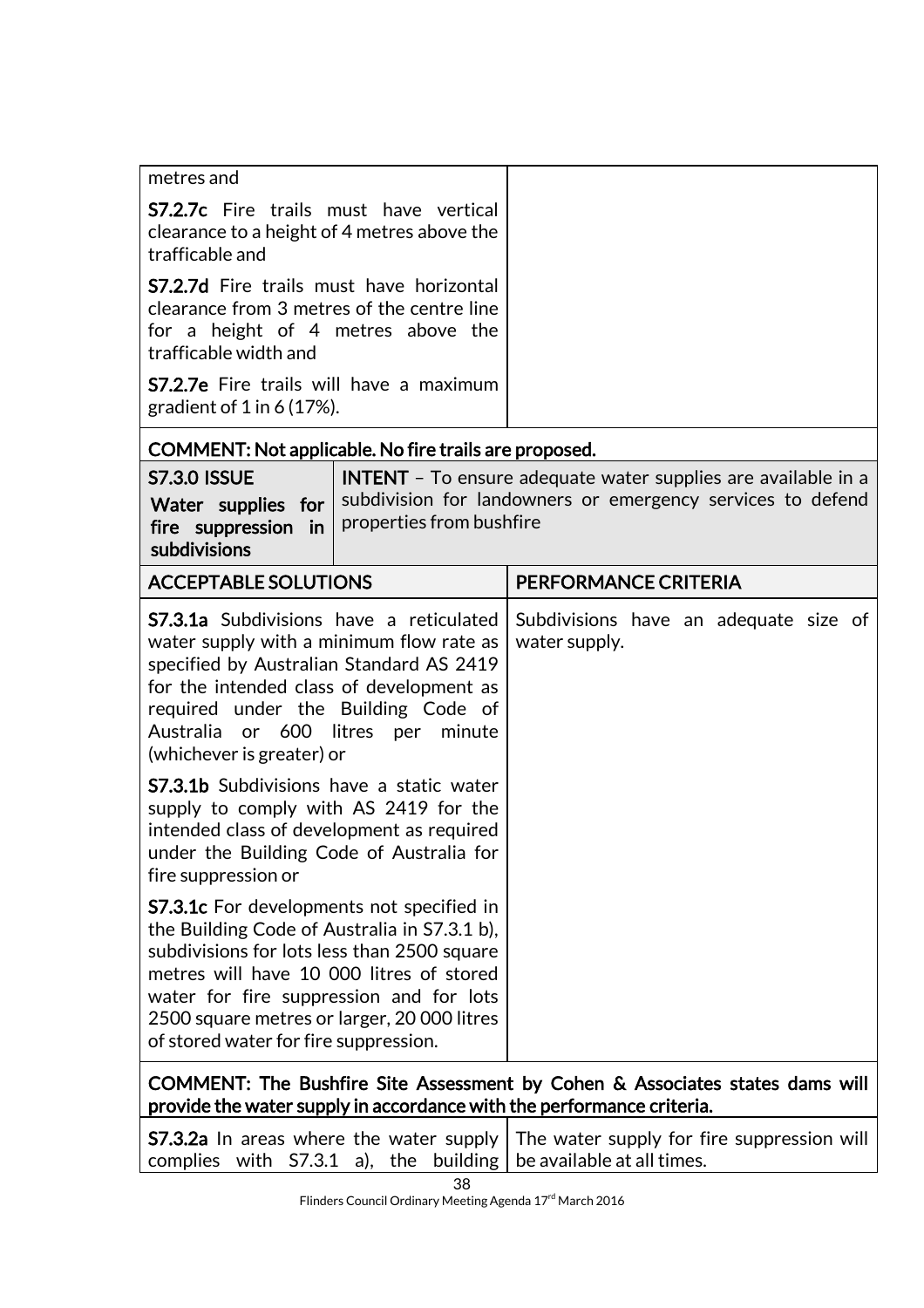| envelope must not be more than 130<br>metres from the nearest fire hydrant. The<br>hydrant must comply with Tasmania Fire<br>Service and Council requirements or<br><b>S7.3.2b</b> In areas where the water supply<br>does not comply with S7.3.1 a), a static<br>supply complying with S7.3.1 b) or c) will be<br>located within the subdivision to be<br>accessible by emergency vehicles at all<br>times. The supply may be from a single<br>source or a combination of storages for<br>either individual lots or for the entire<br>subdivision. Storages must be accessible<br>from all the lots they are intended to serve. |                                                                                                                                                      |
|----------------------------------------------------------------------------------------------------------------------------------------------------------------------------------------------------------------------------------------------------------------------------------------------------------------------------------------------------------------------------------------------------------------------------------------------------------------------------------------------------------------------------------------------------------------------------------------------------------------------------------|------------------------------------------------------------------------------------------------------------------------------------------------------|
| <b>S7.3.3a</b> All water storage tanks are<br>constructed of non-combustible and non-<br>rust materials such as galvanised steel and<br>concrete and                                                                                                                                                                                                                                                                                                                                                                                                                                                                             | The water supply pipelines, fittings and<br>storages are designed, located and fitted to<br>ensure reliability of the water supply during<br>a fire. |
| <b>S7.3.3b</b> All above ground pipelines and<br>fittings are either constructed of non-<br>combustible and non-rust materials such as<br>galvanised steel and copper, or protected<br>from the effects of heat and flame by<br>lagging or other means and                                                                                                                                                                                                                                                                                                                                                                       |                                                                                                                                                      |
| <b>S7.3.3c</b> All below-ground water pipelines<br>are installed to a depth as specified in the<br>Plumbing Code AS<br>3500<br>National<br>(generally 300 mm).                                                                                                                                                                                                                                                                                                                                                                                                                                                                   |                                                                                                                                                      |
| provide the water supply in accordance with the performance criteria.                                                                                                                                                                                                                                                                                                                                                                                                                                                                                                                                                            | COMMENT: The Bushfire Site Assessment by Cohen & Associates states dams will                                                                         |
| <b>S7.3.4a</b> If the storage is accessible and<br>above ground, a male 64 mm 5V thread<br>Fire<br>coupling to<br>Tasmania<br>Service<br>specifications must be installed on the<br>storage to supply water or                                                                                                                                                                                                                                                                                                                                                                                                                   | Access to static supplies will be suitable for<br>emergency vehicles.                                                                                |
| <b>S7.3.4b</b> If the storage is accessible and<br>below ground, there must be sufficient<br>hard standing beside or adjacent to the<br>storage to allow an emergency vehicle<br>access for draughting from the storage or                                                                                                                                                                                                                                                                                                                                                                                                       |                                                                                                                                                      |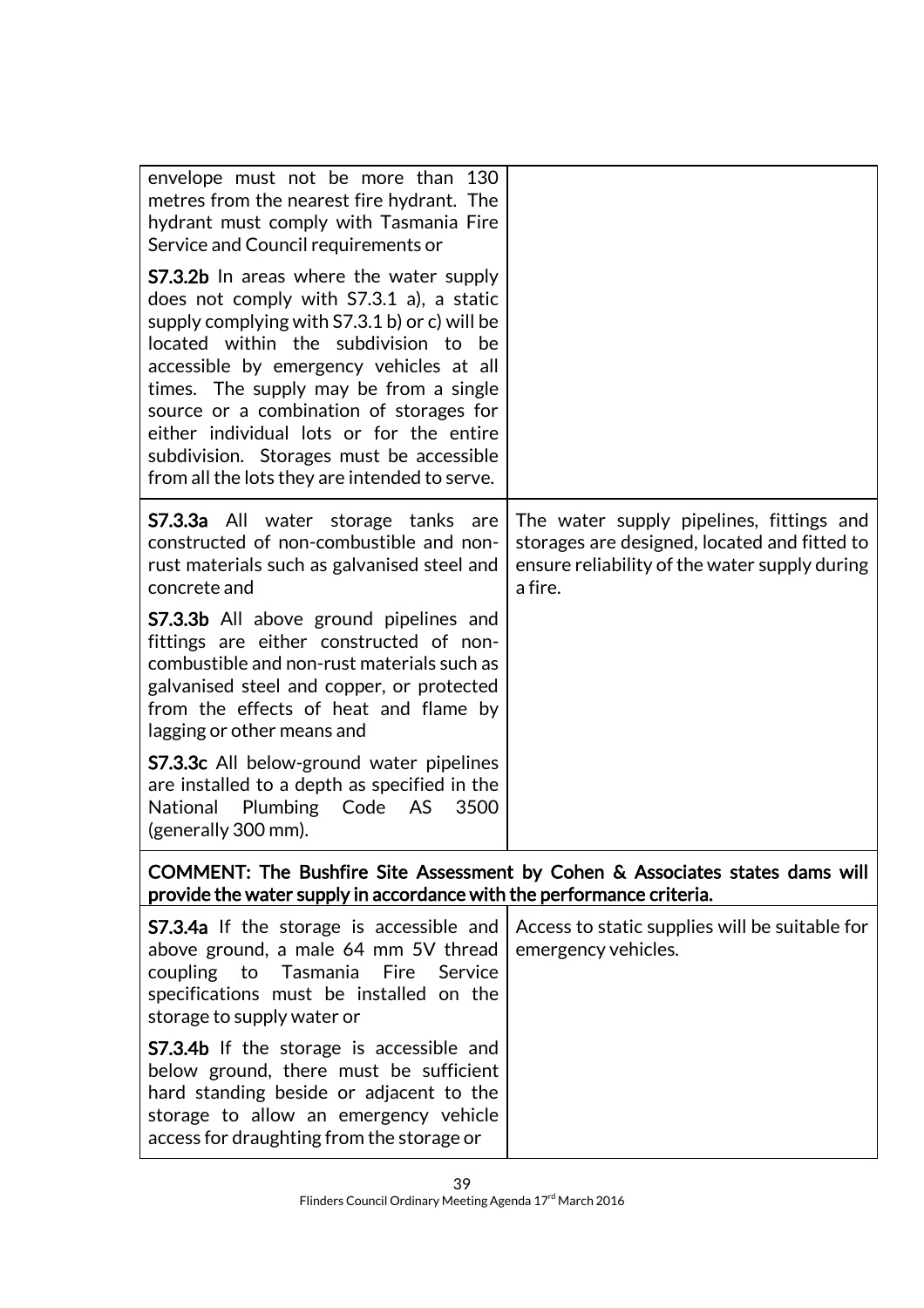| <b>S7.3.4c</b> If the storage is not directly |  |
|-----------------------------------------------|--|
| accessible, a remote access point may be      |  |
| provided which must deliver water at a        |  |
| minimum flow rate of 270 litres per minute    |  |
| at the delivery point through a male 64 mm    |  |
| 5V thread coupling to Tasmania Fire           |  |
| Service specifications.                       |  |
|                                               |  |

COMMENT: The Bushfire Site Assessment by Cohen & Associates states dams will provide the water supply in accordance with the performance criteria.

#### **Referrals**

None required.

# STATUTORY REQUIREMENT:

The application was advertised for 14 days in accordance with the Act.

### POLICY/STRATEGIC IMPLICATIONS:

The relevant strategic focus area of the Flinders Council Strategic Plan 2015 is:

# Strategic Focus Area 2: Infrastructure and Services - An Islands' specific approach to planning and delivery to ensure community and environmental values are maintained.

COMMENT: The proposal is not consistent with the rural character as it does not ensure that community and environmental values are maintained. The proposal is therefore not consistent with the plan.

# BUDGET AND FINANCIAL IMPLICATIONS:

Not applicable.

#### OFFICER'S RECOMMENDATION:

That the application for the reconfiguration of existing lots in the rural zone, by Cohen & Associates for land located at Lackrana Road, Memana (CT: 168513/3 and 165959/1) be **REFUSED** for the following reasons:

- 1. the proposal does not meet the requirements of Clause 4.2.2 Reconfiguration of Existing Lot(s) of the Flinders Planning Scheme 2000, and
- 2. the proposal does not meet the performance criterion at clause S7.2.6 Perimeter Access of the Flinders Planning Scheme 2000.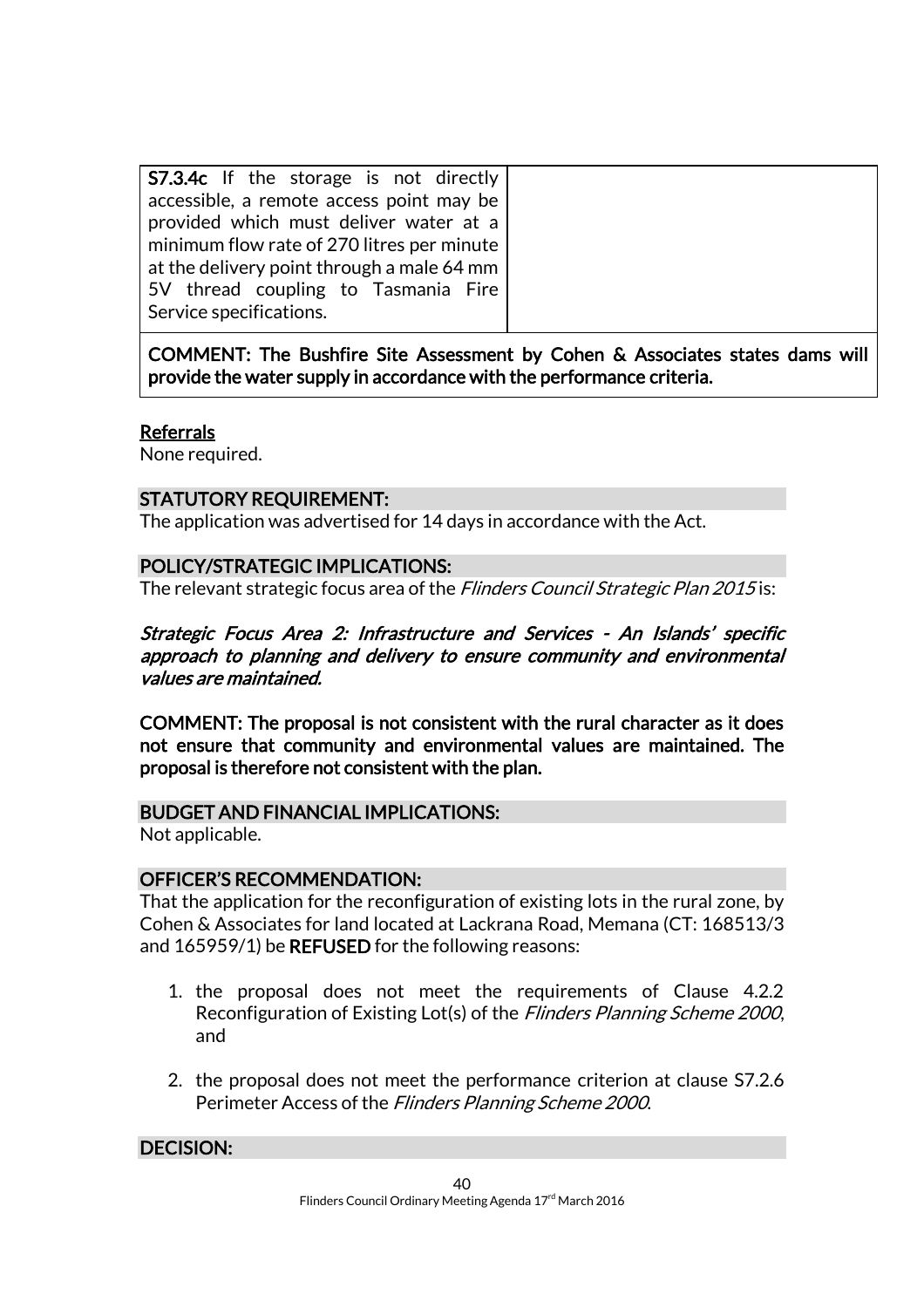The Council will now conclude its meeting as a Planning Authority under Section 25 of the Local Government (Meeting Procedures) Regulations 2015.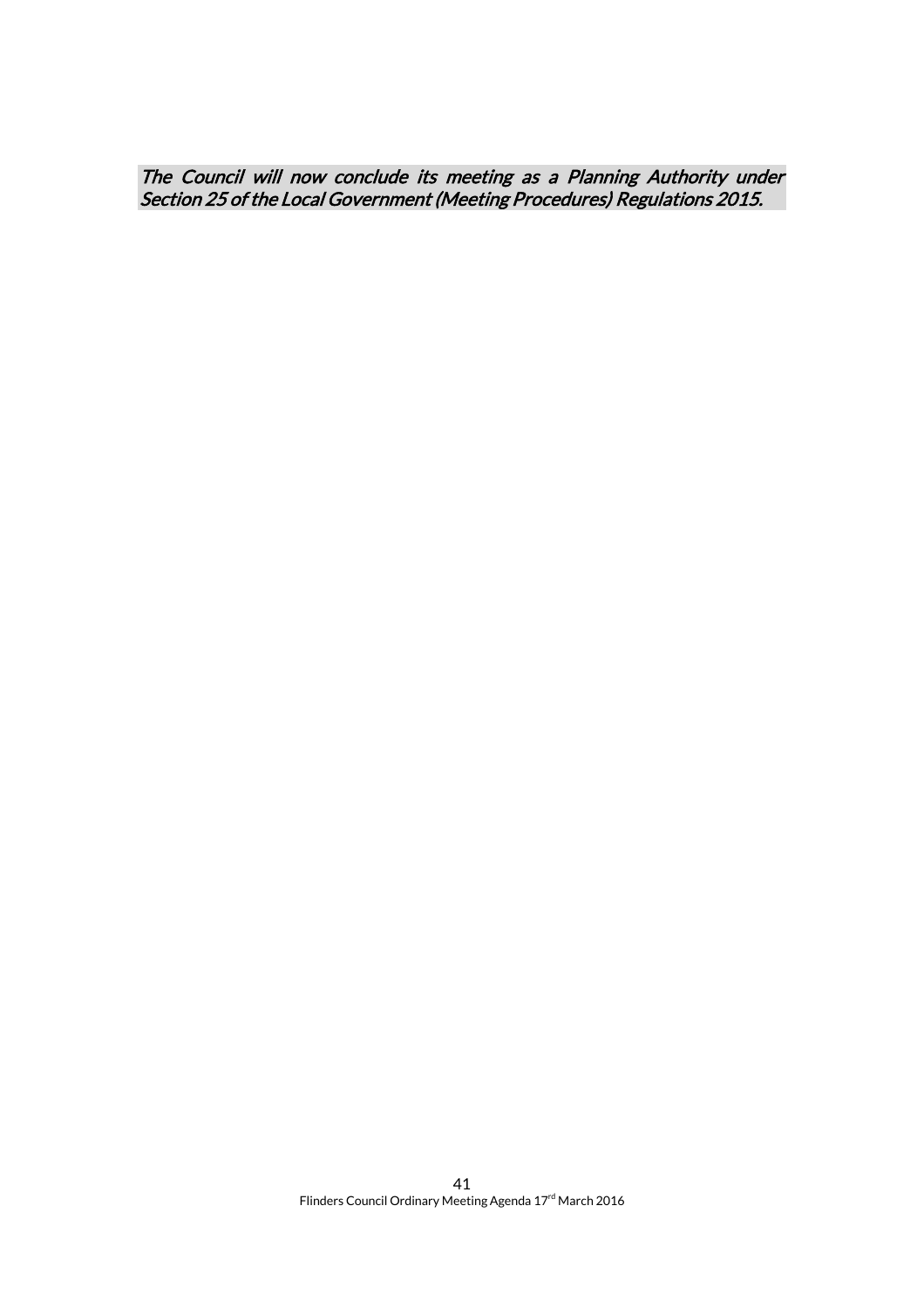| <b>ACTION</b>            | <b>Information</b>                           |
|--------------------------|----------------------------------------------|
| <b>PROPONENT</b>         | <b>Council Officer</b>                       |
| <b>OFFICER</b>           | Development Services Coordinator             |
| <b>FILE REFERENCE</b>    | DSV/0300                                     |
| <b>ASSOCIATED PAPERS</b> | Annexure 9: Development Application Report - |
|                          | February 2016                                |

#### INTRODUCTION:

The purpose of this report is to provide Councillors with an update of the applications which have been dealt with by the Planning Department for the month of February as per the council motion 249.09.2015, passed at the  $24<sup>th</sup>$ September 2015 Council Meeting.

Council has requested that the planning consultancy service (West Tamar Council) provide this detail to Council on a monthly basis.

### PREVIOUS COUNCIL CONSIDERATION:

Some items may have been considered at meetings of Council while the remainder have been approved under delegation by the General Manager.

# OFFICER'S REPORT:

Refer to Annexure 9 Develoment Application Report – February 2016, provided by West Tamar Council.

#### VOTING REQUIREMENTS:

Simple Majority

# OFFICER'S RECOMMENDATION:

That the report be received.

#### DECISION:

That Council receives the Development Applications Report for February 2016.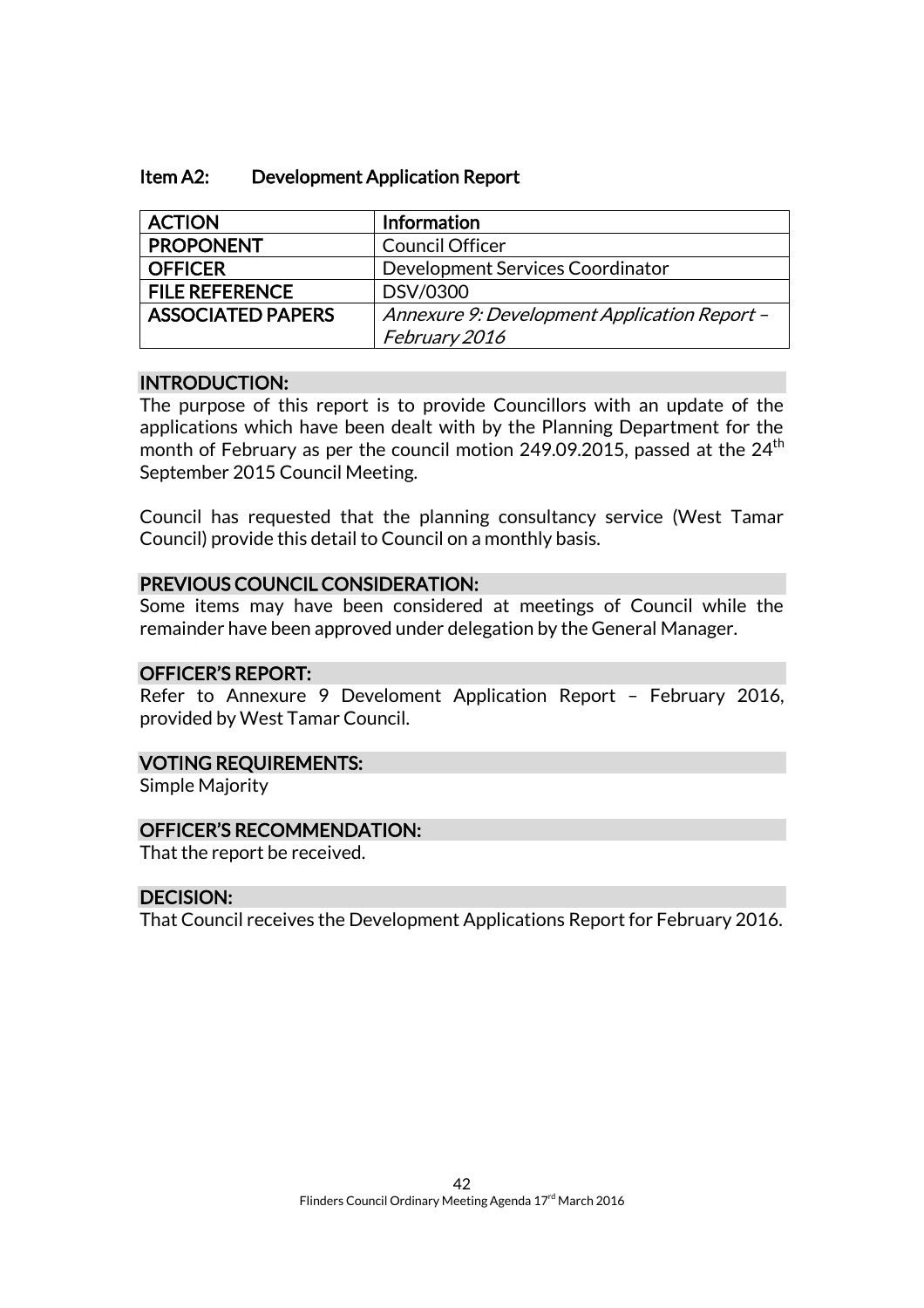# **B. NOTICE OF MOTIONS**

#### Item B1: Notice of Motion from Mayor Carol Cox – Recommendations from the Furneaux Group Aviation Special Committee

| <b>ACTION</b>            | <b>Decision</b>                           |
|--------------------------|-------------------------------------------|
| <b>PROPONENT</b>         | Mayor Carol Cox (Chair, Furneaux Group    |
|                          | <b>Aviation Special Committee)</b>        |
| <b>OFFICER</b>           | Raoul Harper, General Manager             |
| <b>FILE REFERENCE</b>    | COM/0104                                  |
| <b>ASSOCIATED PAPERS</b> | <b>Annexure 10: Draft Aviation Policy</b> |

#### NOTICE OF MOTION:

That Council approves the following as recommended by the Furneaux Group Aviation Special Committee at the meeting held on the  $16<sup>th</sup>$  February 2016.

- 1. That Council ratifies the Terms of Reference for the Furneaux Group Aviation Special Committee of Flinders Council.
- 2. That Council adopts the Aviation Policy and allows it to lie on the table for 28 days for public comment.

#### COUNCILLOR'S REPORT:

The unconfirmed minutes of the Furneaux Group Aviation Special Committee of Flinders Council held on the  $16<sup>th</sup>$  February 2016 meeting, which have been approved by one other attendee at the meeting (as per the Special Committees of Council Policy), were presented earlier in this meeting.

1. At the Meeting of the Furneaux Group Aviation Special Committee of Flinders Council on the 16<sup>th</sup> February 2016 the Terms of Reference as printed below were considered and the following motion was passed unanimously:

"Moved: Cr P Rhodes Seconded: M Buck That the draft Terms of Reference, as per Attachment 2, be presented to the next Ordinary Meeting of Council for consideration. CARRIED"

Adopted < Date> FURNEAUX GROUP AVIATION SPECIAL COMMITTEE TERMS OF **REFERENCE** 

#### INTRODUCTION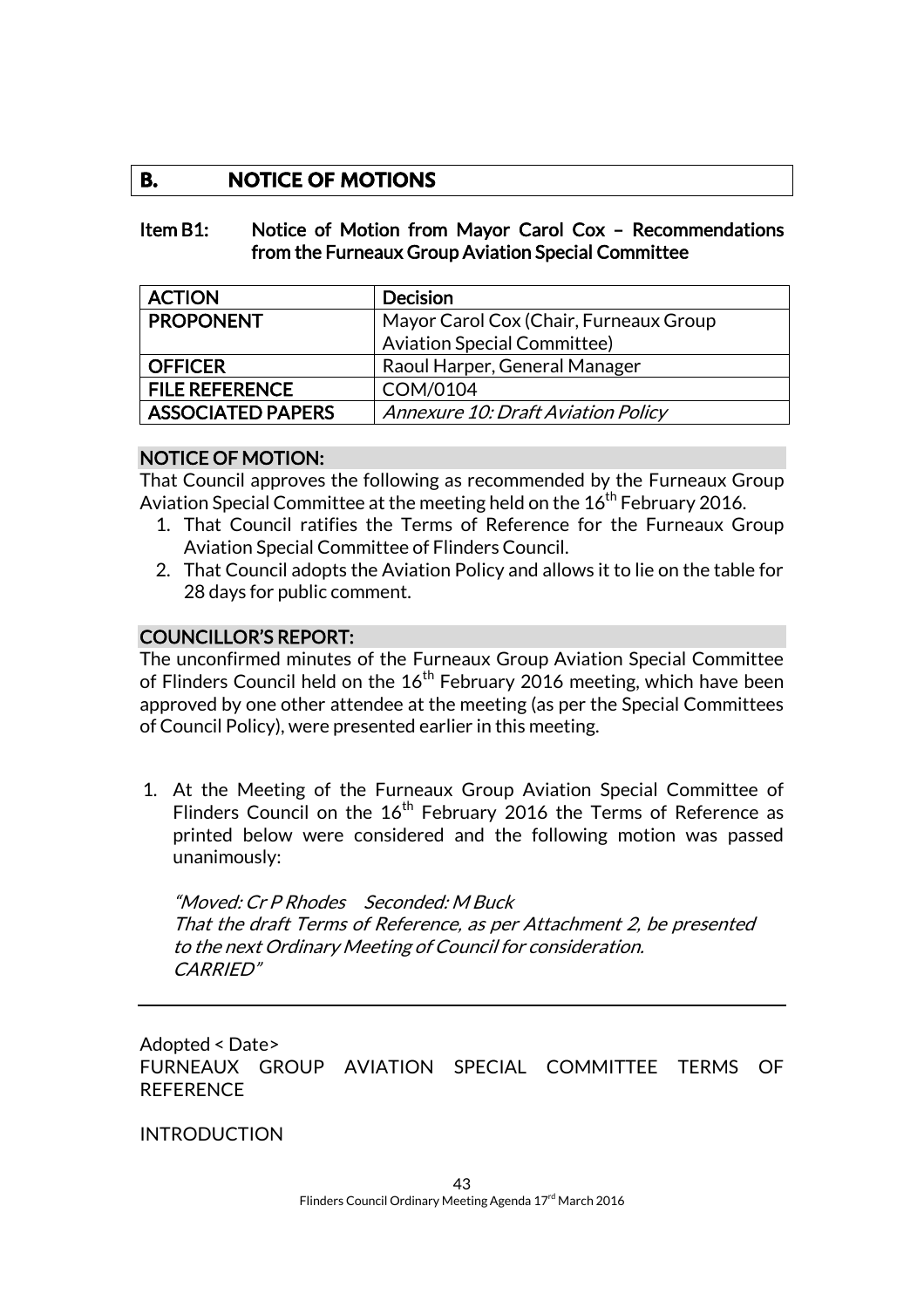The Furneaux Group Aviation Special Committee (the Committee) has been established under Section 24 of the *Local Government Act 1993*. This Terms of Reference, approved by Flinders Council (the Council) on the insert date> supersedes all previous versions.

#### **PURPOSE**

The purpose of the Furneaux Group Aviation Special Committee is to provide recommendations to Flinders Council on aviation matters with the involvement of members (see below) that represent the Municipality.

The Furneaux Group Aviation Special Committee may provide recommendation on matters relating to the airport and associated infrastructure where these matters apply to and affect aviation.

### AUTHORITY

The Furneaux Group Aviation Special Committee has no authority to make announcements to the public.

The Furneaux Group Aviation Special Committee does not have authority to bind Flinders Council.

### **MEMBERSHIP**

Membership of the Aviation Special Committee shall be:-

- Mayor as Chairperson (non-voting)
- Councillors (2) (excluding the Chairperson)
- Cape Barren Island Representative (1)
- Charter Aircraft Operators Sector (1)
- CommunitySector Representative (1)
- Department of State Growth (DoSG) (1 non-voting)
- Flinders Island Airport Operations (1)
- Flinders Island Tourism & Business Incorporated (FITBI) (1)
- Multi-Purpose Centre (MPC) (1)
- Regular Passenger Transport (RPT) Operators (1)

Individuals representing the various sectors shall be appointed by Flinders Council from nominations received from that sector. Nominees with experience in the sector they wish to represent shall be preferred.

Those members representing non-council entities shall be selected by the entity they represent. (Cape Barren Island; Charter Aircraft Operators; CommunitySector; Department of State Growth; Flinders Island Tourism & Business Incorporated; Multi-Purpose Centre; RPT)

Flinders Council may select a representative of any other sector, or invite representation from any other entity, when it is determined this will add value.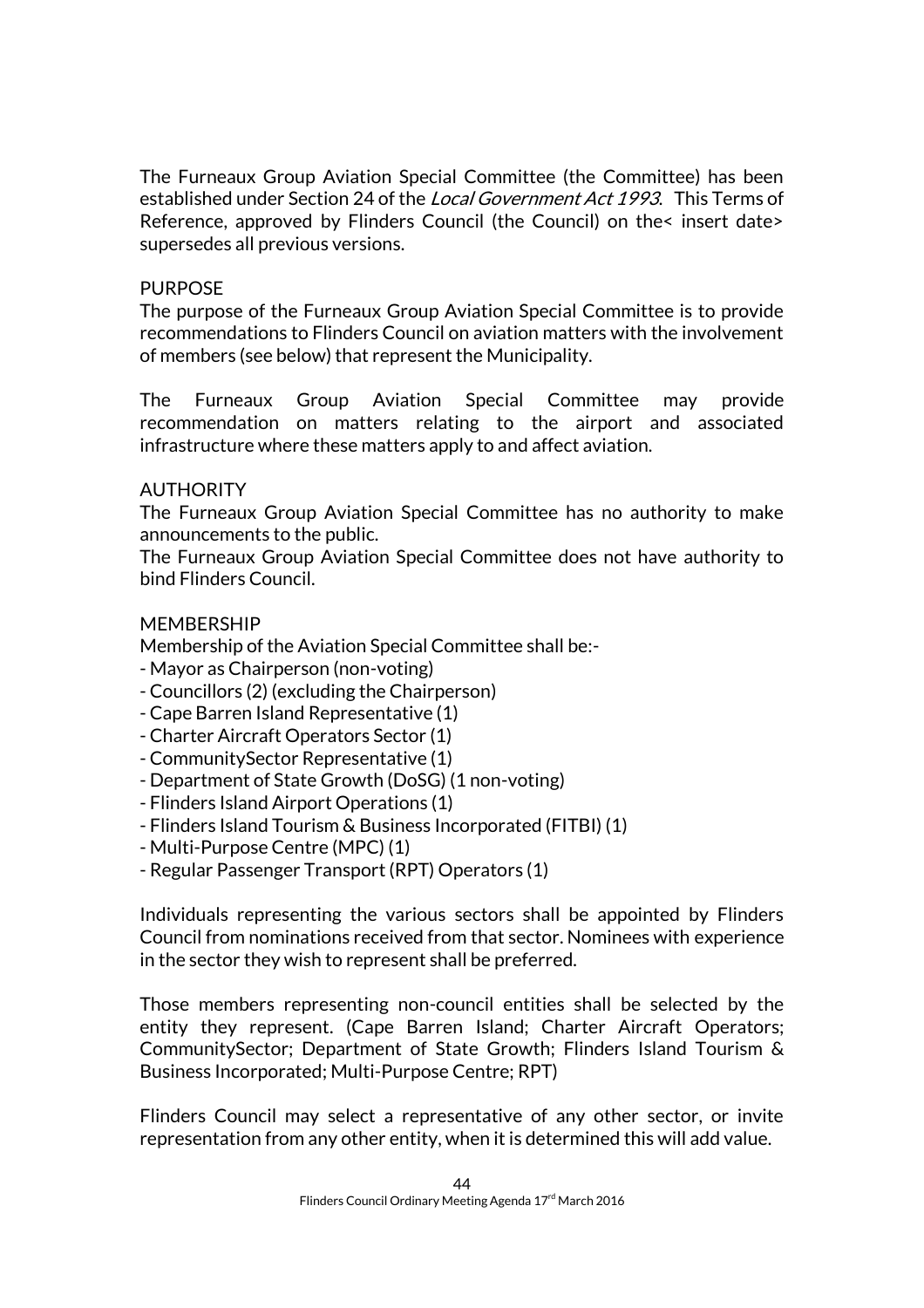# ATTENDANCE AT MEETINGS

Attendance at meetings shall not be compulsory, however, Flinders Council may regard continued absences from meetings as an indication that an individual is unable to continue with membership and, upon receiving recommendation from the Committee, remove the individual from the Committee.

Attendance at meetings may be in person or by teleconference or skype when appropriate and available.

There shall be no appeal against removal. Council has the right to replace the removed individual with another representative of the same sector.

#### REPORTING

The Chairperson shall provide unconfirmed minutes and if necessary a report to the Council for review at the next Ordinary Meeting of the Council, unless the Committee Meeting is within ten (10) days of the Council Meeting in which case it may be the following Ordinary Meeting of the Council.

#### REVIEW OF TERMS OF REFERENCE

These Terms of Reference shall be reviewed each four years by Flinders Council and can only be amended by ordinary resolution.

#### RULES

- (1) The Special Committee Meetings shall be held at least every 4 months. Meeting dates are to be set by the Chairperson and there shall be no minimum period following the immediate preceding meeting before a meeting may be called.
- (2) The Chairperson is the Mayor. If the Mayor is unavailable for a meeting, the Mayor may appoint the Deputy Mayor to be the Chairperson (nonvoting).
- (3) Proxies shall not be accepted.
- (4) Delegates may be substituted with approval of the Chairperson.
- (5) A quorum shall be 6 (six). If a quorum is not present within 15 minutes of the meeting start time, the meeting shall be postponed to a suitable date.
- (6) The Chairperson shall ensure minutes are kept for all meetings and shall provide a copy to all members and the Flinders Council.
- (7) The minutes to be confirmed at the next meeting of the Committee following that to which the minutes relate.
- (8) Submissions from the public shall be sought before each quarterly meeting by an advertisement placed in Island News.
- (9) Members shall be advised of meeting time and date at least 5 days prior to a meeting, except in unusual circumstances.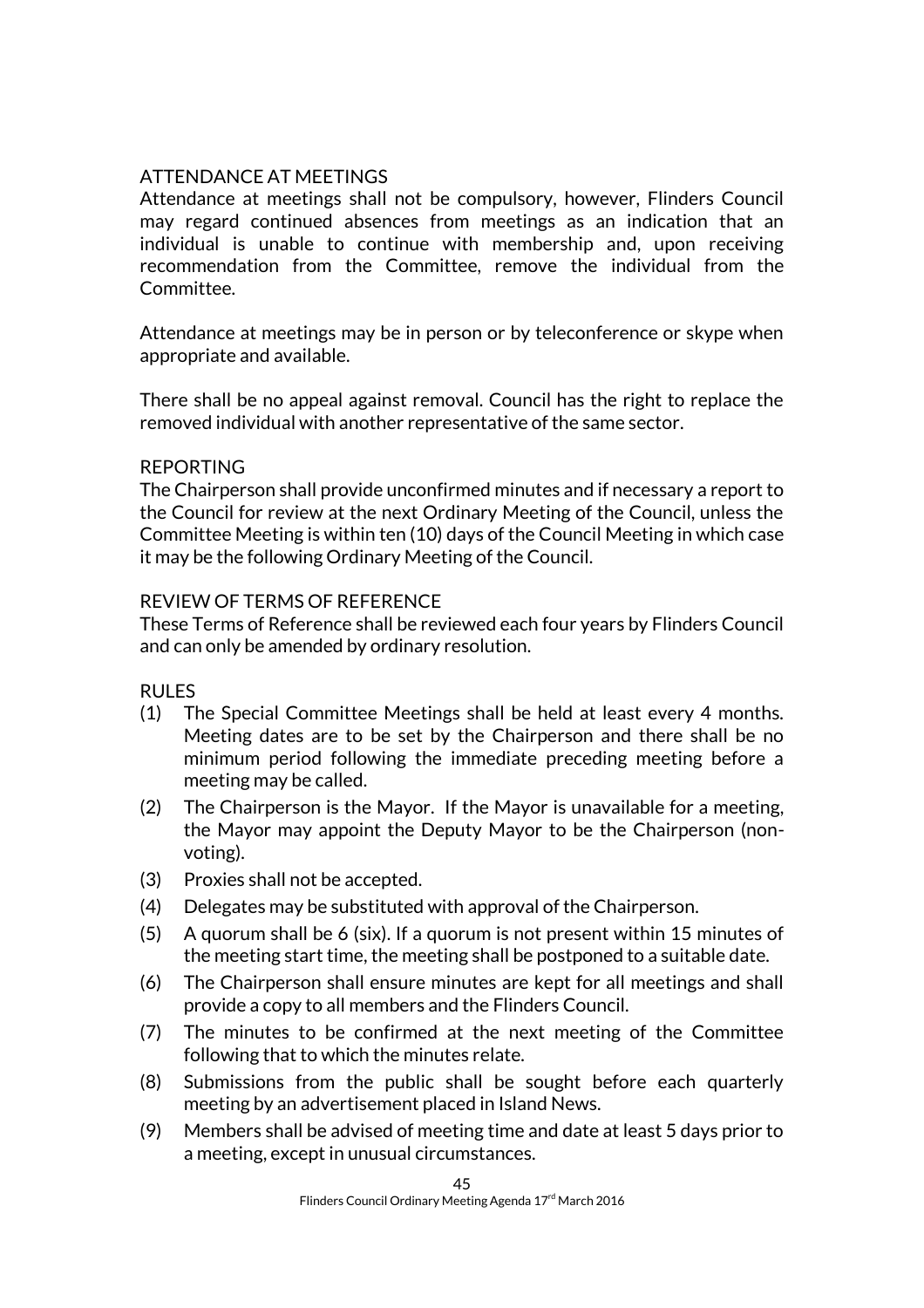- (10) Voting shall not be compulsory and abstentions shall not be deemed to be a "no" vote.
- (11) A motion is passed by an ordinary majority vote in the affirmative.
- (12) Resolutions passed at meetings are not binding on Flinders Council and are for indicative and advisory purposes only.
- 2. At the Meeting of the Furneaux Group Aviation Special Committee of Flinders Council on the  $16<sup>th</sup>$  February 2016, Flinders Council's Aviation Policy (Annexure 10) was considered and the following motion was passed unanimously:

"Moved: Cr P Rhodes Seconded: M Buck That the draft Aviation Policy be presented for consideration at the next Ordinary Meeting of Council. CARRIED"

# PREVIOUS COUNCIL CONSIDERATION:

| 1.17 <sup>th</sup> October 2013              | 676.10.2013 |
|----------------------------------------------|-------------|
| 2. Last revised: 10 <sup>th</sup> April 2014 | 782.04.2014 |

# OFFICER'S REPORT:

The motion is supported.

# STATUTORY REQUIREMENTS:

Local Government Act 1993

# POLICY/STRATEGIC IMPLICATIONS:

3. Access and Connectivity - Work with service providers and other relevant stakeholders to improve security, reliability and cost effectiveness.

- 3.2 Maintain air access to the Island and improve performance of the airport.
	- 3.2.1 Improved operation and financial performance of airport.
		- 3.2.1.6 Review and assess the financial implications of the Aviation Policy to Council.

4. Strategic, Efficient and Effective Organisation - Responding to risks and opportunities.

4.3 Ensure Council meets its statutory obligations and manages corporate and community risk.

4.3.9 Maintain Council's Policy Manual and Instrument of Delegation.

#### BUDGET AND FINANCIAL IMPLICATIONS: Nil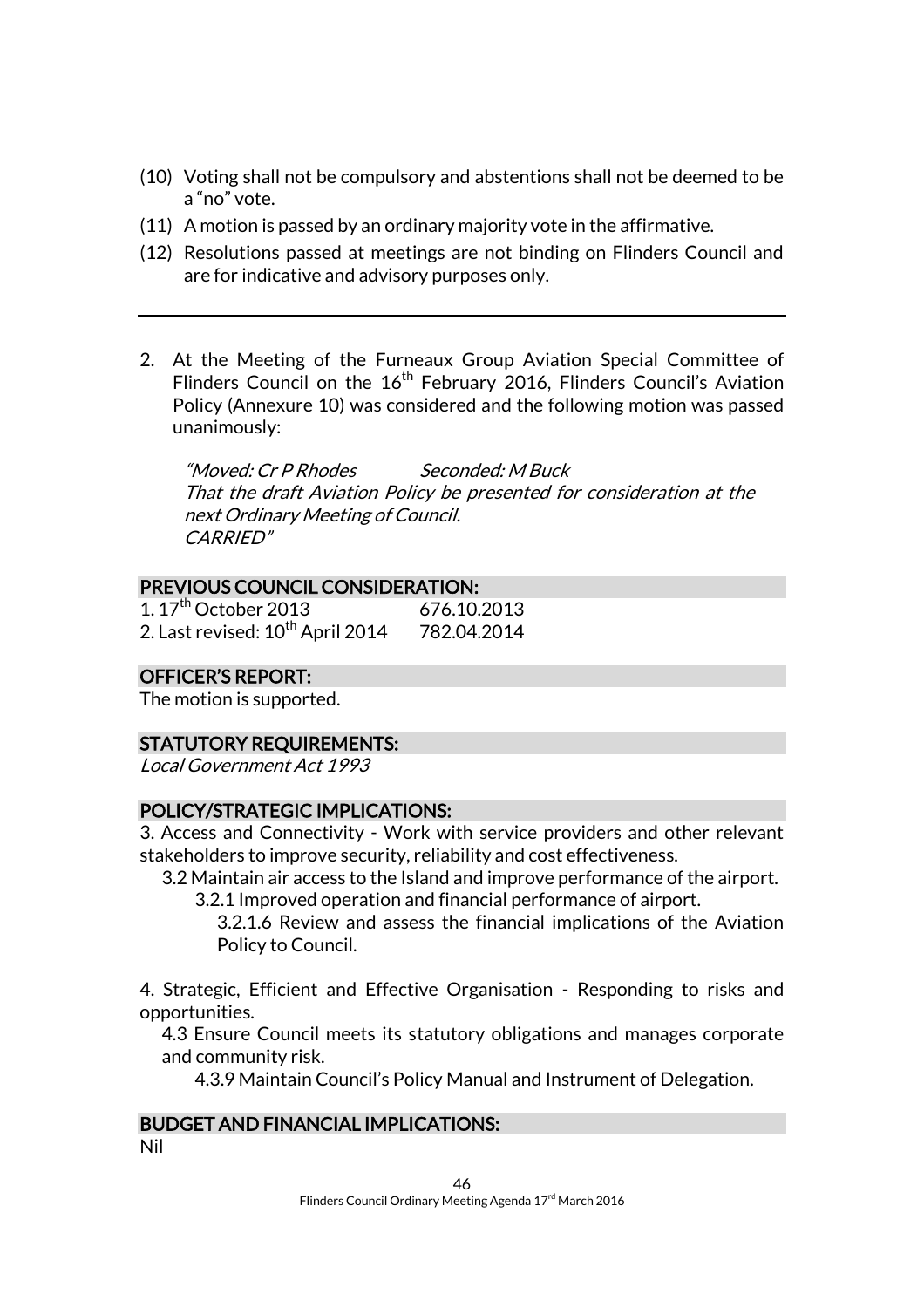# RISK/LIABILITY:

Nil

# VOTING REQUIREMENTS:

Simple Majority

# OFFICER'S RECOMMENDATION:

That Council approves the following as recommended by the Furneaux Group Aviation Special Committee at the meeting held on the  $16<sup>th</sup>$  February 2016.

- 1. That Council ratifies the Terms of Reference, as presented in this Agenda, for the Furneaux Group Aviation Special Committee of Flinders Council.
- 2. That Council adopts the Aviation Policy as approved by the Furneaux Aviation Special Committee on the 16<sup>th</sup> February 2016 and allows it to lie on the table for 28 days for public comment.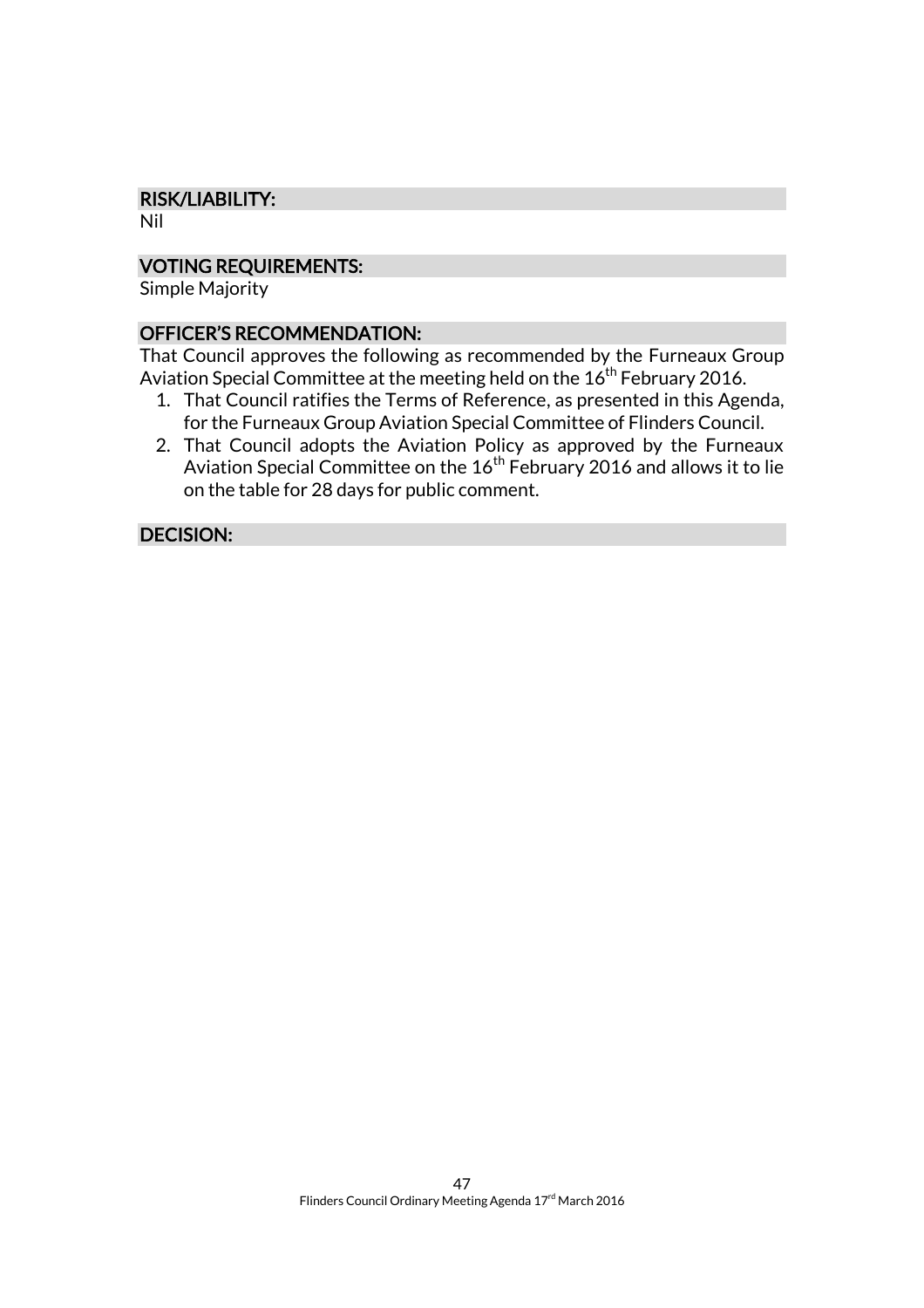# Item B2: Notice of Motion from Mayor Carol Cox – Feasibility Study for the Flinders Island Sports and RSL Club

| <b>ACTION</b>            | <b>Decision</b>                         |
|--------------------------|-----------------------------------------|
| <b>PROPONENT</b>         | Mayor Carol Cox                         |
| <b>OFFICER</b>           | Raoul Harper, General Manager           |
| <b>FILE REFERENCE</b>    | CSV/1500                                |
| <b>ASSOCIATED PAPERS</b> | Annexure 11: Dock 4 Architects proposal |
|                          | (for elected members only)              |

# NOTICE OF MOTION:

That Council allocates the required funding for the General Manager to engage Dock 4 Architects to deliver a feasibility study for the Flinders Island Sports and RSL Club as per the project proposal provided by Dock 4 Architects.

# COUNCILLOR'S REPORT:

This motion is brought forward to Councillors to confirm the expenditure of funds as allocated in the 2015-16 Capital Budget that is subject to the note "that any proposal is still to be decided by Council" (Motion 26.02.2016).

At the time of setting the 2015-16 Budget and at the Budget review Councillors had a desire to see the Flinders Island Sports and RSL Club become sustainable although a defined project had not yet been developed as to how this might occur.

As background, for a long time the Flinders Island Sports & RSL Club ("the Club") has relied upon volunteer labour to maintain the golf course and bowls green as well as the Clubhouse itself. In more recent years it has become more onerous as the volunteers have aged and become less able to fulfil the duties required. The Clubhouse has become very tired and independent surveys have highlighted the need for substantial works to be carried out in the short term.

Accordingly, the Club put out a number of feelers to find an investor who would be interested in developing some of the unused land within the Club's boundaries with the aim of developing an income stream to fund the maintenance of the Club's facilities. Several potential investors looked at this opportunity but with the current economic climate nothing concrete developed.

It was with this background that the Club committee approached Council to see if there was any possibility of entering into a joint venture which would not only secure the future of the Club but also provide facilities which Council and the Community could benefit from in both the short and long term.

In the financial year 2014-2015 Council agreed to allocate \$50,000 to enable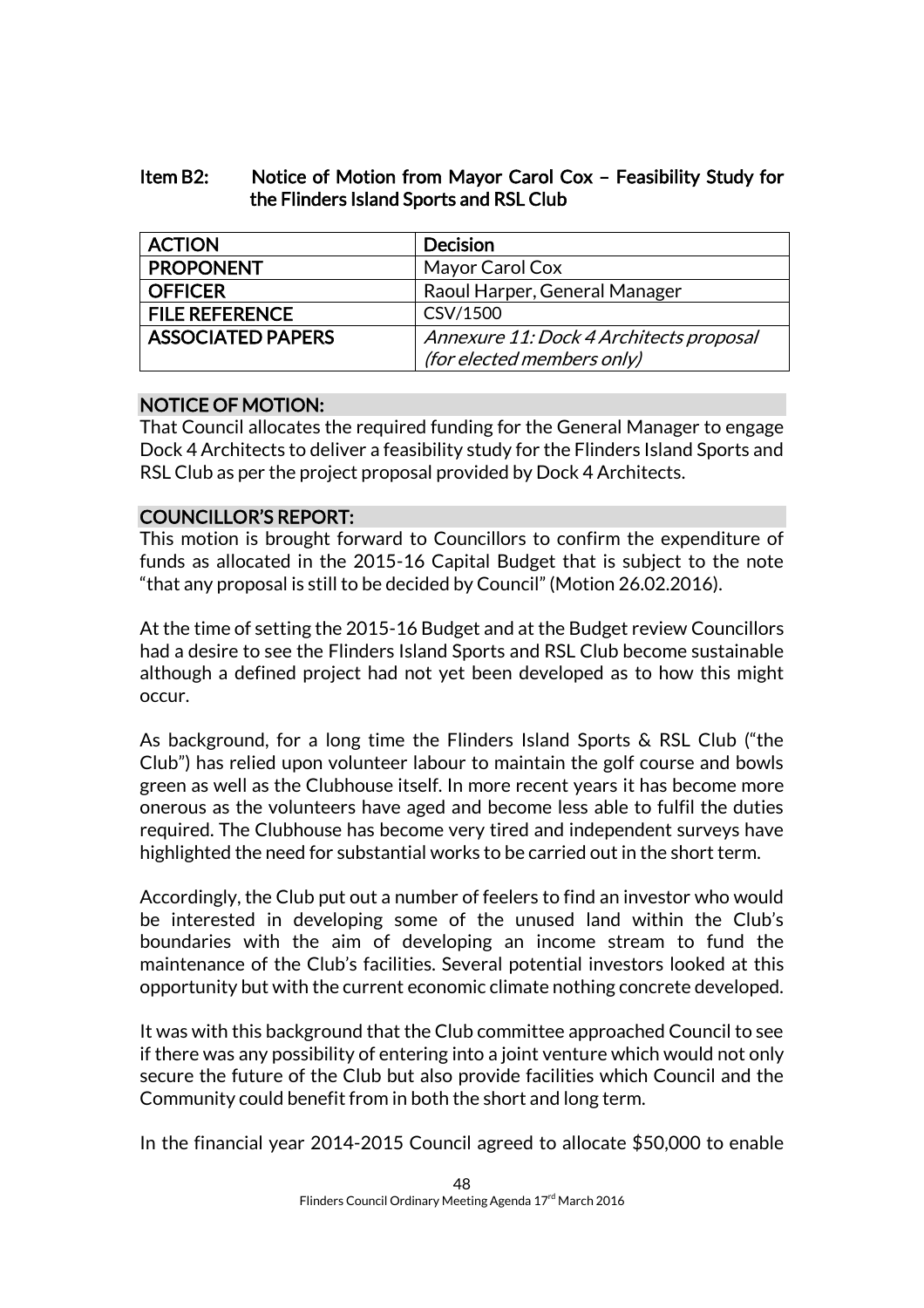Council to work with the Club to find a solution to the requirements of both parties. As a result of this the General Manager has spoken with a number of architectural firms to gain an insight into what they believe the best approach would be for the site, Club, Community and Council. Many of them were excited by the potential of the project but to develop any proposal further Council needs to expend funds to have more than just discussions.

The general idea is to propose a development for the site that will enable the Club to develop an income. In discussions such possibilities as onsite housing, accommodation, a community hub of offices, health rooms, a commercial laundry, conference facilities and others have all been mentioned, but without further work by a professional in the area the concept will not develop past the discussion stage. Recognising the importance of the golf and bowls facilities to the Island, the Council allocated funds to develop such a proposal that could be used by the Club to gain funding for development.

A framework for developing such a proposal has been put forward by Architect Giles Newstead from Dock4 for consideration. Giles knows the Island, owns property on the Island and has experience with large scale site master planning, business case development and prefab housing and has capacity within his firm to undertake this project.

I commend to the Councillors that the funding allocated in the 2015 - 2016 budget be applied to develop the proposal and thus enable the Flinders Island Sports & RSL Club to move forward towards a sustainable future.

# PREVIOUS COUNCIL CONSIDERATION:

21<sup>st</sup> November 2013 693.11.2013

13<sup>th</sup> November 2013 Councillor Workshop

#### OFFICER'S REPORT:

The Councillor's report provides significant detail and history of the challenges faced by the Flinders Island Sports and RSL Club and the role Council has played to date in assessing options to assist and working with the Club to develop ideas and concepts for the future.

Engaging a suitably qualified architectural practice with experience in undertaking investigations into the capabilities and capacities of the site and what options could be available to the Club (and potentially Council) architecturally and then cost these out and undertake a full business case to inform the future decision making process is a considered and sensible approach.

The notice of motion is supported.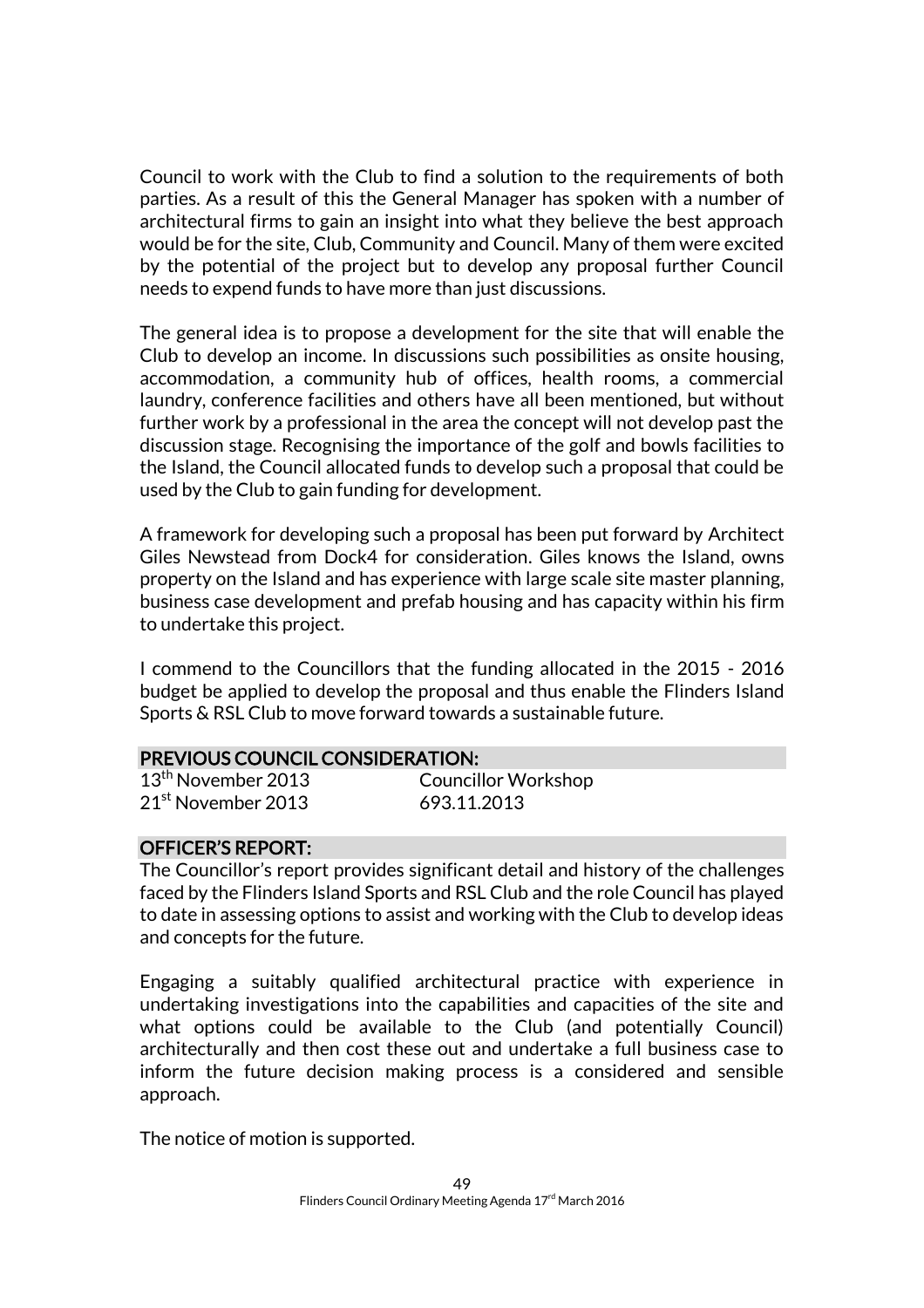# STATUTORY REQUIREMENTS:

Local Government Act 1993

#### POLICY/STRATEGIC IMPLICATIONS:

1. Population Growth - Focusing on strategies, projects and policy initiatives that support the community, economic development, innovation and investment attraction.

#### BUDGET AND FINANCIAL IMPLICATIONS:

Council has allocated funds to complete the project in the 2015-2016 budget.

#### RISK/LIABILITY:

Minimal

#### VOTING REQUIREMENTS:

Simple Majority

#### OFFICER'S RECOMMENDATION:

That Council allocates the required funding for the General Manager to engage Dock 4 Architects to deliver a feasibility study for the Flinders Island Sports and RSL Club as per the project proposal provided by Dock 4 Architects.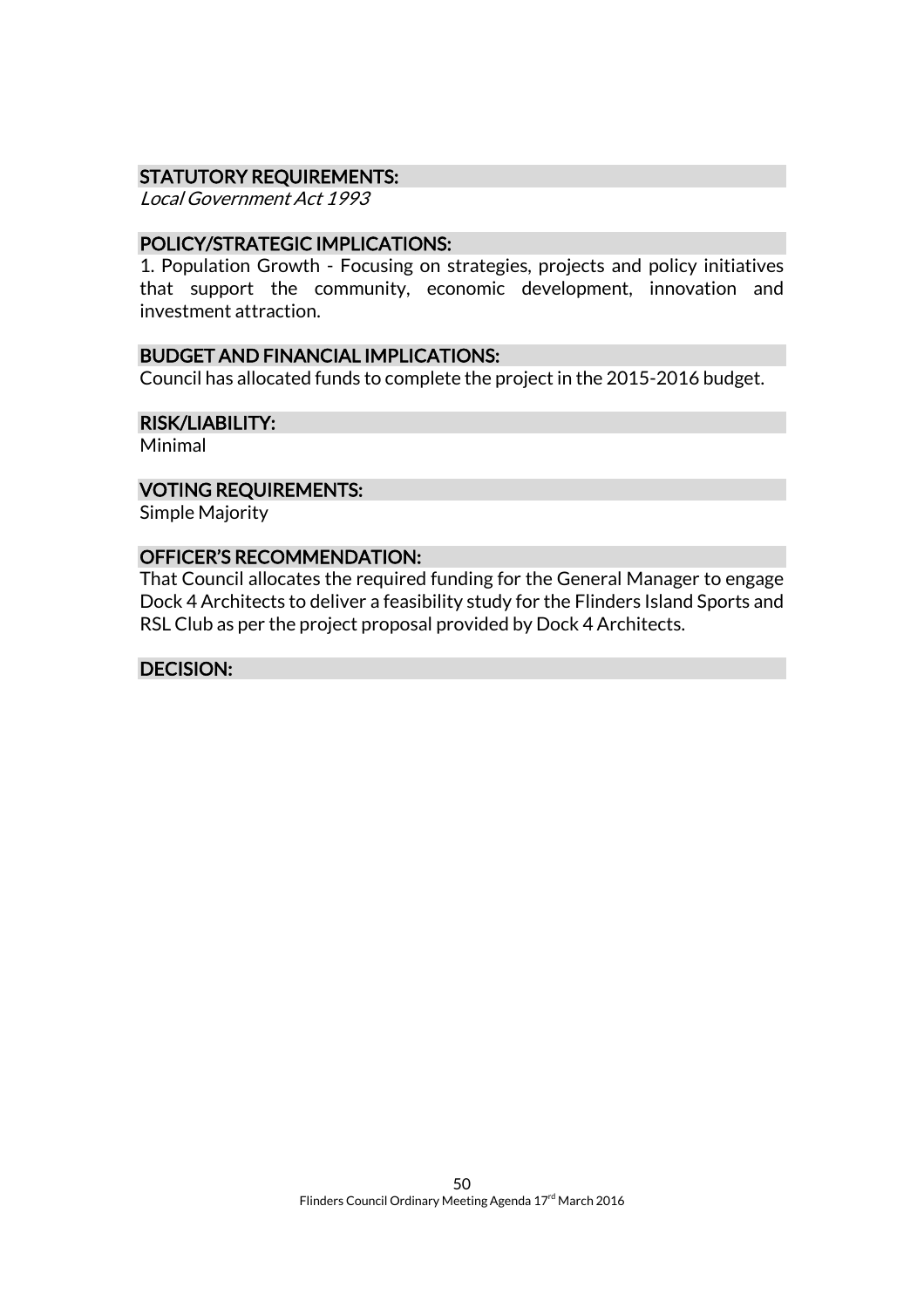### Item B3: Notice of Motion from Mayor Carol Cox – Policy Name Change

| <b>ACTION</b>         | <b>Decision</b>               |
|-----------------------|-------------------------------|
| <b>PROPONENT</b>      | Mayor Carol Cox               |
| <b>OFFICER</b>        | Raoul Harper, General Manager |
| <b>FILE REFERENCE</b> | ADM/0900, PER/0500            |
| ASSOCIATED PAPERS     | Nil                           |

### NOTICE OF MOTION:

That Flinders Council amends the name of the Code of Conduct Policy number HR11 adopted on the  $21<sup>st</sup>$  January 2016 to "Employee Code of Conduct Policy".

#### COUNCILLOR'S REPORT:

This Notice of Motion is put forward for two reasons:

- 1. To use the same wording for the policy name as that used in Motion 322.11.2015 which links the policy and the General Manager's contract; and
- 2. To clearly distinguish between policy number HR11 currently named "Code of Conduct Policy" and the Code of Conduct for Elected Members.

Motion 06.01.2016, carried unanimously, approved the adoption of the policy as follows:

"……………………………. 2. That Council adopts the following Local Government Association of Tasmania Policy Suite – Stage 1 – Operational Behavioural Policies: a) Code of Conduct; b) ……………."

This Code of Conduct Policy refers to the conduct of employees and the definition of employee within the Local Government Association of Tasmania (LGAT) Policy Suit includes the General Manager as an employee of Council.

A previous motion of Council, (322.11.2015 in closed session), linked the General Manager's contract and the Code of Conduct as the "Employee Code of Conduct". The change requested in this Notice of Motion simply makes it clear that the HR11 Policy is the one being referred to in this instance.

It is unfortunate that the discrepancy in names was not picked up prior to the January Ordinary Meeting of Council when the policy was approved, however this Notice of Motion seeks to make a simple adjustment to the name of the policy to rectify the oversight.

#### PREVIOUS COUNCIL CONSIDERATION:

| 17 <sup>th</sup> October 2013 | 676.10.2013 |
|-------------------------------|-------------|
| $10^{th}$ April 2014          | 782.04.2014 |
| 21st January 2016             | 06.01.2016  |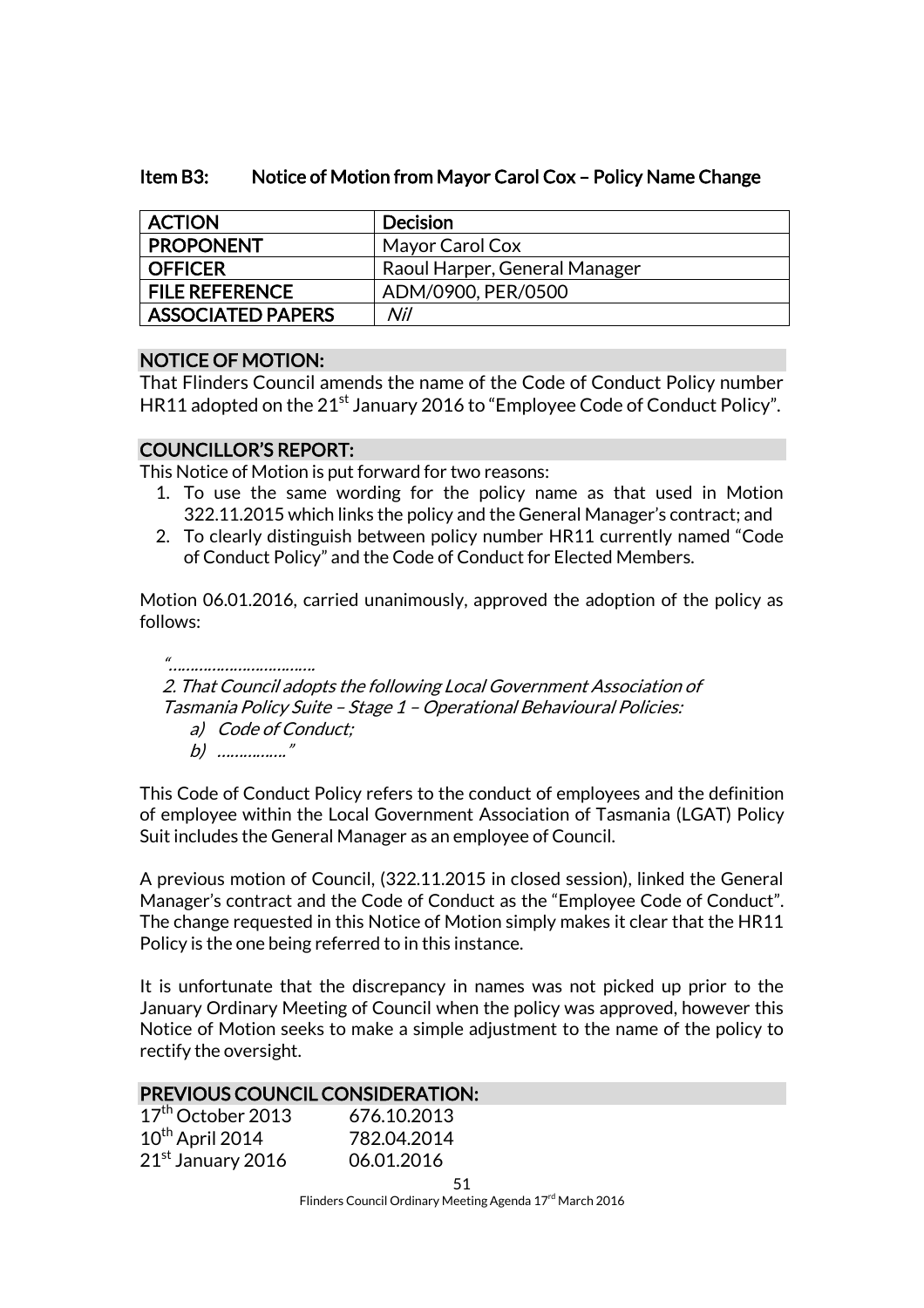#### OFFICER'S REPORT:

The motion is supported.

#### STATUTORY REQUIREMENTS:

Local Government Act 1993

#### POLICY/STRATEGIC IMPLICATIONS:

4. Strategic, Efficient and Effective Organisation - Responding to risks and opportunities.

4.3 Ensure Council meets its statutory obligations and manages corporate and community risk.

4.3.9 Maintain Council's Policy Manual and Instrument of Delegation.

#### BUDGET AND FINANCIAL IMPLICATIONS:

Nil

#### RISK/LIABILITY:

Nil

### VOTING REQUIREMENTS:

Simple Majority

#### OFFICER'S RECOMMENDATION:

That Flinders Council amends the name of the Code of Conduct Policy number HR11 adopted on the 21<sup>st</sup> January 2016 to "Employee Code of Conduct Policy".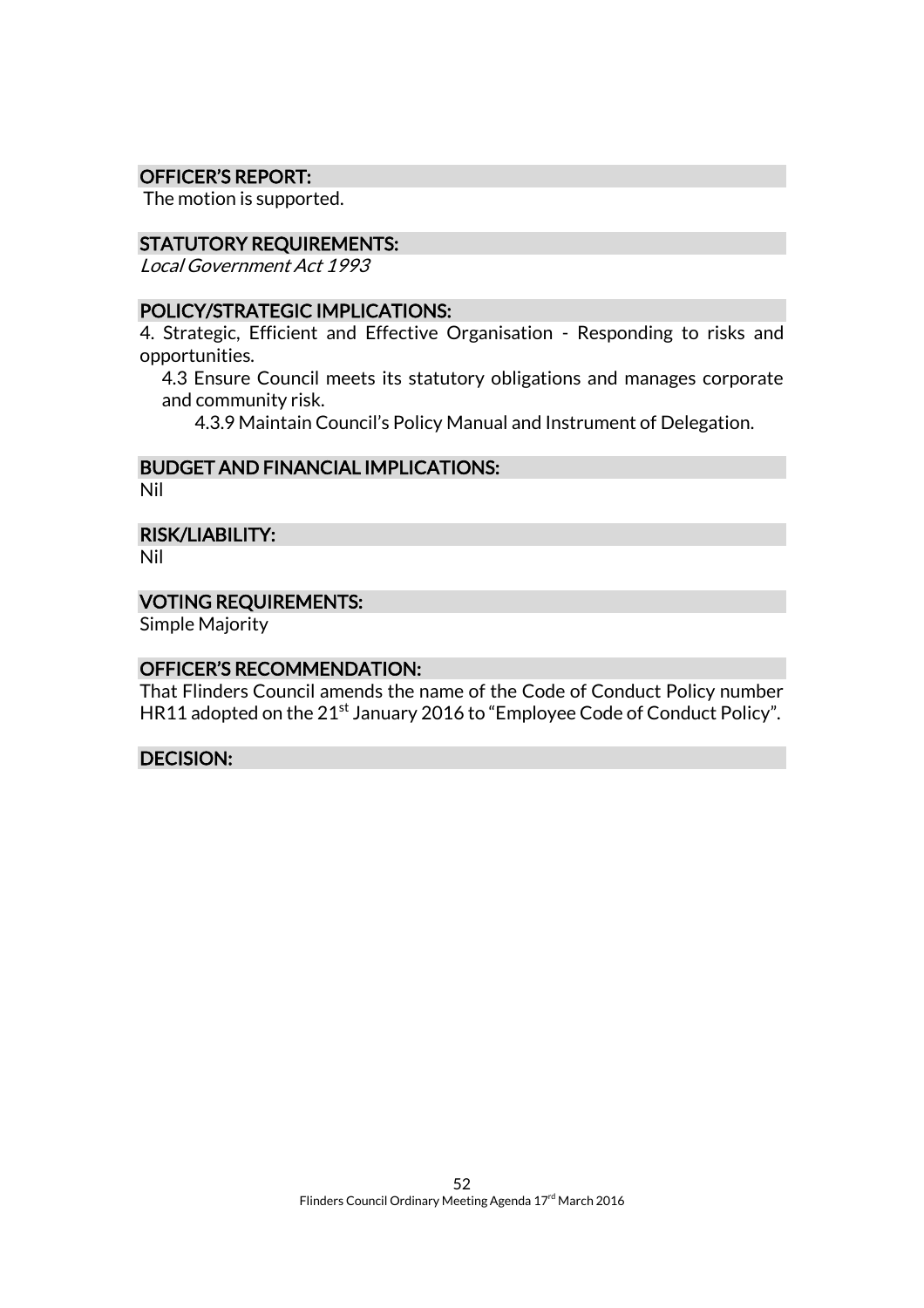# Item B4: Notice of Motion from Cr Ken Stockton – Freeze on Councillor Stipend

| <b>ACTION</b>         | <b>Decision</b>                |
|-----------------------|--------------------------------|
| <b>PROPONENT</b>      | <b>Councillor Ken Stockton</b> |
| <b>OFFICER</b>        | Raoul Harper, General Manager  |
| <b>FILE REFERENCE</b> | COU/0204                       |
| ASSOCIATED PAPERS     | Nil                            |

# NOTICE OF MOTION:

That Councillors consider imposing a freeze on any increase in their promulgated annual stipend for the period October 2016 to October 2017.

### COUNCILLOR'S REPORT:

In line with efforts to reduce Council's annual operating deficit and direction from the State Treasurer that deficit reduction is desirable, Councillors are encouraged to accept a stipend freeze for the stated period.

# PREVIOUS COUNCIL CONSIDERATION:

Nil

# OFFICER'S REPORT:

A decision to forgo remuneration is a matter for individual Councillors to deliberate upon. Collectively, elected members may choose to freeze allowances but Council has no power under the *Local Government Act 1993* to bind any or all Councillors to such a decision.

# LOCAL GOVERNMENT ACT 1993 - SECTION 340A 340A. Allowances

- (1) A councillor is entitled to prescribed allowances.
- (2) A mayor and deputy mayor are entitled to prescribed allowances in addition to any allowances referred to in subsection(1).
- (2A) Allowances are to be paid in arrears.
- (3) A councillor, mayor or deputy mayor may decide not to receive part or all of an allowance.
- $(4)$  A decision under subsection(3) is to be by written notice to the general manager of the relevant council.
- (5) Councillors who are suspended under section215(5) are not entitled to any allowances during the period of suspension.
- (6) A person who must not perform any function or exercise any power of a councillor under section339C is not entitled to any allowances.

Furthermore, the motion as provided does not seek a decision but for Council to "consider" a matter. Motions should be clear in their language and intent. The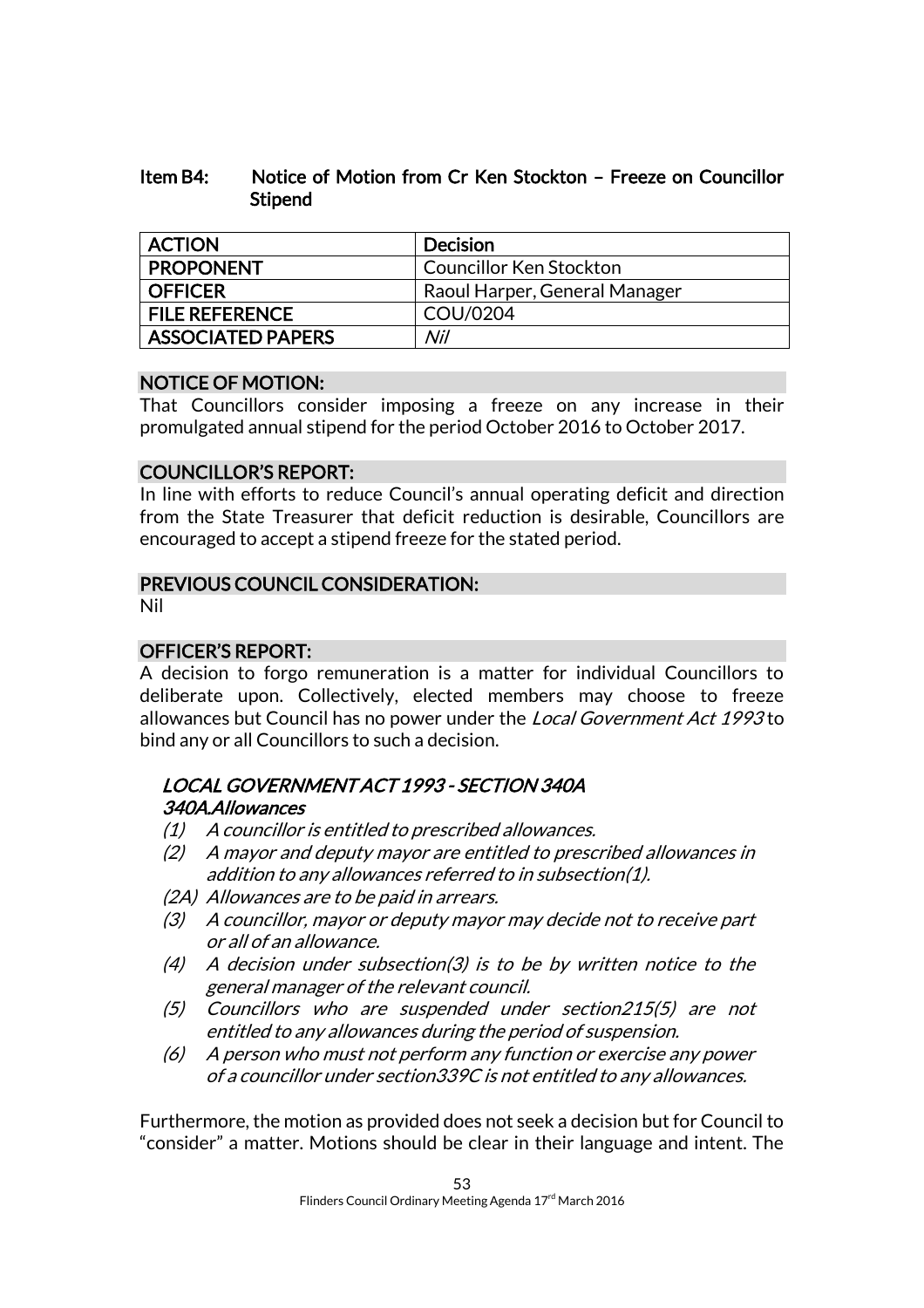motion as written provides no guidance to Council as to what decision the Councillor seeks beyond consideration of the matter. Councillors may chose at any time to forgo any or all of the allowances they are entitled to and the motion at hand simply seeks Councillors to consider forgoing the indexation increase in a given period.

By way of correction, the Councillors Report should note that it is the Minister for Local Government who has directed Councils to deliver an operational surplus not the Treasurer. Though they are one in the same person the functions of each Ministerial appointment are discreet and separate.

#### STATUTORY REQUIREMENTS:

Local Government Act 1993

#### POLICY/STRATEGIC IMPLICATIONS:

4. Strategic, Efficient and Effective Organisation - Responding to risks and opportunities.

#### BUDGET AND FINANCIAL IMPLICATIONS:

Councillors receive very minimal reward for the time most allocate to the position. A freeze on the indexation of Councillor's allowances is discretionary to individual Councillors and as such the exact impact on the financial position of Council is unknown.

#### RISK/LIABILITY:

Minimal

#### VOTING REQUIREMENTS:

Simple Majority

#### OFFICER'S RECOMMENDATION:

As per Section 340A(3) of the *Local Government Act 1993*, individual Councillors may decide to not receive part or all of a prescribed allowance. Councillors who decide to freeze their allowance are to provide written notice to the General Manager as per Section 340A(4) of the Local Government Act 1993.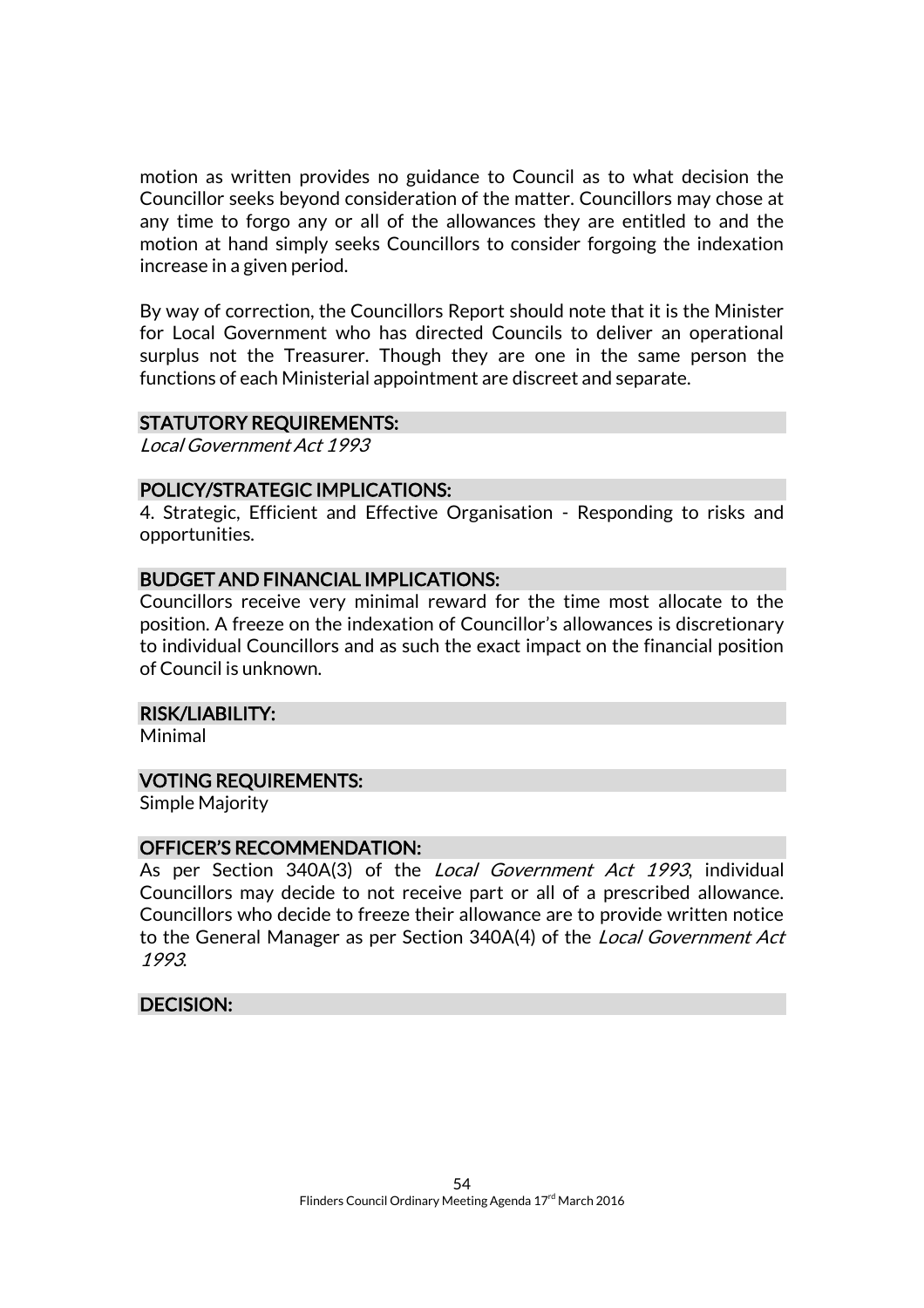### Item B5: Notice of Motion from Cr Gerald Willis – Shipping Containers

| <b>ACTION</b>            | <b>Decision</b>                 |
|--------------------------|---------------------------------|
| <b>PROPONENT</b>         | <b>Councillor Gerald Willis</b> |
| <b>OFFICER</b>           | Raoul Harper, General Manager   |
| <b>FILE REFERENCE</b>    | COM/0403                        |
| <b>ASSOCIATED PAPERS</b> | Nil                             |

# NOTICE OF MOTION:

That the Mayor instructs the General Manager:

- to obtain at least one quotation from a qualified person or business to repair damage to four shipping containers owned by the Council and currently being used for the carriage of chilled and frozen cargo to and from the Municipality; and
- to obtain a further quotation to repair and service the freezer equipment on those containers.

# COUNCILLOR'S REPORT:

The Council acquired four, 20-feet long freezer containers some 4-5 years ago with funds provided by the State Government specifically for that purpose. Since being acquired the containers have been used to protect frozen and chilled goods on their journey by sea to and from Flinders Island and Cape Barren Island.

The Council has advertised requesting expressions of interest from parties who may wish to purchase the containers.

In order to make an informed assessment as to the value of the containers it is expected that the costs to make-good should be taken into account when making that assessment. The make-good figure can only be obtained from an expert in the field of container and freezer equipment repairs.

#### PREVIOUS COUNCIL CONSIDERATION:

22<sup>nd</sup> October 2015 287.10.2015

# OFFICER'S REPORT:

Council has recently completed an expression of interest process to consider what value these containers have in the market. Obtaining quotes to repair would add value to the decision making process. The request made in the notice of motion simple mirrors a previous decision of Council, that being: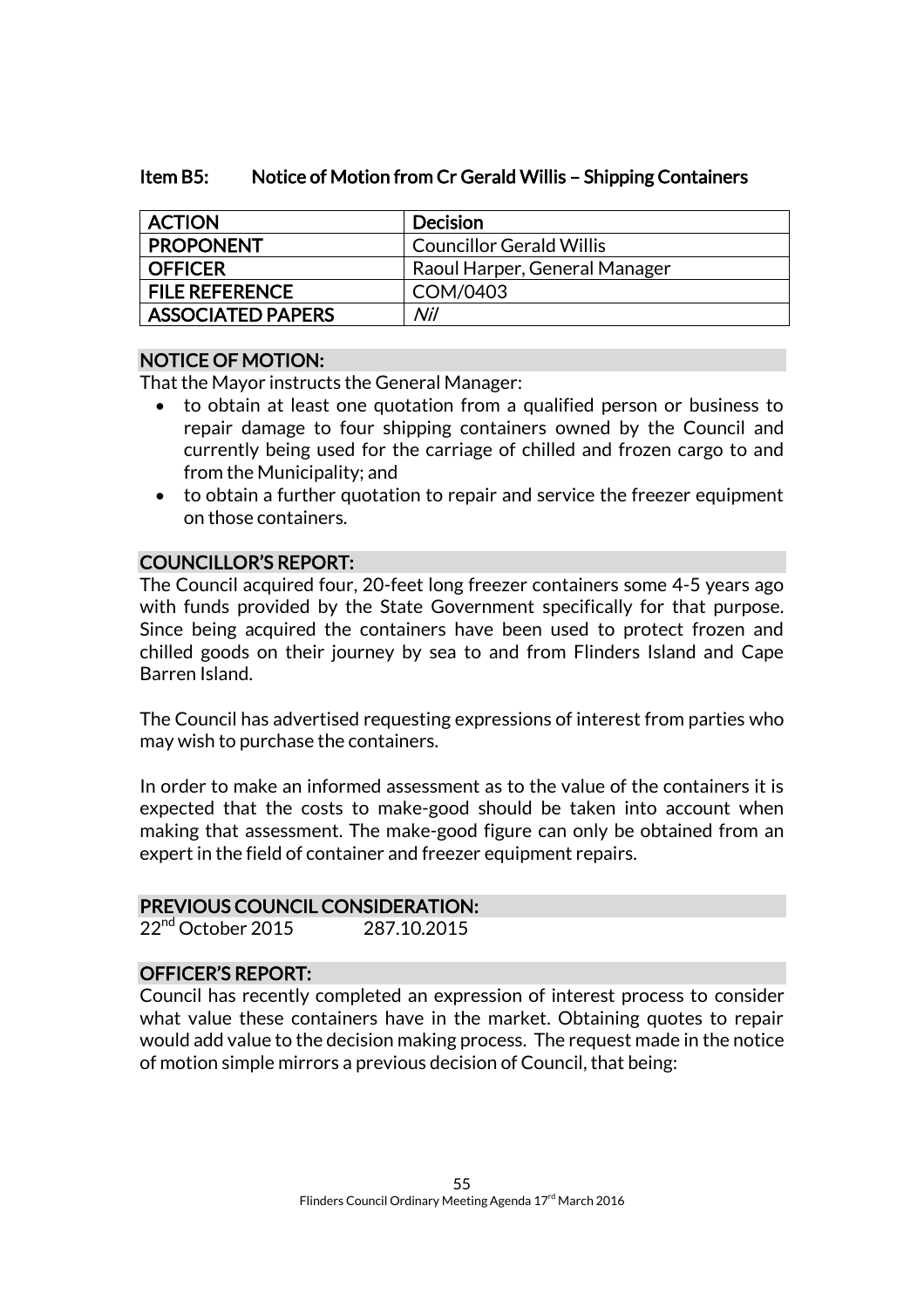"287.10.2015 Moved: Mayor C Cox Seconded: Cr K Stockton

That Council note the motion as recorded in the unconfirmed minutes of the 29th September 2015 Furneaux Group Shipping Special Committee meeting and resolve to undertake the following:

CARRIED UNANIMOUSLY (6-0)" That Council engage a container repairer to assess the current state of Council's four refrigerated shipping containers and provide Council with a list of prioritised repairs and a cost estimate to consider.

Council has previously been briefed that this is yet to be completed. If the motion at hand from the Councillor is supported then the current expression of interest process will be put in abeyance and the containers assessed as per the motion at hand.

From an Officer's perspective, this may well be a sensible approach to inform the final decision making process.

# STATUTORY REQUIREMENTS:

Nil

# POLICY/STRATEGIC IMPLICATIONS:

3.0 Access and Connectivity - Work with service providers and other relevant stakeholders to improve security, reliability and cost effectiveness.

# BUDGET AND FINANCIAL IMPLICATIONS:

Securing suitably qualified people to inspect and quote will require funds but they are seen as minimal and will not require a budget variation.

# RISK/LIABILITY:

Minimal

# VOTING REQUIREMENTS:

Simple Majority

# OFFICER'S RECOMMENDATION:

That the General Manager:

- obtain at least one quotation from a qualified person or business to repair damage to four shipping containers owned by the Council and currently being used for the carriage of chilled and frozen cargo to and from the Municipality; and
- obtain a further quotation to repair and service the freezer equipment on those containers.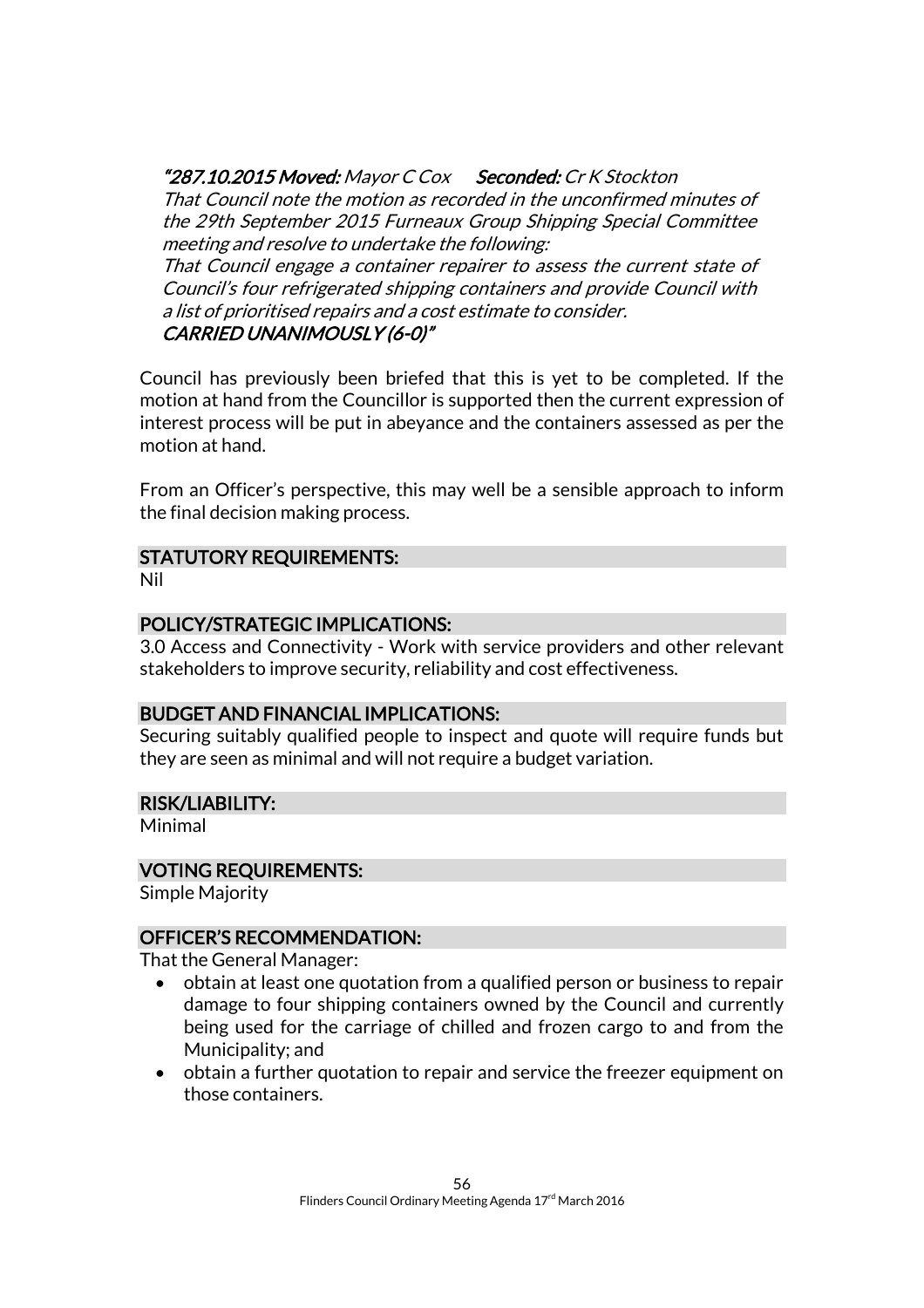# **C. CORPORATE SERVICES**

#### Item C1: Investment Policy

| <b>ACTION</b>            | <b>Decision</b>                              |
|--------------------------|----------------------------------------------|
| <b>PROPONENT</b>         | <b>Council Officer</b>                       |
| <b>OFFICER</b>           | Sophie Pitchford, Corporate Services Manager |
| <b>FILE REFERENCE</b>    | FIN/0501, ADM/0900                           |
| <b>ASSOCIATED PAPERS</b> | Annexure 12: DRAFT Investment Policy         |

#### INTRODUCTION:

Council's Policy Manual is an important document of Council as it provides direction to Staff, Management and Councillors. Many of the policies are required by, or relate to, legislation and in most instances help manage Council's exposure to risk.

#### PREVIOUS COUNCIL CONSIDERATION:

| $21st$ May 2009                | 170.05.09                                                     |
|--------------------------------|---------------------------------------------------------------|
| 18 <sup>th</sup> December 2014 | 952.12.2014                                                   |
| <b>Councillor Workshops</b>    | 10 <sup>th</sup> September and 11 <sup>th</sup> November 2015 |
| 24 <sup>th</sup> November 2015 | 314.11.2015                                                   |
| 21 <sup>st</sup> January 2016  | 04.01.2016                                                    |

#### OFFICER'S REPORT:

After extensive discussions with an Investment Adviser to devise the optimum strategy and asset allocation for Council to achieve the desired returns, a number of changes to the current policy were suggested.

The current policy is deemed to be contradictory to the Council's risk position, in that the percentage allocation for Australian and international shares is considered by the advisor to be ranked too high. It has been suggested that the minimum be reduced to 5% to compliment Council's risk appetite and position.

The current policy prohibits the use of Derivative Instruments. The exclusion of derivatives could significantly reduce the investment solutions available to Council. Therefore, it is suggested that imposing specific rules around the use of derivatives is a more practical and meaningful approach.

Derivatives are employed for the purposes of implementing asset allocation decisions and controlling factors such as volatility and performance risks (absolute or relative).

Derivative instruments are also used to implement directional views on markets where they represent the most efficient mechanism for gaining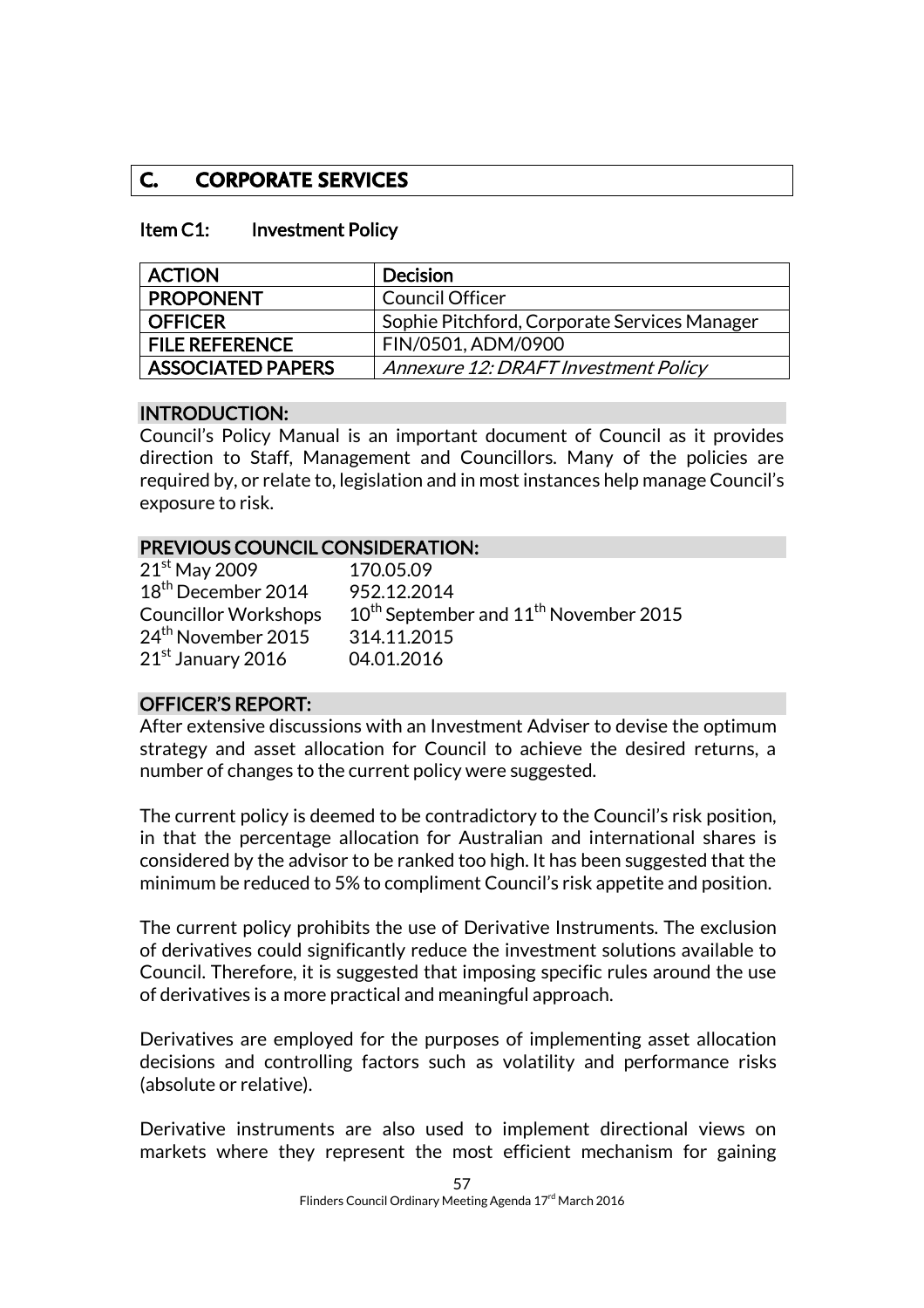exposure. This might be for a variety of reasons including reduced market impact, reduced transaction costs, tax advantages or the opportunities that they offer to create custom-built risk/return payoff profiles.

An increase in the maximum allocation of alternative investments, would provide risk and return profiles that are not correlated to any particular asset class, but instead seek to deliver 'absolute returns' that are positive in all market conditions.

Asset allocation and diversification are central to the goal of achieving superior long-term, risk-weighted returns. The simple reason for this is that markets do not remain constant and certain asset classes will perform better than others, depending on the prevailing market conditions. The ability to strategically and tactically move from one asset class to another is critical to maintaining the appropriate balance between risk management and investment returns.

The revised investment policy will allow Council to invest uncommitted funds in to an "all-weather' portfolio"; one that can deliver a smooth return in most market conditions and through various market cycles.

### STATUTORY REQUIREMENT:

Trustee Amendment (Investment Powers) Act 1997

#### POLICY/STRATEGIC IMPLICATIONS:

4. Strategic, Efficient and Effective Organisation - Responding to risks and opportunities.

4.3 Ensure Council meets its statutory obligations and manages corporate and community risk.

4.3.9 Maintain Council's Policy Manual and Instrument of Delegation.

### RISK/LIABILITY:

Adoption of this policy and ensuring that Management, Staff and Councillors are aware of and follow this policy will help to reduce Council's exposure to risk in this area.

#### VOTING REQUIREMENTS:

Simple Majority

# OFFICER'S RECOMMENDATION:

That Council adopts the revised Investment Policy and allows it to lay on the table for 28 days for public comment.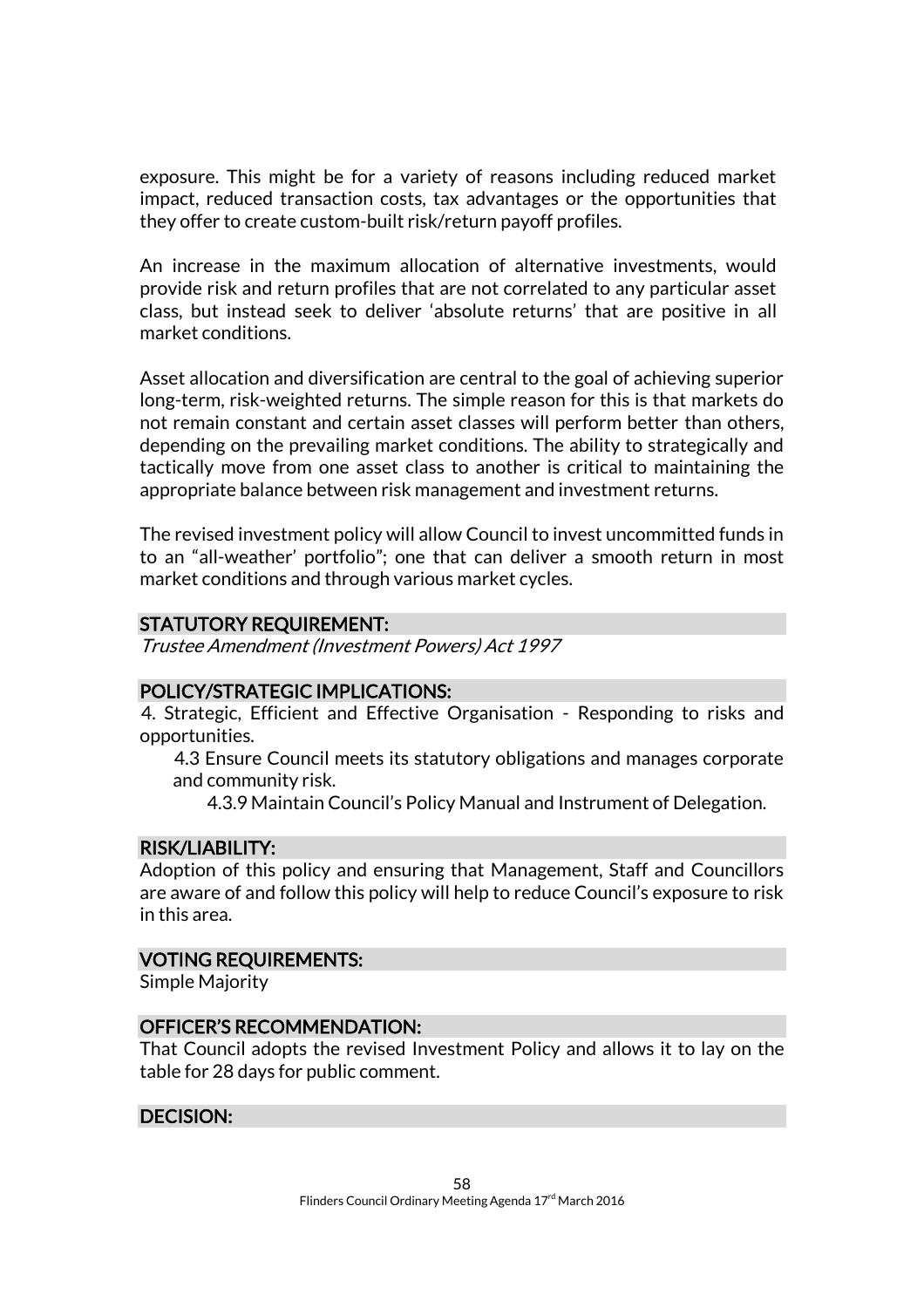# **D. GOVERNANCE**

#### Item D1: New Policies

| <b>ACTION</b>            | <b>Decision</b>                              |
|--------------------------|----------------------------------------------|
| <b>PROPONENT</b>         | <b>Council Officer</b>                       |
| <b>OFFICER</b>           | Raoul Harper, General Manager                |
| <b>FILE REFERENCE</b>    | FIN/0501, ADM/0900                           |
| <b>ASSOCIATED PAPERS</b> | Annexure 13: DRAFT Postponement of Rates and |
|                          | Charges Policy                               |
|                          | Annexure 14: DRAFT Remission or Rebate of    |
|                          | <b>Rates and Charges Policy</b>              |
|                          | Annexure 15: Write Off of Bad Debts Policy   |

#### INTRODUCTION:

Council's Policy Manual is an important document of Council as it provides direction to Staff, Management and Councillors. Many of the policies are required by, or relate to, legislation and in most instances help manage Council's exposure to risk.

#### PREVIOUS COUNCIL CONSIDERATION:

Councillor Workshop 4 4<sup>th</sup> February 2016.

#### OFFICER'S REPORT:

Council's Instrument of Delegation recently underwent a legal review and it was identified that Council lacked three policies required under the Local Government Act 1993, being the:

- Postponement of Rates and Charges Policy;
- Remission or Rebate of Rates and Charges Policy; and the
- Write Off of Bad Debts Policy.

These policies if adopted will ensure compliance with the Act. The three new policies are presented for Councillors' consideration.

# STATUTORY REQUIREMENT:

Local Government Act 1993

#### POLICY/STRATEGIC IMPLICATIONS:

4. Strategic, Efficient and Effective Organisation - Responding to risks and opportunities.

4.3 Ensure Council meets its statutory obligations and manages corporate and community risk.

4.3.9 Maintain Council's Policy Manual and Instrument of Delegation.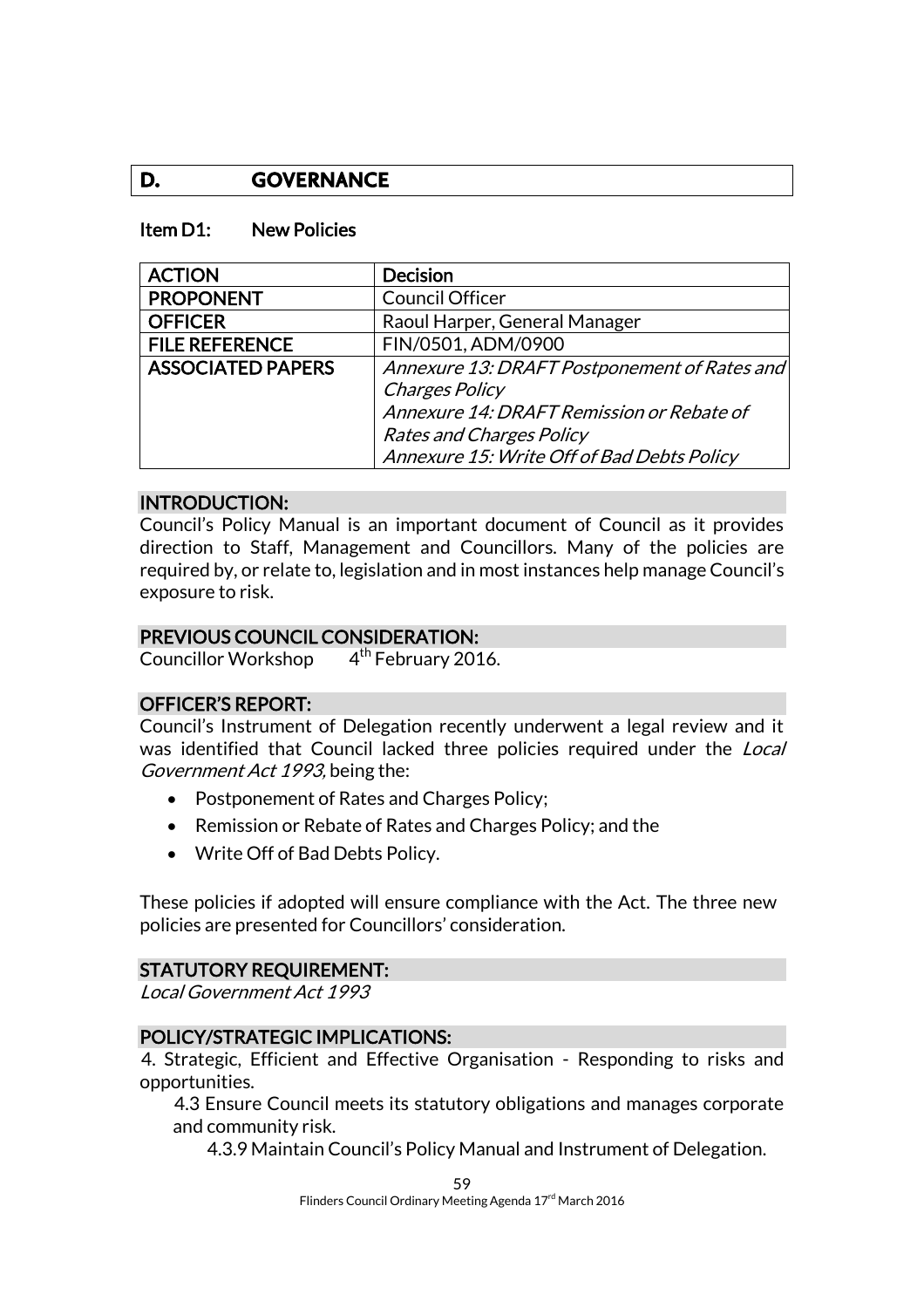# RISK/LIABILITY:

Adoption of these policies and ensuring that Management, Staff and Councillors are aware of and follow them will help to reduce Council's exposure to risk and ensure compliance with legislation.

#### VOTING REQUIREMENTS:

Simple Majority

### OFFICER'S RECOMMENDATION:

That Council adopts the Postponement of Rates and Charges Policy, Remission or Rebate of Rates and Charges Policy and the Write Off of Bad Debts Policy and allows them to lay on the table for 28 days for public comment.